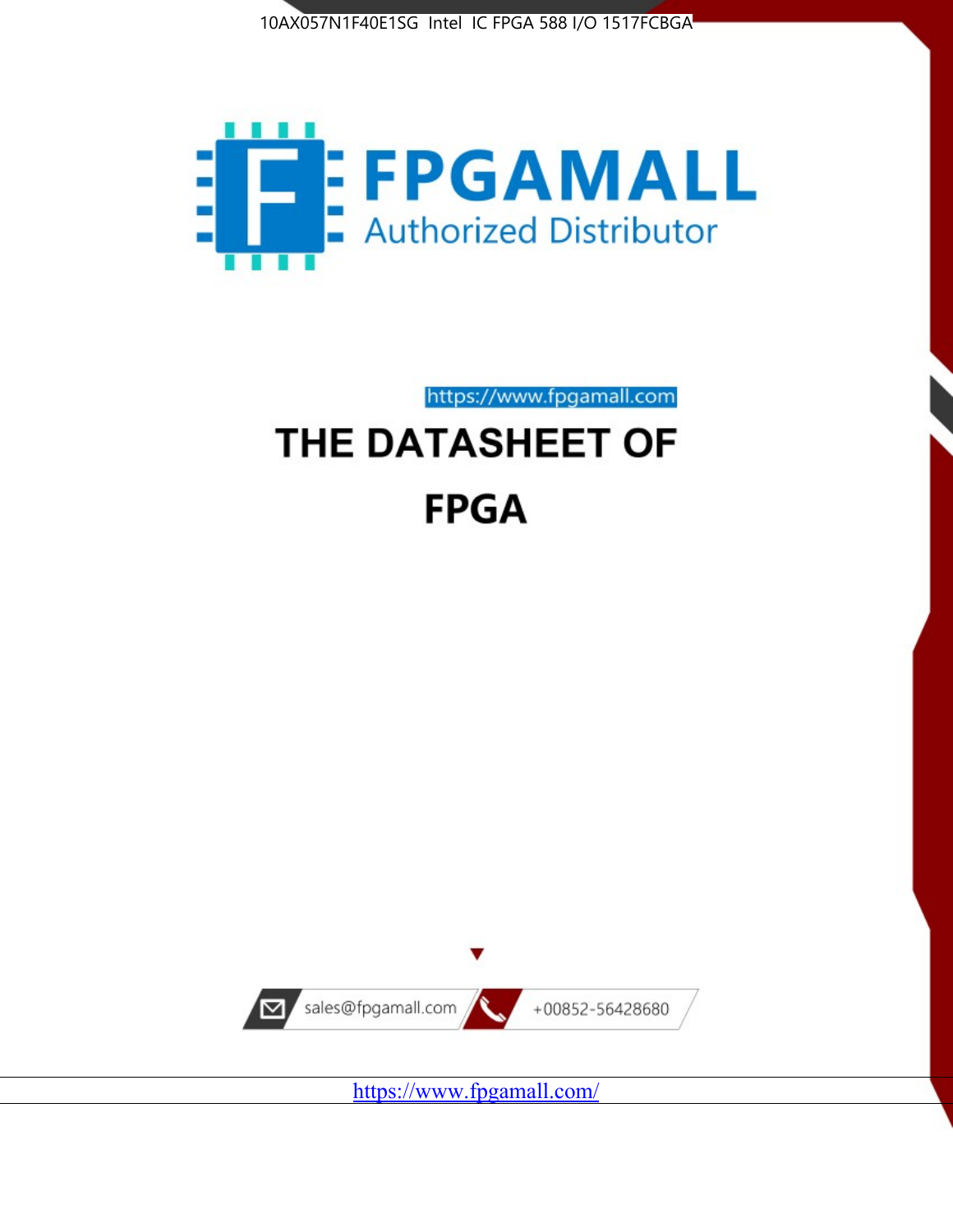10AX057N1F40E1SG Intel IC FPGA 588 I/O 1517FCBGA



# **Intel® Arria® 10 Device Overview**



**A10-OVERVIEW | 2018.12.06** Latest document on the web: **[PDF](https://www.intel.com/content/dam/www/programmable/us/en/pdfs/literature/hb/arria-10/a10_overview.pdf)** | **[HTML](https://www.intel.com/content/www/us/en/programmable/documentation/sam1403480274650.html)**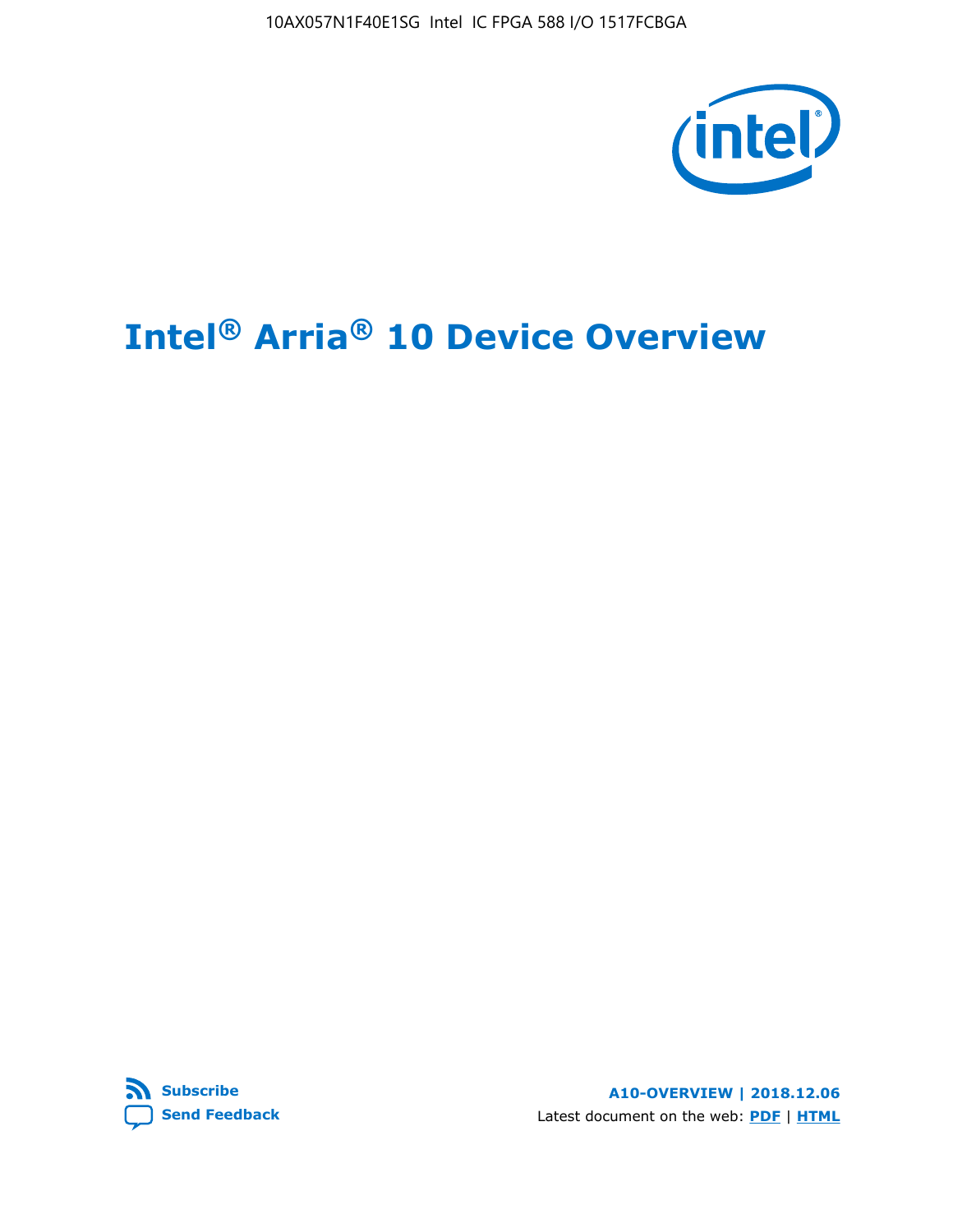

**Contents** 

## **Contents**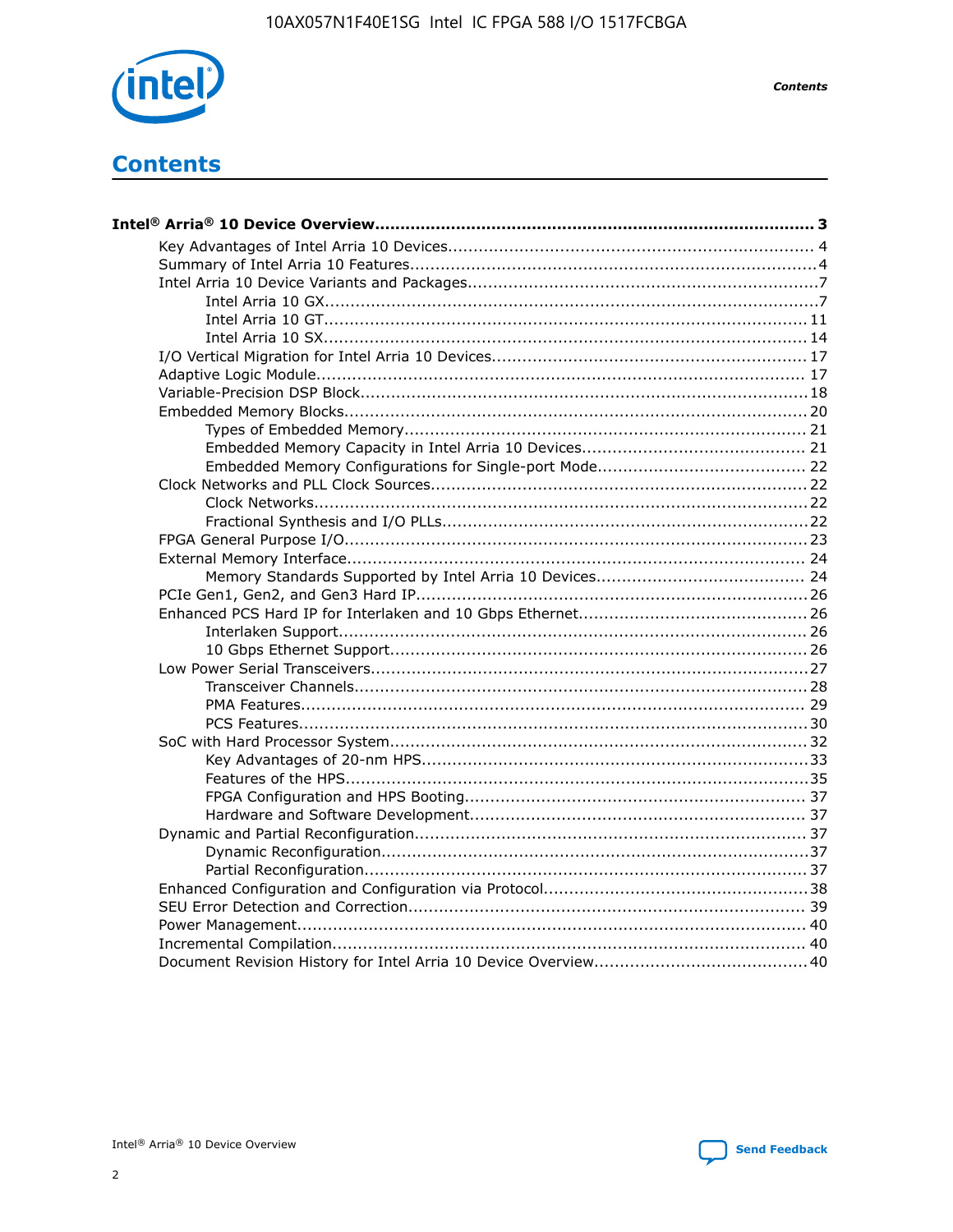**A10-OVERVIEW | 2018.12.06**

**[Send Feedback](mailto:FPGAtechdocfeedback@intel.com?subject=Feedback%20on%20Intel%20Arria%2010%20Device%20Overview%20(A10-OVERVIEW%202018.12.06)&body=We%20appreciate%20your%20feedback.%20In%20your%20comments,%20also%20specify%20the%20page%20number%20or%20paragraph.%20Thank%20you.)**



## **Intel® Arria® 10 Device Overview**

The Intel<sup>®</sup> Arria<sup>®</sup> 10 device family consists of high-performance and power-efficient 20 nm mid-range FPGAs and SoCs.

Intel Arria 10 device family delivers:

- Higher performance than the previous generation of mid-range and high-end FPGAs.
- Power efficiency attained through a comprehensive set of power-saving technologies.

The Intel Arria 10 devices are ideal for high performance, power-sensitive, midrange applications in diverse markets.

| <b>Market</b>         | <b>Applications</b>                                                                                               |
|-----------------------|-------------------------------------------------------------------------------------------------------------------|
| Wireless              | Channel and switch cards in remote radio heads<br>٠<br>Mobile backhaul<br>٠                                       |
| Wireline              | 40G/100G muxponders and transponders<br>٠<br>100G line cards<br>٠<br><b>Bridging</b><br>٠<br>Aggregation<br>٠     |
| <b>Broadcast</b>      | Studio switches<br>٠<br>Servers and transport<br>٠<br>Videoconferencing<br>٠<br>Professional audio and video<br>٠ |
| Computing and Storage | Flash cache<br>٠<br>Cloud computing servers<br>٠<br>Server acceleration<br>٠                                      |
| Medical               | Diagnostic scanners<br>٠<br>Diagnostic imaging<br>٠                                                               |
| Military              | Missile guidance and control<br>٠<br>Radar<br>٠<br>Electronic warfare<br>٠<br>Secure communications<br>٠          |

#### **Table 1. Sample Markets and Ideal Applications for Intel Arria 10 Devices**

#### **Related Information**

- [Intel Arria 10 Device Handbook: Known Issues](http://www.altera.com/support/kdb/solutions/rd07302013_646.html) Lists the planned updates to the *Intel Arria 10 Device Handbook* chapters.
- [Intel Arria 10 GX/GT Device Errata and Design Recommendations](https://www.intel.com/content/www/us/en/programmable/documentation/agz1493851706374.html#yqz1494433888646)
- [Intel Arria 10 SX Device Errata and Design Recommendations](https://www.intel.com/content/www/us/en/programmable/documentation/cru1462832385668.html#cru1462832558642)

Intel Corporation. All rights reserved. Intel, the Intel logo, Altera, Arria, Cyclone, Enpirion, MAX, Nios, Quartus and Stratix words and logos are trademarks of Intel Corporation or its subsidiaries in the U.S. and/or other countries. Intel warrants performance of its FPGA and semiconductor products to current specifications in accordance with Intel's standard warranty, but reserves the right to make changes to any products and services at any time without notice. Intel assumes no responsibility or liability arising out of the application or use of any information, product, or service described herein except as expressly agreed to in writing by Intel. Intel customers are advised to obtain the latest version of device specifications before relying on any published information and before placing orders for products or services. \*Other names and brands may be claimed as the property of others.

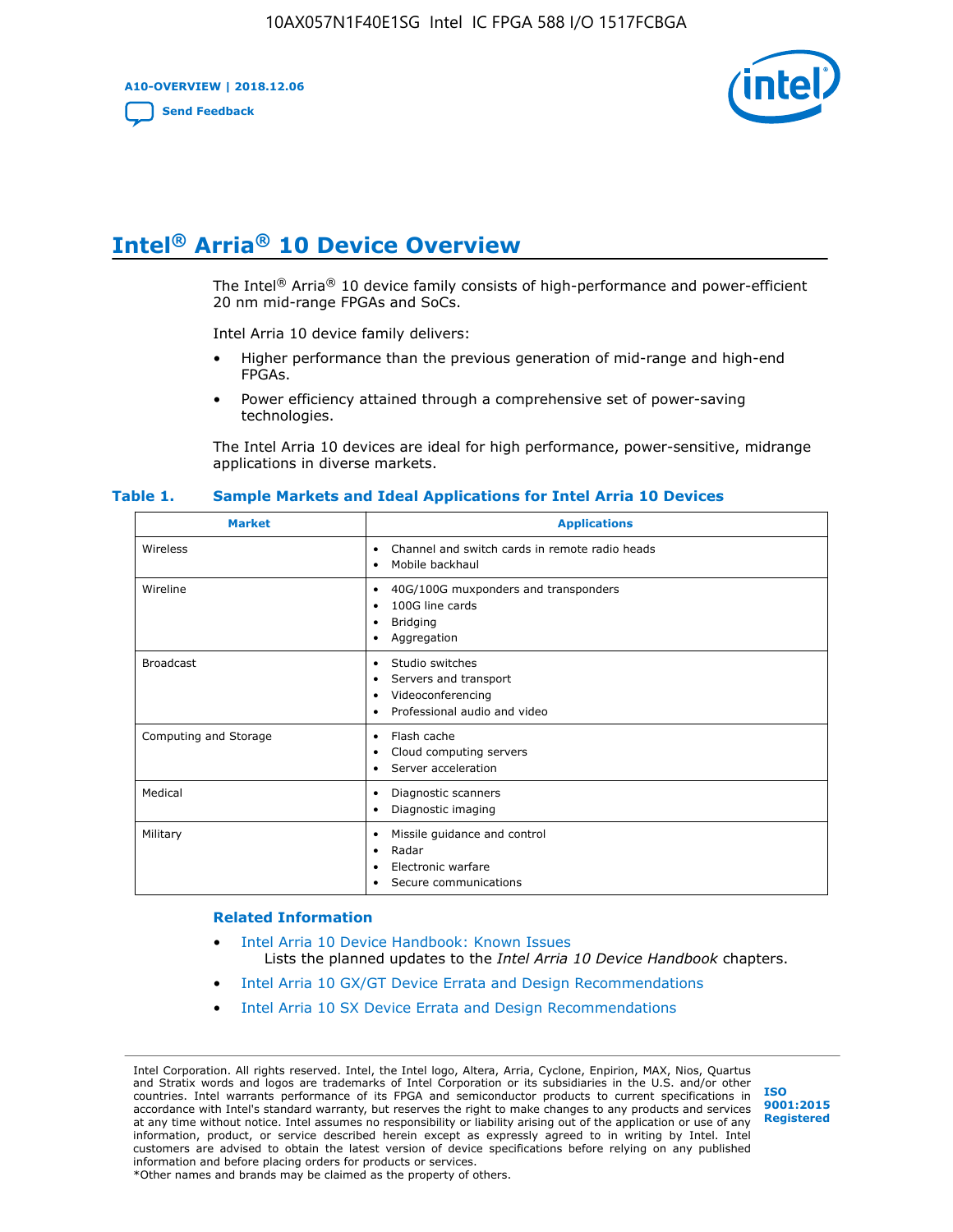

### **Key Advantages of Intel Arria 10 Devices**

### **Table 2. Key Advantages of the Intel Arria 10 Device Family**

| <b>Advantage</b>                                                                                          | <b>Supporting Feature</b>                                                                                                                                                                                                                                                                                                |  |  |  |  |  |
|-----------------------------------------------------------------------------------------------------------|--------------------------------------------------------------------------------------------------------------------------------------------------------------------------------------------------------------------------------------------------------------------------------------------------------------------------|--|--|--|--|--|
| Enhanced core architecture                                                                                | Built on TSMC's 20 nm process technology<br>٠<br>60% higher performance than the previous generation of mid-range FPGAs<br>٠<br>15% higher performance than the fastest previous-generation FPGA<br>٠                                                                                                                    |  |  |  |  |  |
| High-bandwidth integrated<br>transceivers                                                                 | Short-reach rates up to 25.8 Gigabits per second (Gbps)<br>٠<br>Backplane capability up to 12.5 Gbps<br>٠<br>Integrated 10GBASE-KR and 40GBASE-KR4 Forward Error Correction (FEC)<br>٠                                                                                                                                   |  |  |  |  |  |
| Improved logic integration and<br>hard IP blocks                                                          | 8-input adaptive logic module (ALM)<br>٠<br>Up to 65.6 megabits (Mb) of embedded memory<br>٠<br>Variable-precision digital signal processing (DSP) blocks<br>Fractional synthesis phase-locked loops (PLLs)<br>Hard PCI Express Gen3 IP blocks<br>Hard memory controllers and PHY up to 2,400 Megabits per second (Mbps) |  |  |  |  |  |
| Second generation hard<br>processor system (HPS) with<br>integrated ARM* Cortex*-A9*<br>MPCore* processor | Tight integration of a dual-core ARM Cortex-A9 MPCore processor, hard IP, and an<br>٠<br>FPGA in a single Intel Arria 10 system-on-a-chip (SoC)<br>Supports over 128 Gbps peak bandwidth with integrated data coherency between<br>$\bullet$<br>the processor and the FPGA fabric                                        |  |  |  |  |  |
| Advanced power savings                                                                                    | Comprehensive set of advanced power saving features<br>٠<br>Power-optimized MultiTrack routing and core architecture<br>٠<br>Up to 40% lower power compared to previous generation of mid-range FPGAs<br>Up to 60% lower power compared to previous generation of high-end FPGAs                                         |  |  |  |  |  |

### **Summary of Intel Arria 10 Features**

### **Table 3. Summary of Features for Intel Arria 10 Devices**

| <b>Feature</b>                  | <b>Description</b>                                                                                                                                                                                                                                                                                                                                                                                           |
|---------------------------------|--------------------------------------------------------------------------------------------------------------------------------------------------------------------------------------------------------------------------------------------------------------------------------------------------------------------------------------------------------------------------------------------------------------|
| Technology                      | TSMC's 20-nm SoC process technology<br>Allows operation at a lower $V_{\text{CC}}$ level of 0.82 V instead of the 0.9 V standard $V_{\text{CC}}$ core voltage                                                                                                                                                                                                                                                |
| Packaging                       | 1.0 mm ball-pitch Fineline BGA packaging<br>٠<br>0.8 mm ball-pitch Ultra Fineline BGA packaging<br>Multiple devices with identical package footprints for seamless migration between different<br><b>FPGA</b> densities<br>Devices with compatible package footprints allow migration to next generation high-end<br>Stratix <sup>®</sup> 10 devices<br>RoHS, leaded $(1)$ , and lead-free (Pb-free) options |
| High-performance<br>FPGA fabric | Enhanced 8-input ALM with four registers<br>Improved multi-track routing architecture to reduce congestion and improve compilation time<br>Hierarchical core clocking architecture<br>Fine-grained partial reconfiguration                                                                                                                                                                                   |
| Internal memory<br>blocks       | M20K-20-Kb memory blocks with hard error correction code (ECC)<br>Memory logic array block (MLAB)-640-bit memory                                                                                                                                                                                                                                                                                             |
|                                 | continued                                                                                                                                                                                                                                                                                                                                                                                                    |



<sup>(1)</sup> Contact Intel for availability.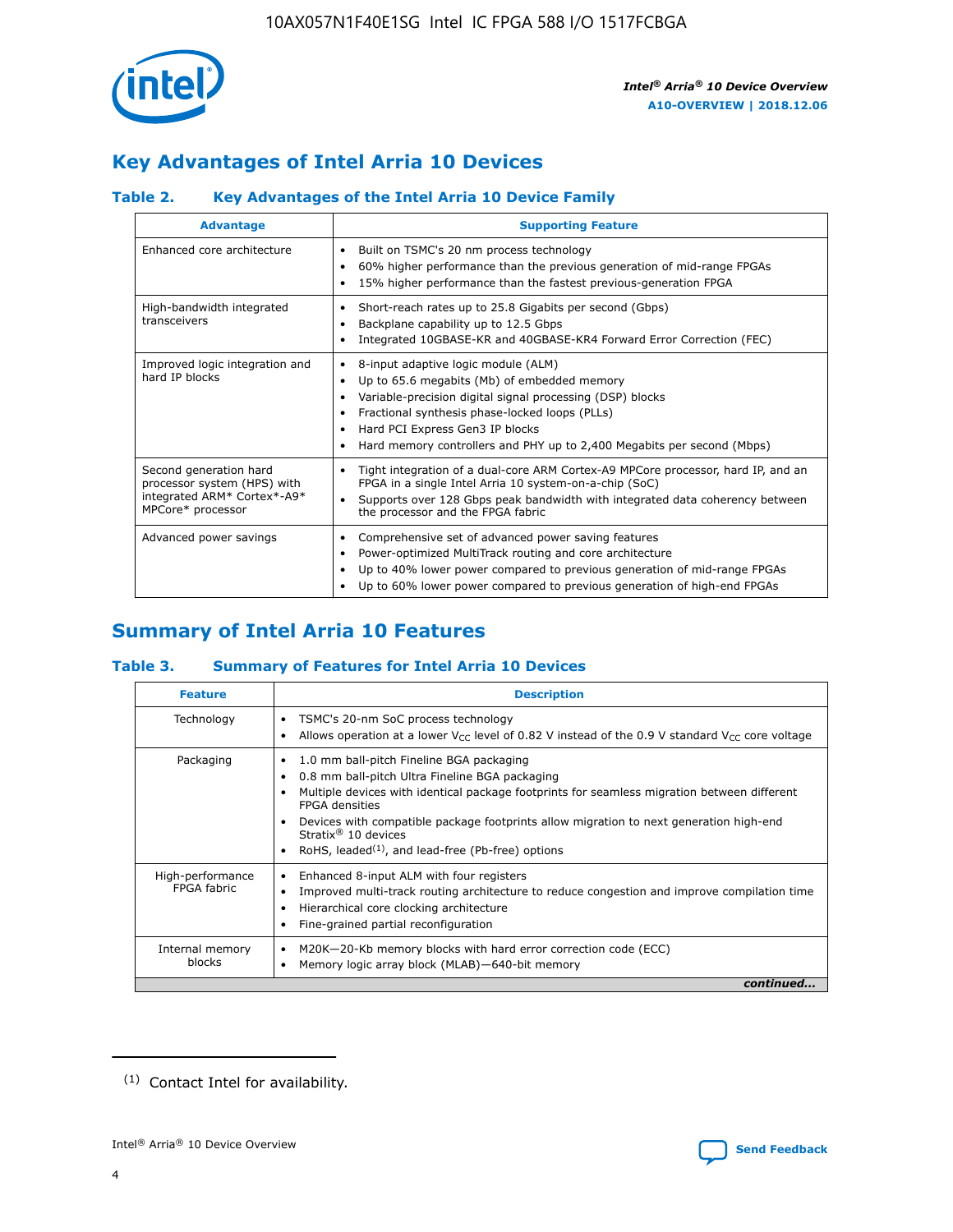$\mathsf{r}$ 



| <b>Feature</b>                         |                                                                                                                | <b>Description</b>                                                                                                                                                                                                                                                                                                                                                                                                                                                                                                                                                                                                                                                                                                                                                                                                                          |
|----------------------------------------|----------------------------------------------------------------------------------------------------------------|---------------------------------------------------------------------------------------------------------------------------------------------------------------------------------------------------------------------------------------------------------------------------------------------------------------------------------------------------------------------------------------------------------------------------------------------------------------------------------------------------------------------------------------------------------------------------------------------------------------------------------------------------------------------------------------------------------------------------------------------------------------------------------------------------------------------------------------------|
| Embedded Hard IP<br>blocks             | Variable-precision DSP                                                                                         | Native support for signal processing precision levels from $18 \times 19$ to<br>$\bullet$<br>54 x 54<br>Native support for 27 x 27 multiplier mode<br>64-bit accumulator and cascade for systolic finite impulse responses<br>(FIRs)<br>Internal coefficient memory banks<br>٠<br>Preadder/subtractor for improved efficiency<br>Additional pipeline register to increase performance and reduce<br>power<br>Supports floating point arithmetic:<br>- Perform multiplication, addition, subtraction, multiply-add,<br>multiply-subtract, and complex multiplication.<br>- Supports multiplication with accumulation capability, cascade<br>summation, and cascade subtraction capability.<br>- Dynamic accumulator reset control.<br>- Support direct vector dot and complex multiplication chaining<br>multiply floating point DSP blocks. |
|                                        | Memory controller                                                                                              | DDR4, DDR3, and DDR3L                                                                                                                                                                                                                                                                                                                                                                                                                                                                                                                                                                                                                                                                                                                                                                                                                       |
|                                        | PCI Express*                                                                                                   | PCI Express (PCIe*) Gen3 (x1, x2, x4, or x8), Gen2 (x1, x2, x4, or x8)<br>and Gen1 (x1, x2, x4, or x8) hard IP with complete protocol stack,<br>endpoint, and root port                                                                                                                                                                                                                                                                                                                                                                                                                                                                                                                                                                                                                                                                     |
|                                        | Transceiver I/O                                                                                                | 10GBASE-KR/40GBASE-KR4 Forward Error Correction (FEC)<br>PCS hard IPs that support:<br>- 10-Gbps Ethernet (10GbE)<br>- PCIe PIPE interface<br>- Interlaken<br>- Gbps Ethernet (GbE)<br>- Common Public Radio Interface (CPRI) with deterministic latency<br>support<br>- Gigabit-capable passive optical network (GPON) with fast lock-<br>time support<br>13.5G JESD204b<br>$\bullet$<br>8B/10B, 64B/66B, 64B/67B encoders and decoders<br>Custom mode support for proprietary protocols                                                                                                                                                                                                                                                                                                                                                   |
| Core clock networks                    | $\bullet$<br>$\bullet$                                                                                         | Up to 800 MHz fabric clocking, depending on the application:<br>- 667 MHz external memory interface clocking with 2,400 Mbps DDR4 interface<br>- 800 MHz LVDS interface clocking with 1,600 Mbps LVDS interface<br>Global, regional, and peripheral clock networks<br>Clock networks that are not used can be gated to reduce dynamic power                                                                                                                                                                                                                                                                                                                                                                                                                                                                                                 |
| Phase-locked loops<br>(PLLs)           | High-resolution fractional synthesis PLLs:<br>$\bullet$<br>Integer PLLs:<br>- Adjacent to general purpose I/Os | - Precision clock synthesis, clock delay compensation, and zero delay buffering (ZDB)<br>- Support integer mode and fractional mode<br>- Fractional mode support with third-order delta-sigma modulation<br>- Support external memory and LVDS interfaces                                                                                                                                                                                                                                                                                                                                                                                                                                                                                                                                                                                   |
| FPGA General-purpose<br>$I/Os$ (GPIOs) | On-chip termination (OCT)<br>$\bullet$                                                                         | 1.6 Gbps LVDS-every pair can be configured as receiver or transmitter<br>1.2 V to 3.0 V single-ended LVTTL/LVCMOS interfacing                                                                                                                                                                                                                                                                                                                                                                                                                                                                                                                                                                                                                                                                                                               |
| <b>External Memory</b><br>Interface    |                                                                                                                | Hard memory controller- DDR4, DDR3, and DDR3L support<br>$-$ DDR4-speeds up to 1,200 MHz/2,400 Mbps<br>- DDR3-speeds up to 1,067 MHz/2,133 Mbps<br>Soft memory controller—provides support for RLDRAM $3^{(2)}$ , QDR IV $(2^2)$ , and QDR II+<br>continued                                                                                                                                                                                                                                                                                                                                                                                                                                                                                                                                                                                 |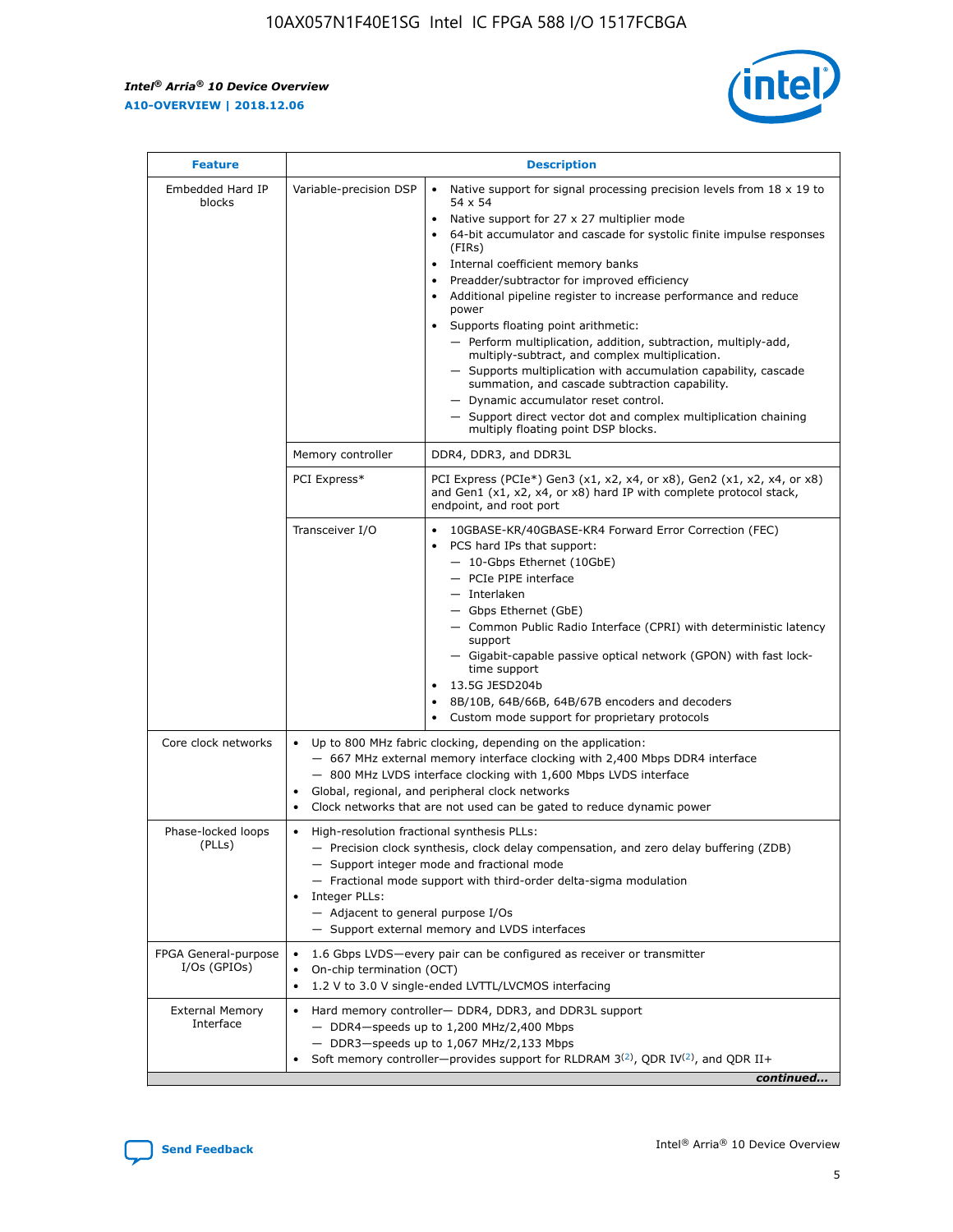

| <b>Feature</b>                                    | <b>Description</b>                                                                                                                                                                                                                                                                                                                                                                                                                                                                                                                                                                                                                           |
|---------------------------------------------------|----------------------------------------------------------------------------------------------------------------------------------------------------------------------------------------------------------------------------------------------------------------------------------------------------------------------------------------------------------------------------------------------------------------------------------------------------------------------------------------------------------------------------------------------------------------------------------------------------------------------------------------------|
| Low-power serial<br>transceivers                  | • Continuous operating range:<br>- Intel Arria 10 GX-1 Gbps to 17.4 Gbps<br>- Intel Arria 10 GT-1 Gbps to 25.8 Gbps<br>Backplane support:<br>$-$ Intel Arria 10 GX-up to 12.5<br>$-$ Intel Arria 10 GT-up to 12.5<br>Extended range down to 125 Mbps with oversampling<br>ATX transmit PLLs with user-configurable fractional synthesis capability<br>Electronic Dispersion Compensation (EDC) support for XFP, SFP+, QSFP, and CFP optical<br>module<br>• Adaptive linear and decision feedback equalization<br>Transmitter pre-emphasis and de-emphasis<br>$\bullet$<br>Dynamic partial reconfiguration of individual transceiver channels |
| <b>HPS</b><br>(Intel Arria 10 SX<br>devices only) | Dual-core ARM Cortex-A9 MPCore processor-1.2 GHz CPU with<br>Processor and system<br>$\bullet$<br>1.5 GHz overdrive capability<br>256 KB on-chip RAM and 64 KB on-chip ROM<br>System peripherals-general-purpose timers, watchdog timers, direct<br>memory access (DMA) controller, FPGA configuration manager, and<br>clock and reset managers<br>Security features-anti-tamper, secure boot, Advanced Encryption<br>$\bullet$<br>Standard (AES) and authentication (SHA)<br>ARM CoreSight* JTAG debug access port, trace port, and on-chip<br>trace storage                                                                                |
|                                                   | <b>External interfaces</b><br>Hard memory interface-Hard memory controller (2,400 Mbps DDR4,<br>$\bullet$<br>and 2,133 Mbps DDR3), Quad serial peripheral interface (QSPI) flash<br>controller, NAND flash controller, direct memory access (DMA)<br>controller, Secure Digital/MultiMediaCard (SD/MMC) controller<br>Communication interface-10/100/1000 Ethernet media access<br>$\bullet$<br>control (MAC), USB On-The-GO (OTG) controllers, I <sup>2</sup> C controllers,<br>UART 16550, serial peripheral interface (SPI), and up to 62<br>HPS GPIO interfaces (48 direct-share I/Os)                                                   |
|                                                   | High-performance ARM AMBA* AXI bus bridges that support<br>Interconnects to core<br>$\bullet$<br>simultaneous read and write<br>HPS-FPGA bridges-include the FPGA-to-HPS, HPS-to-FPGA, and<br>$\bullet$<br>lightweight HPS-to-FPGA bridges that allow the FPGA fabric to issue<br>transactions to slaves in the HPS, and vice versa<br>Configuration bridge that allows HPS configuration manager to<br>configure the core logic via dedicated 32-bit configuration port<br>FPGA-to-HPS SDRAM controller bridge-provides configuration<br>interfaces for the multiport front end (MPFE) of the HPS SDRAM<br>controller                       |
| Configuration                                     | Tamper protection—comprehensive design protection to protect your valuable IP investments<br>Enhanced 256-bit advanced encryption standard (AES) design security with authentication<br>٠<br>Configuration via protocol (CvP) using PCIe Gen1, Gen2, or Gen3<br>continued                                                                                                                                                                                                                                                                                                                                                                    |

<sup>(2)</sup> Intel Arria 10 devices support this external memory interface using hard PHY with soft memory controller.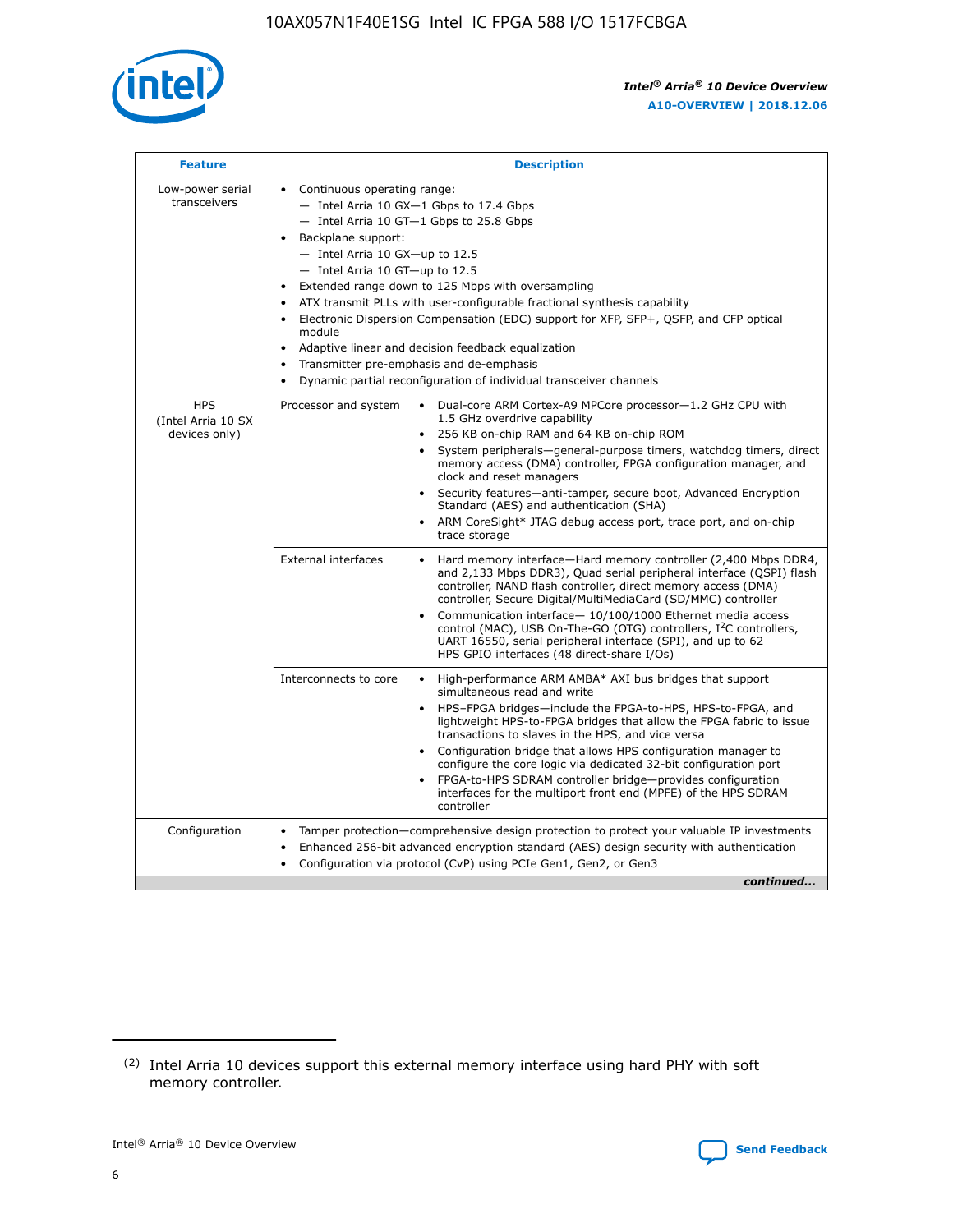

| <b>Feature</b>     | <b>Description</b>                                                                                                                                                                                               |
|--------------------|------------------------------------------------------------------------------------------------------------------------------------------------------------------------------------------------------------------|
|                    | Dynamic reconfiguration of the transceivers and PLLs<br>Fine-grained partial reconfiguration of the core fabric<br>Active Serial x4 Interface<br>$\bullet$                                                       |
| Power management   | SmartVID<br>Low static power device options<br>Programmable Power Technology<br>Intel Quartus <sup>®</sup> Prime integrated power analysis                                                                       |
| Software and tools | Intel Quartus Prime design suite<br>Transceiver toolkit<br>Platform Designer system integration tool<br>DSP Builder for Intel FPGAs<br>OpenCL <sup>™</sup> support<br>Intel SoC FPGA Embedded Design Suite (EDS) |

### **Related Information**

[Intel Arria 10 Transceiver PHY Overview](https://www.intel.com/content/www/us/en/programmable/documentation/nik1398707230472.html#nik1398706768037) Provides details on Intel Arria 10 transceivers.

### **Intel Arria 10 Device Variants and Packages**

#### **Table 4. Device Variants for the Intel Arria 10 Device Family**

| <b>Variant</b>    | <b>Description</b>                                                                                                                                                                                                     |
|-------------------|------------------------------------------------------------------------------------------------------------------------------------------------------------------------------------------------------------------------|
| Intel Arria 10 GX | FPGA featuring 17.4 Gbps transceivers for short reach applications with 12.5 backplane driving<br>capability.                                                                                                          |
| Intel Arria 10 GT | FPGA featuring:<br>17.4 Gbps transceivers for short reach applications with 12.5 backplane driving capability.<br>25.8 Gbps transceivers for supporting CAUI-4 and CEI-25G applications with CFP2 and CFP4<br>modules. |
| Intel Arria 10 SX | SoC integrating ARM-based HPS and FPGA featuring 17.4 Gbps transceivers for short reach<br>applications with 12.5 backplane driving capability.                                                                        |

### **Intel Arria 10 GX**

This section provides the available options, maximum resource counts, and package plan for the Intel Arria 10 GX devices.

The information in this section is correct at the time of publication. For the latest information and to get more details, refer to the Intel FPGA Product Selector.

### **Related Information**

#### [Intel FPGA Product Selector](http://www.altera.com/products/selector/psg-selector.html) Provides the latest information on Intel products.

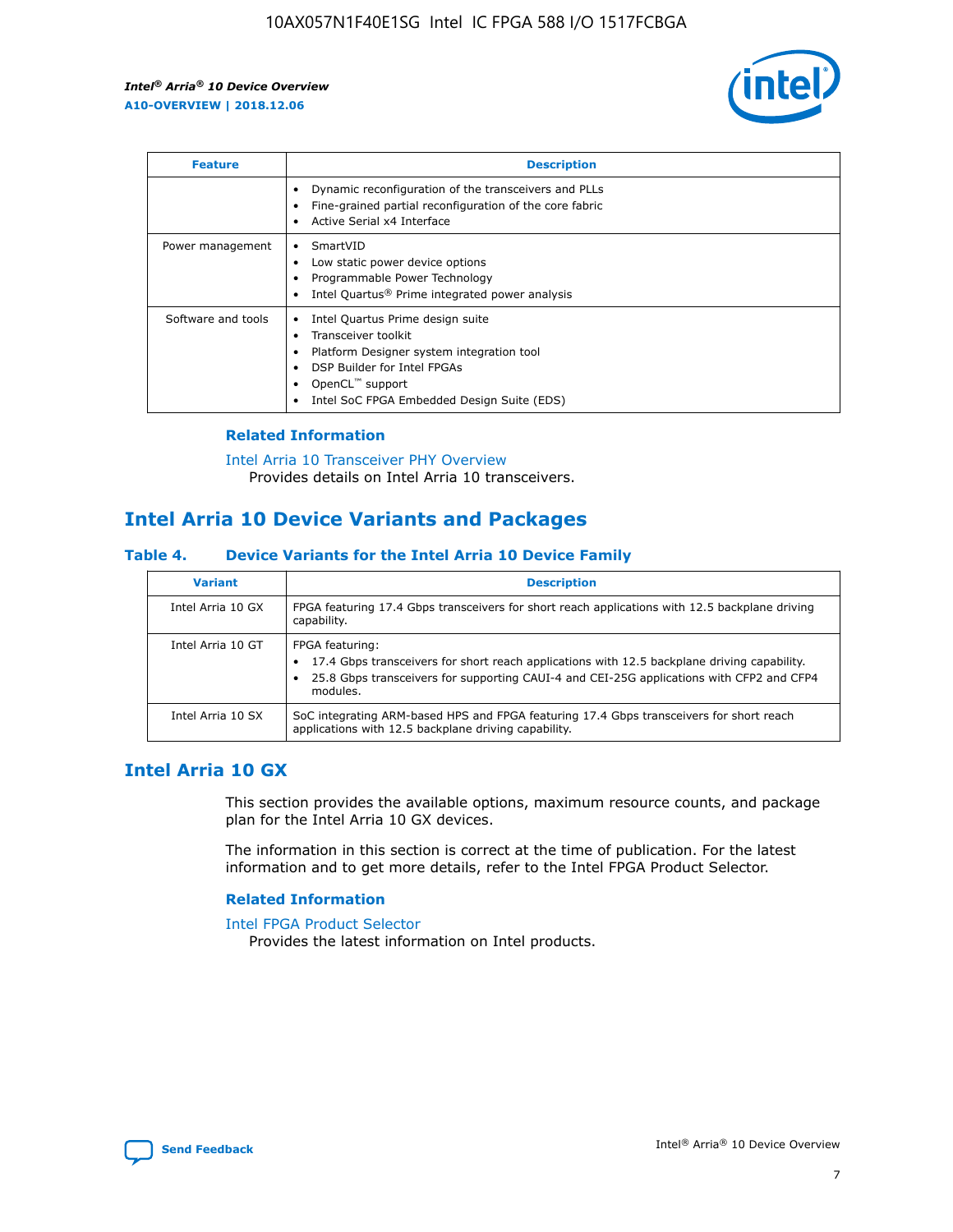

### **Available Options**





#### **Related Information**

[Transceiver Performance for Intel Arria 10 GX/SX Devices](https://www.intel.com/content/www/us/en/programmable/documentation/mcn1413182292568.html#mcn1413213965502) Provides more information about the transceiver speed grade.

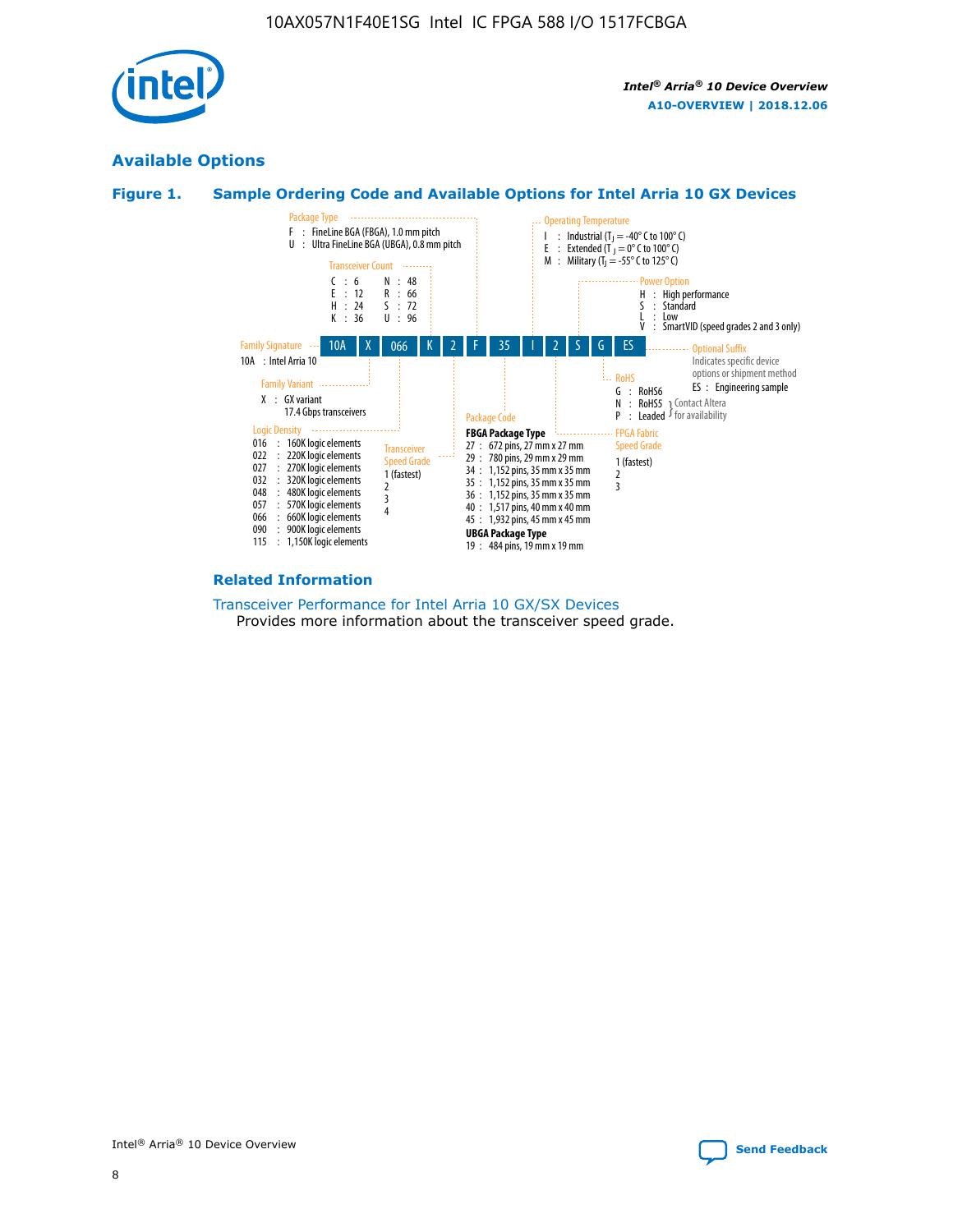

### **Maximum Resources**

#### **Table 5. Maximum Resource Counts for Intel Arria 10 GX Devices (GX 160, GX 220, GX 270, GX 320, and GX 480)**

| <b>Resource</b>         |                              | <b>Product Line</b> |                                                 |                |                |                |  |  |  |
|-------------------------|------------------------------|---------------------|-------------------------------------------------|----------------|----------------|----------------|--|--|--|
|                         |                              | <b>GX 160</b>       | <b>GX 220</b><br><b>GX 270</b><br><b>GX 320</b> |                |                | <b>GX 480</b>  |  |  |  |
| Logic Elements (LE) (K) |                              | 160                 | 220                                             | 270            | 320            | 480            |  |  |  |
| <b>ALM</b>              |                              | 61,510              | 80,330                                          | 101,620        | 119,900        | 183,590        |  |  |  |
| Register                |                              | 246,040             | 321,320                                         | 406,480        | 479,600        | 734,360        |  |  |  |
| Memory (Kb)             | M <sub>20</sub> K            | 8,800               | 11,740                                          | 15,000         | 17,820         | 28,620         |  |  |  |
|                         | <b>MLAB</b>                  | 1,050               | 1,690                                           | 2,452          | 2,727          | 4,164          |  |  |  |
|                         | Variable-precision DSP Block |                     | 192                                             | 830<br>985     |                | 1,368          |  |  |  |
| 18 x 19 Multiplier      |                              | 312                 | 384                                             | 1,970<br>1,660 |                | 2,736          |  |  |  |
| PLL                     | Fractional<br>Synthesis      | 6                   | 6                                               | 8              | 8              | 12             |  |  |  |
|                         | I/O                          | 6                   | 6                                               | 8              | 8              | 12             |  |  |  |
| 17.4 Gbps Transceiver   |                              | 12                  | 12                                              | 24             | 24             | 36             |  |  |  |
| GPIO <sup>(3)</sup>     |                              | 288                 | 288                                             | 384<br>384     |                | 492            |  |  |  |
| LVDS Pair $(4)$         |                              | 120                 | 120                                             | 168            | 168            | 222            |  |  |  |
| PCIe Hard IP Block      |                              | 1                   | 1                                               | 2              | $\overline{2}$ | $\overline{2}$ |  |  |  |
| Hard Memory Controller  |                              | 6                   | 6                                               | 8              | 8              | 12             |  |  |  |

<sup>(4)</sup> Each LVDS I/O pair can be used as differential input or output.



<sup>(3)</sup> The number of GPIOs does not include transceiver I/Os. In the Intel Quartus Prime software, the number of user I/Os includes transceiver I/Os.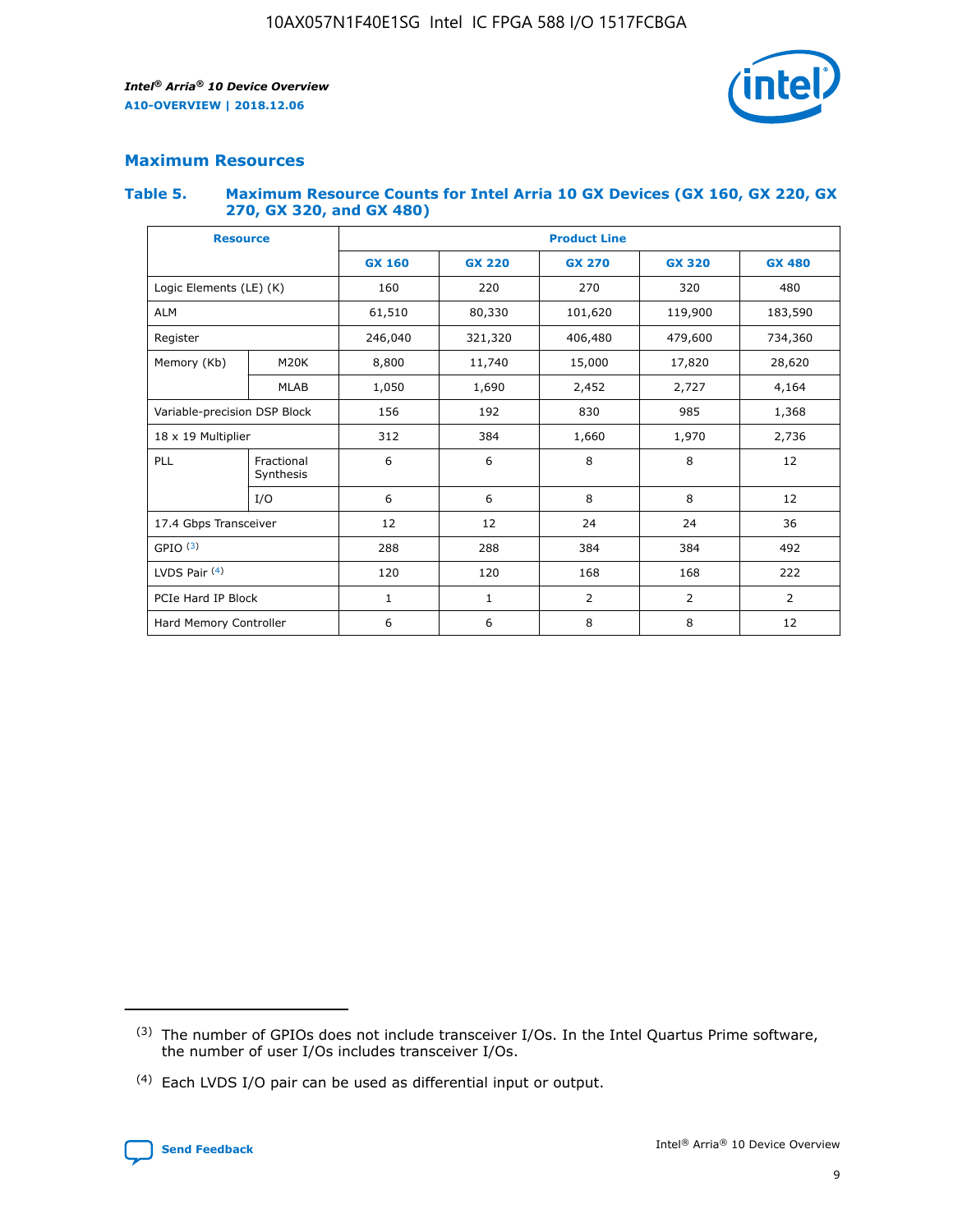

### **Table 6. Maximum Resource Counts for Intel Arria 10 GX Devices (GX 570, GX 660, GX 900, and GX 1150)**

|                              | <b>Resource</b>         | <b>Product Line</b> |               |                |                |  |  |  |  |
|------------------------------|-------------------------|---------------------|---------------|----------------|----------------|--|--|--|--|
|                              |                         | <b>GX 570</b>       | <b>GX 660</b> | <b>GX 900</b>  | <b>GX 1150</b> |  |  |  |  |
| Logic Elements (LE) (K)      |                         | 570                 | 660           | 900            | 1,150          |  |  |  |  |
| <b>ALM</b>                   |                         | 217,080             | 251,680       | 339,620        | 427,200        |  |  |  |  |
| Register                     |                         | 868,320             | 1,006,720     | 1,358,480      | 1,708,800      |  |  |  |  |
| Memory (Kb)                  | <b>M20K</b>             | 36,000              | 42,620        | 48,460         | 54,260         |  |  |  |  |
|                              | <b>MLAB</b>             | 5,096               | 5,788         | 9,386          | 12,984         |  |  |  |  |
| Variable-precision DSP Block |                         | 1,523               | 1,687         | 1,518          | 1,518          |  |  |  |  |
|                              | 18 x 19 Multiplier      |                     | 3,374         | 3,036          | 3,036          |  |  |  |  |
| PLL                          | Fractional<br>Synthesis | 16                  | 16            | 32             | 32             |  |  |  |  |
|                              | I/O                     | 16                  | 16            | 16             | 16             |  |  |  |  |
| 17.4 Gbps Transceiver        |                         | 48                  | 48            | 96             | 96             |  |  |  |  |
| GPIO <sup>(3)</sup>          |                         | 696                 | 696           | 768            | 768            |  |  |  |  |
| LVDS Pair $(4)$              |                         | 324                 | 324           | 384            | 384            |  |  |  |  |
| PCIe Hard IP Block           |                         | 2                   | 2             | $\overline{4}$ | 4              |  |  |  |  |
| Hard Memory Controller       |                         | 16                  | 16            | 16             | 16             |  |  |  |  |

### **Package Plan**

### **Table 7. Package Plan for Intel Arria 10 GX Devices (U19, F27, and F29)**

Refer to I/O and High Speed I/O in Intel Arria 10 Devices chapter for the number of 3 V I/O, LVDS I/O, and LVDS channels in each device package.

| <b>Product Line</b> | U <sub>19</sub><br>$(19 \text{ mm} \times 19 \text{ mm})$<br>484-pin UBGA) |          |             |         | <b>F27</b><br>(27 mm × 27 mm,<br>672-pin FBGA) |             | <b>F29</b><br>(29 mm × 29 mm,<br>780-pin FBGA) |          |             |  |
|---------------------|----------------------------------------------------------------------------|----------|-------------|---------|------------------------------------------------|-------------|------------------------------------------------|----------|-------------|--|
|                     | 3 V I/O                                                                    | LVDS I/O | <b>XCVR</b> | 3 V I/O | LVDS I/O                                       | <b>XCVR</b> | 3 V I/O                                        | LVDS I/O | <b>XCVR</b> |  |
| GX 160              | 48                                                                         | 192      | 6           | 48      | 192                                            | 12          | 48                                             | 240      | 12          |  |
| GX 220              | 48                                                                         | 192      | 6           | 48      | 192                                            | 12          | 48                                             | 240      | 12          |  |
| GX 270              |                                                                            |          |             | 48      | 192                                            | 12          | 48                                             | 312      | 12          |  |
| GX 320              |                                                                            |          |             | 48      | 192                                            | 12          | 48                                             | 312      | 12          |  |
| GX 480              |                                                                            |          |             |         |                                                |             | 48                                             | 312      | 12          |  |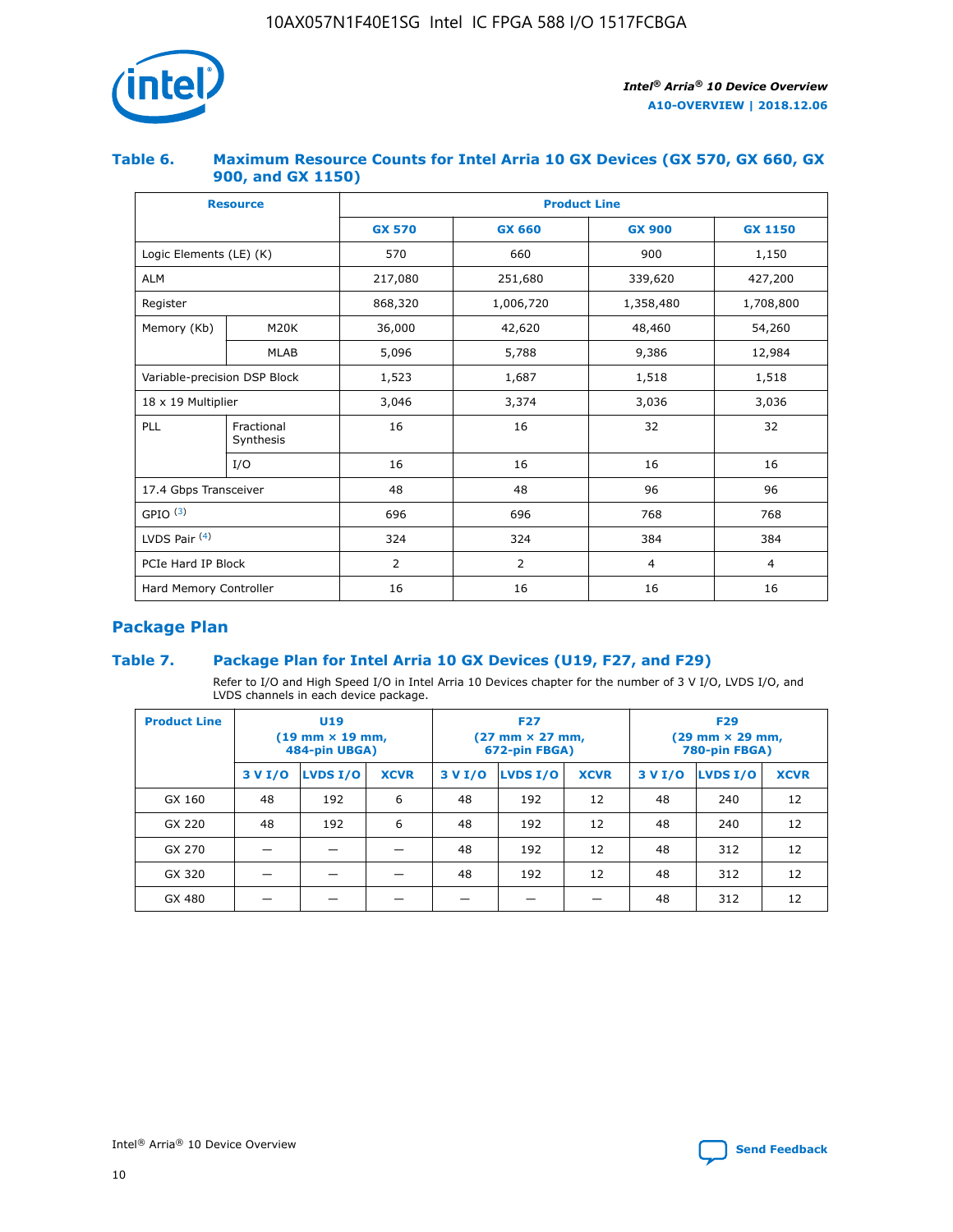

#### **Table 8. Package Plan for Intel Arria 10 GX Devices (F34, F35, NF40, and KF40)**

Refer to I/O and High Speed I/O in Intel Arria 10 Devices chapter for the number of 3 V I/O, LVDS I/O, and LVDS channels in each device package.

| <b>Product Line</b> | <b>F34</b><br>$(35 \text{ mm} \times 35 \text{ mm})$<br><b>1152-pin FBGA)</b> |                    | <b>F35</b><br>$(35 \text{ mm} \times 35 \text{ mm})$<br><b>1152-pin FBGA)</b> |           | <b>KF40</b><br>$(40$ mm $\times$ 40 mm,<br>1517-pin FBGA) |             |           | <b>NF40</b><br>$(40 \text{ mm} \times 40 \text{ mm})$<br>1517-pin FBGA) |             |           |                    |             |
|---------------------|-------------------------------------------------------------------------------|--------------------|-------------------------------------------------------------------------------|-----------|-----------------------------------------------------------|-------------|-----------|-------------------------------------------------------------------------|-------------|-----------|--------------------|-------------|
|                     | 3V<br>I/O                                                                     | <b>LVDS</b><br>I/O | <b>XCVR</b>                                                                   | 3V<br>I/O | <b>LVDS</b><br>I/O                                        | <b>XCVR</b> | 3V<br>I/O | <b>LVDS</b><br>I/O                                                      | <b>XCVR</b> | 3V<br>I/O | <b>LVDS</b><br>I/O | <b>XCVR</b> |
| GX 270              | 48                                                                            | 336                | 24                                                                            | 48        | 336                                                       | 24          |           |                                                                         |             |           |                    |             |
| GX 320              | 48                                                                            | 336                | 24                                                                            | 48        | 336                                                       | 24          |           |                                                                         |             |           |                    |             |
| GX 480              | 48                                                                            | 444                | 24                                                                            | 48        | 348                                                       | 36          |           |                                                                         |             |           |                    |             |
| GX 570              | 48                                                                            | 444                | 24                                                                            | 48        | 348                                                       | 36          | 96        | 600                                                                     | 36          | 48        | 540                | 48          |
| GX 660              | 48                                                                            | 444                | 24                                                                            | 48        | 348                                                       | 36          | 96        | 600                                                                     | 36          | 48        | 540                | 48          |
| GX 900              |                                                                               | 504                | 24                                                                            | –         |                                                           | -           |           |                                                                         |             |           | 600                | 48          |
| GX 1150             |                                                                               | 504                | 24                                                                            |           |                                                           |             |           |                                                                         |             |           | 600                | 48          |

#### **Table 9. Package Plan for Intel Arria 10 GX Devices (RF40, NF45, SF45, and UF45)**

Refer to I/O and High Speed I/O in Intel Arria 10 Devices chapter for the number of 3 V I/O, LVDS I/O, and LVDS channels in each device package.

| <b>Product Line</b> | <b>RF40</b><br>$(40$ mm $\times$ 40 mm,<br>1517-pin FBGA) |                    | <b>NF45</b><br>$(45 \text{ mm} \times 45 \text{ mm})$<br><b>1932-pin FBGA)</b> |            |                    | <b>SF45</b><br>$(45 \text{ mm} \times 45 \text{ mm})$<br><b>1932-pin FBGA)</b> |            |                    | <b>UF45</b><br>$(45 \text{ mm} \times 45 \text{ mm})$<br><b>1932-pin FBGA)</b> |           |                    |             |
|---------------------|-----------------------------------------------------------|--------------------|--------------------------------------------------------------------------------|------------|--------------------|--------------------------------------------------------------------------------|------------|--------------------|--------------------------------------------------------------------------------|-----------|--------------------|-------------|
|                     | 3V<br>I/O                                                 | <b>LVDS</b><br>I/O | <b>XCVR</b>                                                                    | 3 V<br>I/O | <b>LVDS</b><br>I/O | <b>XCVR</b>                                                                    | 3 V<br>I/O | <b>LVDS</b><br>I/O | <b>XCVR</b>                                                                    | 3V<br>I/O | <b>LVDS</b><br>I/O | <b>XCVR</b> |
| GX 900              |                                                           | 342                | 66                                                                             | _          | 768                | 48                                                                             |            | 624                | 72                                                                             |           | 480                | 96          |
| GX 1150             |                                                           | 342                | 66                                                                             | _          | 768                | 48                                                                             |            | 624                | 72                                                                             |           | 480                | 96          |

### **Related Information**

[I/O and High-Speed Differential I/O Interfaces in Intel Arria 10 Devices chapter, Intel](https://www.intel.com/content/www/us/en/programmable/documentation/sam1403482614086.html#sam1403482030321) [Arria 10 Device Handbook](https://www.intel.com/content/www/us/en/programmable/documentation/sam1403482614086.html#sam1403482030321)

Provides the number of 3 V and LVDS I/Os, and LVDS channels for each Intel Arria 10 device package.

### **Intel Arria 10 GT**

This section provides the available options, maximum resource counts, and package plan for the Intel Arria 10 GT devices.

The information in this section is correct at the time of publication. For the latest information and to get more details, refer to the Intel FPGA Product Selector.

#### **Related Information**

#### [Intel FPGA Product Selector](http://www.altera.com/products/selector/psg-selector.html)

Provides the latest information on Intel products.

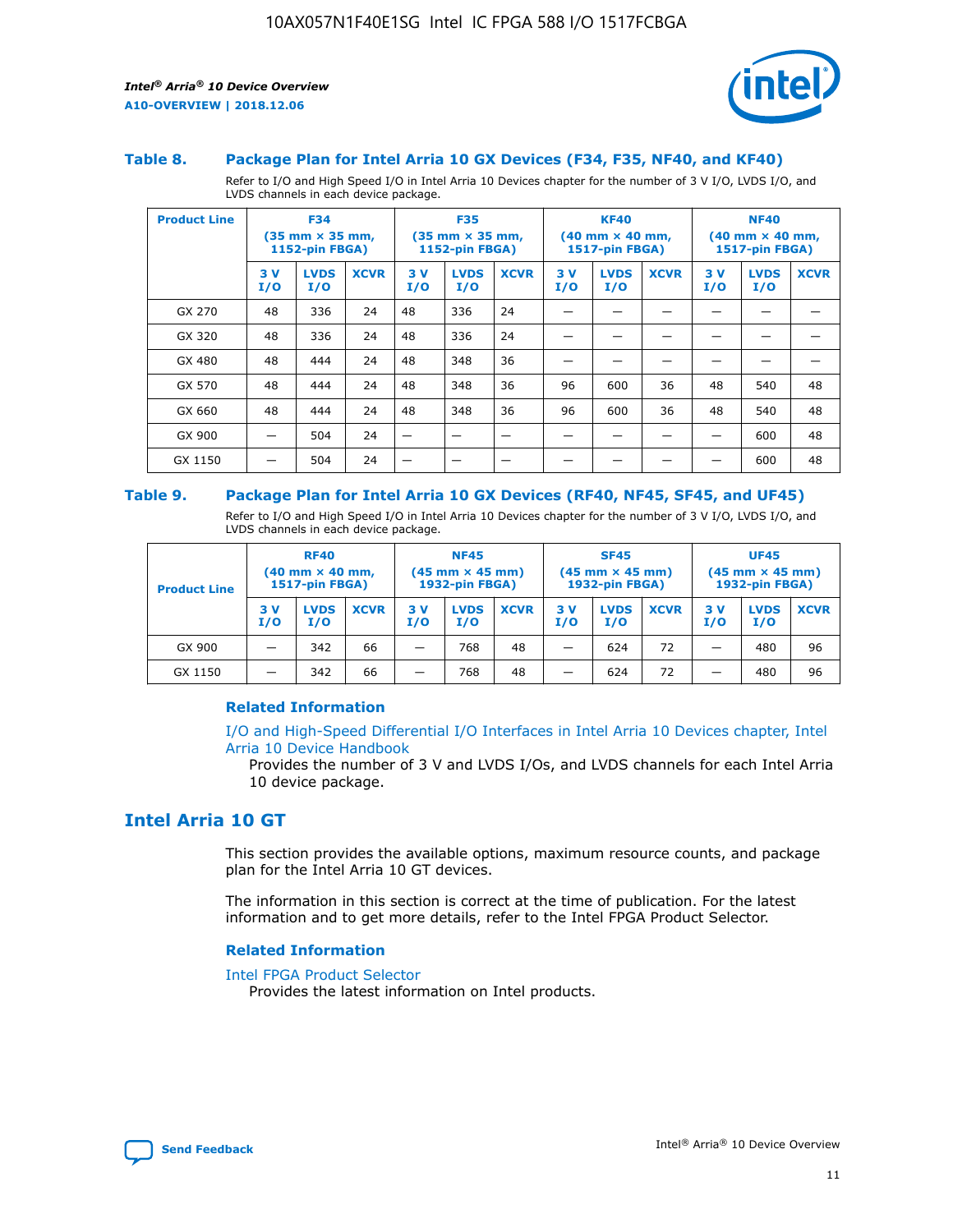

### **Available Options**

### **Figure 2. Sample Ordering Code and Available Options for Intel Arria 10 GT Devices**

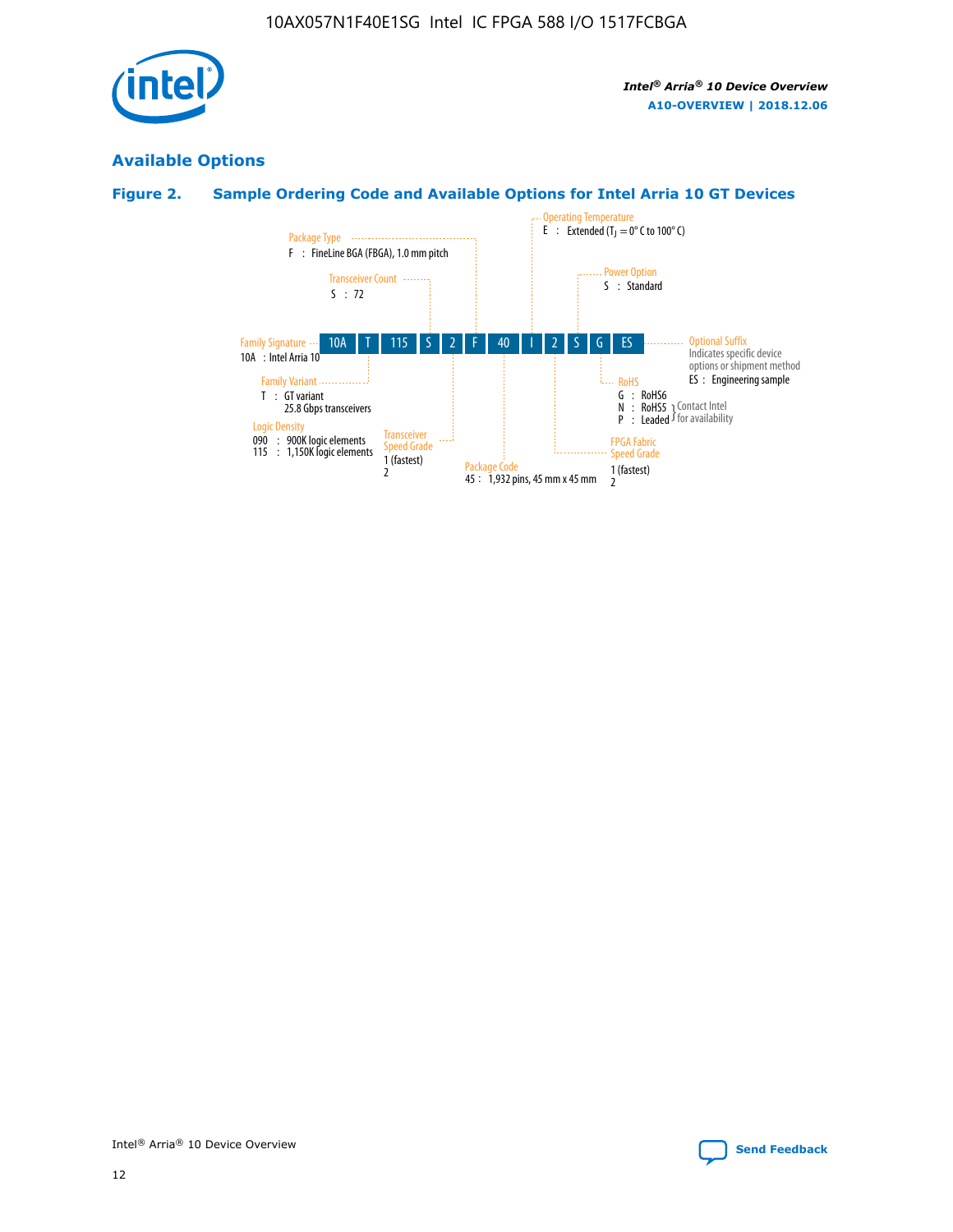

### **Maximum Resources**

#### **Table 10. Maximum Resource Counts for Intel Arria 10 GT Devices**

| <b>Resource</b>              |                      |                | <b>Product Line</b> |  |
|------------------------------|----------------------|----------------|---------------------|--|
|                              |                      | <b>GT 900</b>  | <b>GT 1150</b>      |  |
| Logic Elements (LE) (K)      |                      | 900            | 1,150               |  |
| <b>ALM</b>                   |                      | 339,620        | 427,200             |  |
| Register                     |                      | 1,358,480      | 1,708,800           |  |
| Memory (Kb)                  | M <sub>20</sub> K    | 48,460         | 54,260              |  |
|                              | <b>MLAB</b>          | 9,386          | 12,984              |  |
| Variable-precision DSP Block |                      | 1,518          | 1,518               |  |
| 18 x 19 Multiplier           |                      | 3,036          | 3,036               |  |
| PLL                          | Fractional Synthesis | 32             | 32                  |  |
|                              | I/O                  | 16             | 16                  |  |
| Transceiver                  | 17.4 Gbps            | 72(5)          | 72(5)               |  |
|                              | 25.8 Gbps            | 6              | 6                   |  |
| GPIO <sup>(6)</sup>          |                      | 624            | 624                 |  |
| LVDS Pair $(7)$              |                      | 312            | 312                 |  |
| PCIe Hard IP Block           |                      | $\overline{4}$ | $\overline{4}$      |  |
| Hard Memory Controller       |                      | 16             | 16                  |  |

### **Related Information**

#### [Intel Arria 10 GT Channel Usage](https://www.intel.com/content/www/us/en/programmable/documentation/nik1398707230472.html#nik1398707008178)

Configuring GT/GX channels in Intel Arria 10 GT devices.

### **Package Plan**

### **Table 11. Package Plan for Intel Arria 10 GT Devices**

Refer to I/O and High Speed I/O in Intel Arria 10 Devices chapter for the number of 3 V I/O, LVDS I/O, and LVDS channels in each device package.

| <b>Product Line</b> | <b>SF45</b><br>(45 mm × 45 mm, 1932-pin FBGA) |                 |             |  |  |  |
|---------------------|-----------------------------------------------|-----------------|-------------|--|--|--|
|                     | 3 V I/O                                       | <b>LVDS I/O</b> | <b>XCVR</b> |  |  |  |
| GT 900              |                                               | 624             | 72          |  |  |  |
| GT 1150             |                                               | 624             |             |  |  |  |

<sup>(7)</sup> Each LVDS I/O pair can be used as differential input or output.



 $(5)$  If all 6 GT channels are in use, 12 of the GX channels are not usable.

<sup>(6)</sup> The number of GPIOs does not include transceiver I/Os. In the Intel Quartus Prime software, the number of user I/Os includes transceiver I/Os.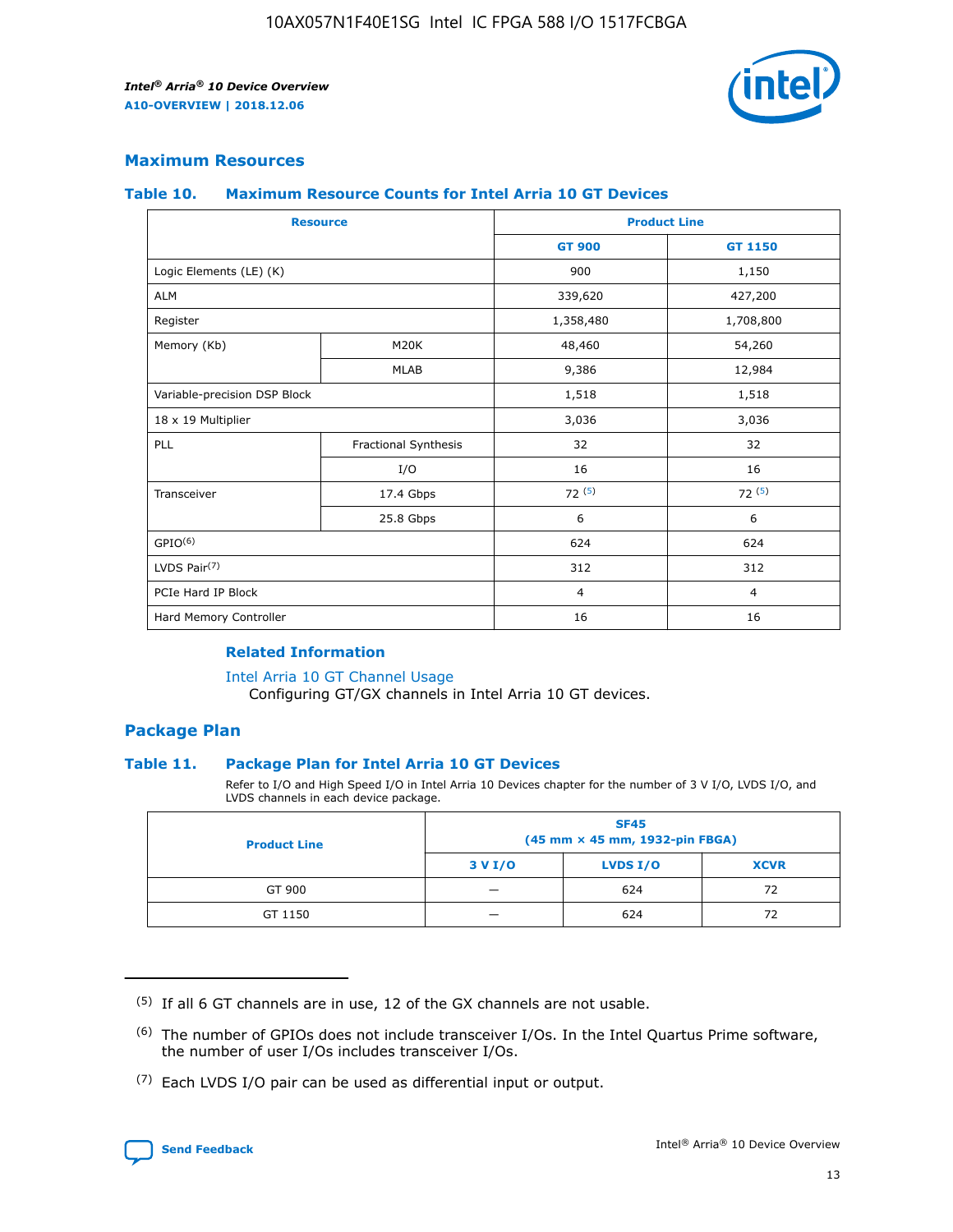

#### **Related Information**

[I/O and High-Speed Differential I/O Interfaces in Intel Arria 10 Devices chapter, Intel](https://www.intel.com/content/www/us/en/programmable/documentation/sam1403482614086.html#sam1403482030321) [Arria 10 Device Handbook](https://www.intel.com/content/www/us/en/programmable/documentation/sam1403482614086.html#sam1403482030321)

Provides the number of 3 V and LVDS I/Os, and LVDS channels for each Intel Arria 10 device package.

### **Intel Arria 10 SX**

This section provides the available options, maximum resource counts, and package plan for the Intel Arria 10 SX devices.

The information in this section is correct at the time of publication. For the latest information and to get more details, refer to the Intel FPGA Product Selector.

#### **Related Information**

[Intel FPGA Product Selector](http://www.altera.com/products/selector/psg-selector.html) Provides the latest information on Intel products.

### **Available Options**

#### **Figure 3. Sample Ordering Code and Available Options for Intel Arria 10 SX Devices**



#### **Related Information**

[Transceiver Performance for Intel Arria 10 GX/SX Devices](https://www.intel.com/content/www/us/en/programmable/documentation/mcn1413182292568.html#mcn1413213965502) Provides more information about the transceiver speed grade.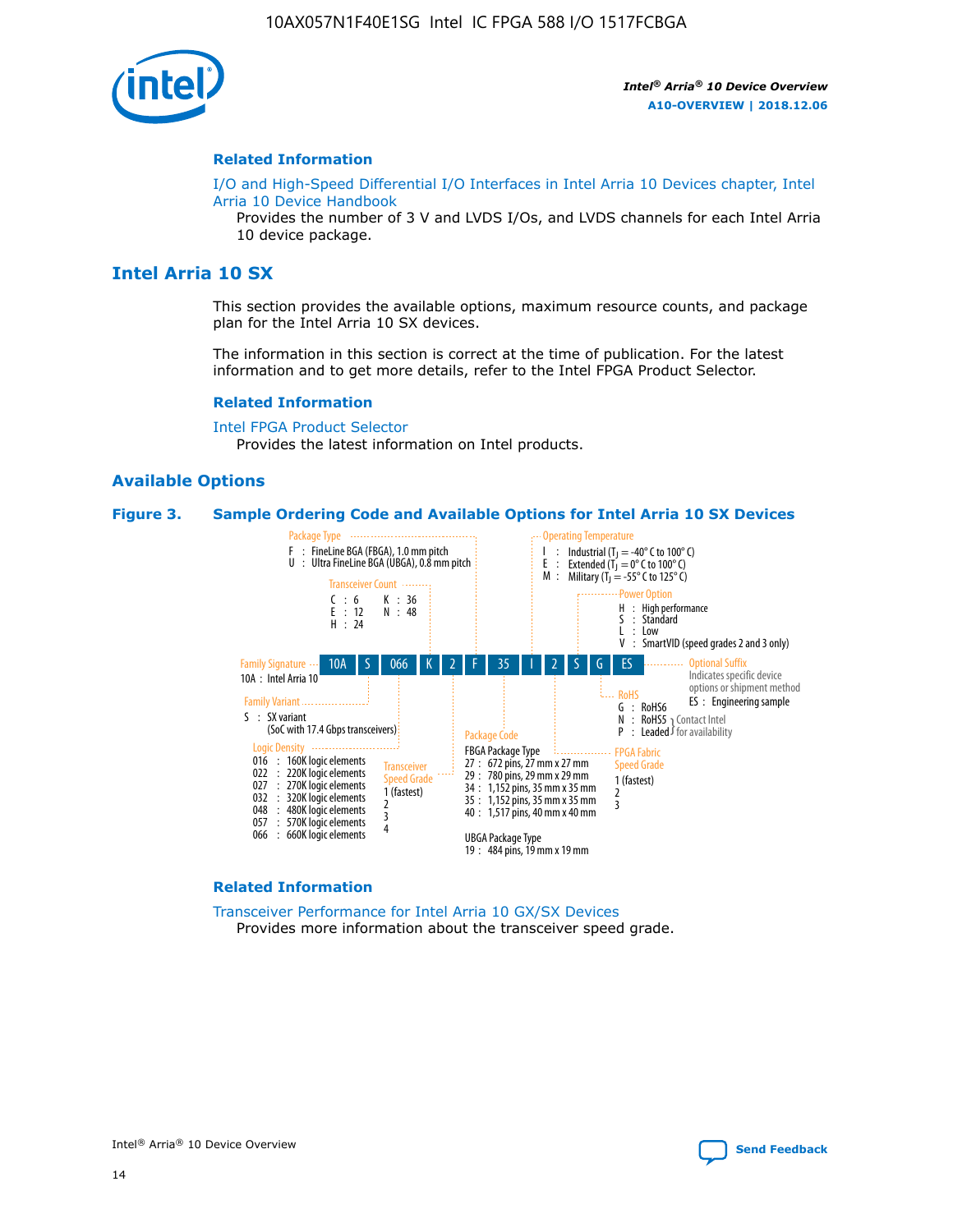

### **Maximum Resources**

### **Table 12. Maximum Resource Counts for Intel Arria 10 SX Devices**

| <b>Resource</b>                   |                         | <b>Product Line</b> |               |                |                |                |                |                |  |  |  |
|-----------------------------------|-------------------------|---------------------|---------------|----------------|----------------|----------------|----------------|----------------|--|--|--|
|                                   |                         | <b>SX 160</b>       | <b>SX 220</b> | <b>SX 270</b>  | <b>SX 320</b>  | <b>SX 480</b>  | <b>SX 570</b>  | <b>SX 660</b>  |  |  |  |
| Logic Elements (LE) (K)           |                         | 160                 | 220           | 270            | 320            | 480            | 570            | 660            |  |  |  |
| <b>ALM</b>                        |                         | 61,510              | 80,330        | 101,620        | 119,900        | 183,590        | 217,080        | 251,680        |  |  |  |
| Register                          |                         | 246,040             | 321,320       | 406,480        | 479,600        | 734,360        | 868,320        | 1,006,720      |  |  |  |
| Memory (Kb)                       | M <sub>20</sub> K       | 8,800               | 11,740        | 15,000         | 17,820         | 28,620         | 36,000         | 42,620         |  |  |  |
|                                   | <b>MLAB</b>             | 1,050               | 1,690         | 2,452          | 2,727          | 4,164          | 5,096          | 5,788          |  |  |  |
| Variable-precision DSP Block      |                         | 156                 | 192           | 830            | 985            | 1,368          | 1,523          | 1,687          |  |  |  |
| 18 x 19 Multiplier                |                         | 312                 | 384           | 1,660          | 1,970          | 2,736          | 3,046          | 3,374          |  |  |  |
| PLL                               | Fractional<br>Synthesis | 6                   | 6             | 8              | 8              | 12             | 16             | 16             |  |  |  |
|                                   | I/O                     | 6                   | 6             | 8              | 8              | 12             | 16             | 16             |  |  |  |
| 17.4 Gbps Transceiver             |                         | 12                  | 12            | 24             | 24             | 36             | 48             | 48             |  |  |  |
| GPIO <sup>(8)</sup>               |                         | 288                 | 288           | 384            | 384            | 492            | 696            | 696            |  |  |  |
| LVDS Pair $(9)$                   |                         | 120                 | 120           | 168            | 168            | 174            | 324            | 324            |  |  |  |
|                                   | PCIe Hard IP Block      |                     | $\mathbf{1}$  | $\overline{2}$ | $\overline{2}$ | $\overline{2}$ | $\overline{2}$ | $\overline{2}$ |  |  |  |
| Hard Memory Controller            |                         | 6                   | 6             | 8              | 8              | 12             | 16             | 16             |  |  |  |
| ARM Cortex-A9 MPCore<br>Processor |                         | Yes                 | Yes           | Yes            | Yes            | Yes            | Yes            | <b>Yes</b>     |  |  |  |

### **Package Plan**

### **Table 13. Package Plan for Intel Arria 10 SX Devices (U19, F27, F29, and F34)**

Refer to I/O and High Speed I/O in Intel Arria 10 Devices chapter for the number of 3 V I/O, LVDS I/O, and LVDS channels in each device package.

| <b>Product Line</b> | <b>U19</b><br>$(19 \text{ mm} \times 19 \text{ mm})$<br>484-pin UBGA) |                    | <b>F27</b><br>$(27 \text{ mm} \times 27 \text{ mm})$<br>672-pin FBGA) |           | <b>F29</b><br>$(29$ mm $\times$ 29 mm,<br>780-pin FBGA) |             |            | <b>F34</b><br>$(35 \text{ mm} \times 35 \text{ mm})$<br>1152-pin FBGA) |             |           |                    |             |
|---------------------|-----------------------------------------------------------------------|--------------------|-----------------------------------------------------------------------|-----------|---------------------------------------------------------|-------------|------------|------------------------------------------------------------------------|-------------|-----------|--------------------|-------------|
|                     | 3V<br>I/O                                                             | <b>LVDS</b><br>I/O | <b>XCVR</b>                                                           | 3V<br>I/O | <b>LVDS</b><br>I/O                                      | <b>XCVR</b> | 3 V<br>I/O | <b>LVDS</b><br>I/O                                                     | <b>XCVR</b> | 3V<br>I/O | <b>LVDS</b><br>I/O | <b>XCVR</b> |
| SX 160              | 48                                                                    | 144                | 6                                                                     | 48        | 192                                                     | 12          | 48         | 240                                                                    | 12          | –         |                    |             |
| SX 220              | 48                                                                    | 144                | 6                                                                     | 48        | 192                                                     | 12          | 48         | 240                                                                    | 12          |           |                    |             |
| SX 270              |                                                                       |                    |                                                                       | 48        | 192                                                     | 12          | 48         | 312                                                                    | 12          | 48        | 336                | 24          |
| SX 320              |                                                                       |                    |                                                                       | 48        | 192                                                     | 12          | 48         | 312                                                                    | 12          | 48        | 336                | 24          |
|                     | continued                                                             |                    |                                                                       |           |                                                         |             |            |                                                                        |             |           |                    |             |

 $(8)$  The number of GPIOs does not include transceiver I/Os. In the Intel Quartus Prime software, the number of user I/Os includes transceiver I/Os.

 $(9)$  Each LVDS I/O pair can be used as differential input or output.

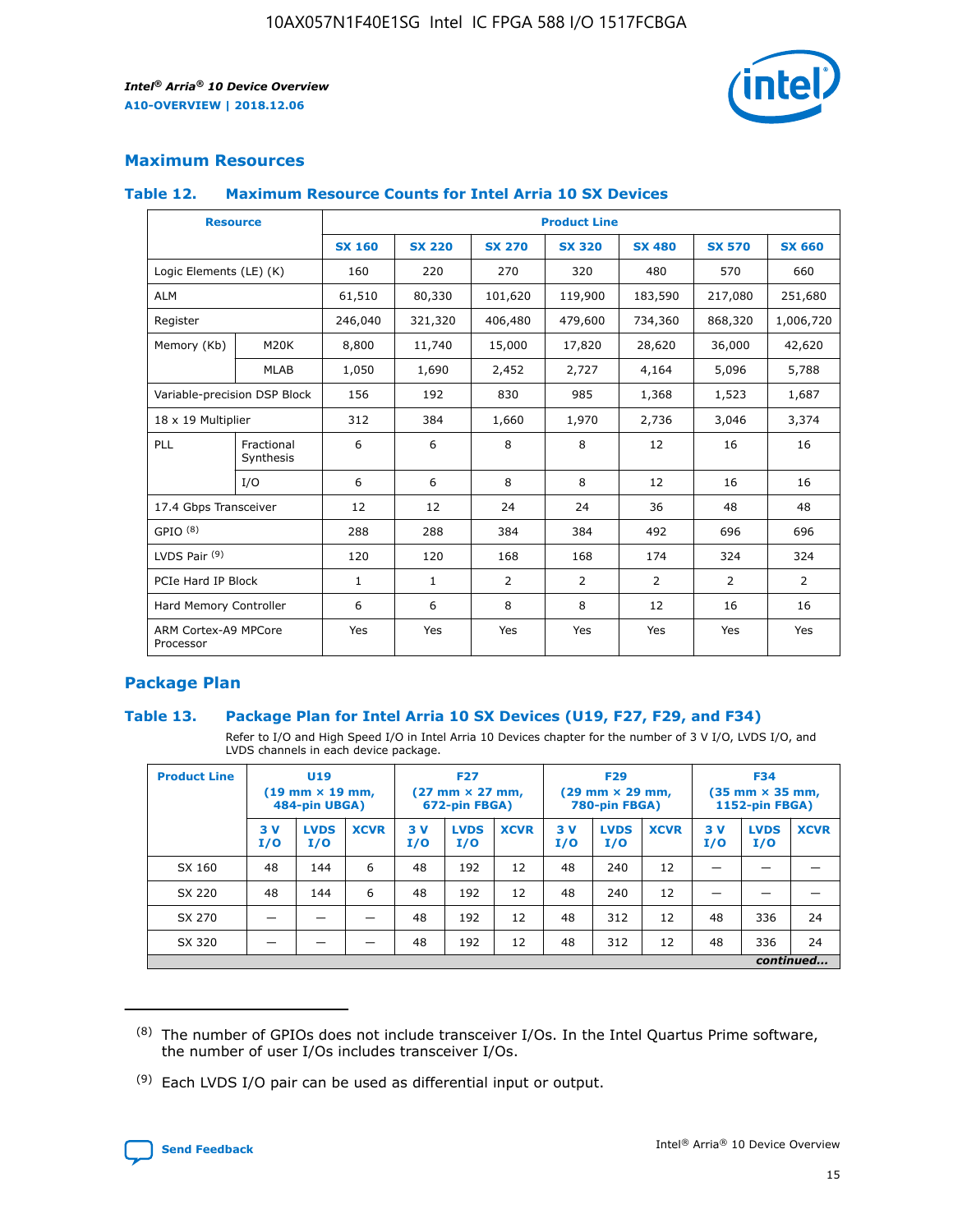

| <b>Product Line</b> | U <sub>19</sub><br>$(19 \text{ mm} \times 19 \text{ mm})$<br>484-pin UBGA) |                    | <b>F27</b><br>$(27 \text{ mm} \times 27 \text{ mm})$<br>672-pin FBGA) |           | <b>F29</b><br>$(29 \text{ mm} \times 29 \text{ mm})$<br>780-pin FBGA) |             |           | <b>F34</b><br>$(35$ mm $\times$ 35 mm,<br><b>1152-pin FBGA)</b> |             |           |                    |             |
|---------------------|----------------------------------------------------------------------------|--------------------|-----------------------------------------------------------------------|-----------|-----------------------------------------------------------------------|-------------|-----------|-----------------------------------------------------------------|-------------|-----------|--------------------|-------------|
|                     | 3V<br>I/O                                                                  | <b>LVDS</b><br>I/O | <b>XCVR</b>                                                           | 3V<br>I/O | <b>LVDS</b><br>I/O                                                    | <b>XCVR</b> | 3V<br>I/O | <b>LVDS</b><br>I/O                                              | <b>XCVR</b> | 3V<br>I/O | <b>LVDS</b><br>I/O | <b>XCVR</b> |
| SX 480              |                                                                            |                    |                                                                       |           |                                                                       |             | 48        | 312                                                             | 12          | 48        | 444                | 24          |
| SX 570              |                                                                            |                    |                                                                       |           |                                                                       |             |           |                                                                 |             | 48        | 444                | 24          |
| SX 660              |                                                                            |                    |                                                                       |           |                                                                       |             |           |                                                                 |             | 48        | 444                | 24          |

### **Table 14. Package Plan for Intel Arria 10 SX Devices (F35, KF40, and NF40)**

Refer to I/O and High Speed I/O in Intel Arria 10 Devices chapter for the number of 3 V I/O, LVDS I/O, and LVDS channels in each device package.

| <b>Product Line</b> | <b>F35</b><br>$(35 \text{ mm} \times 35 \text{ mm})$<br><b>1152-pin FBGA)</b> |          |             |                                           | <b>KF40</b><br>(40 mm × 40 mm,<br>1517-pin FBGA) |    | <b>NF40</b><br>$(40 \text{ mm} \times 40 \text{ mm})$<br>1517-pin FBGA) |          |             |  |
|---------------------|-------------------------------------------------------------------------------|----------|-------------|-------------------------------------------|--------------------------------------------------|----|-------------------------------------------------------------------------|----------|-------------|--|
|                     | 3 V I/O                                                                       | LVDS I/O | <b>XCVR</b> | <b>LVDS I/O</b><br><b>XCVR</b><br>3 V I/O |                                                  |    | 3 V I/O                                                                 | LVDS I/O | <b>XCVR</b> |  |
| SX 270              | 48                                                                            | 336      | 24          |                                           |                                                  |    |                                                                         |          |             |  |
| SX 320              | 48                                                                            | 336      | 24          |                                           |                                                  |    |                                                                         |          |             |  |
| SX 480              | 48                                                                            | 348      | 36          |                                           |                                                  |    |                                                                         |          |             |  |
| SX 570              | 48                                                                            | 348      | 36          | 96                                        | 600                                              | 36 | 48                                                                      | 540      | 48          |  |
| SX 660              | 48                                                                            | 348      | 36          | 96                                        | 600                                              | 36 | 48                                                                      | 540      | 48          |  |

### **Related Information**

[I/O and High-Speed Differential I/O Interfaces in Intel Arria 10 Devices chapter, Intel](https://www.intel.com/content/www/us/en/programmable/documentation/sam1403482614086.html#sam1403482030321) [Arria 10 Device Handbook](https://www.intel.com/content/www/us/en/programmable/documentation/sam1403482614086.html#sam1403482030321)

Provides the number of 3 V and LVDS I/Os, and LVDS channels for each Intel Arria 10 device package.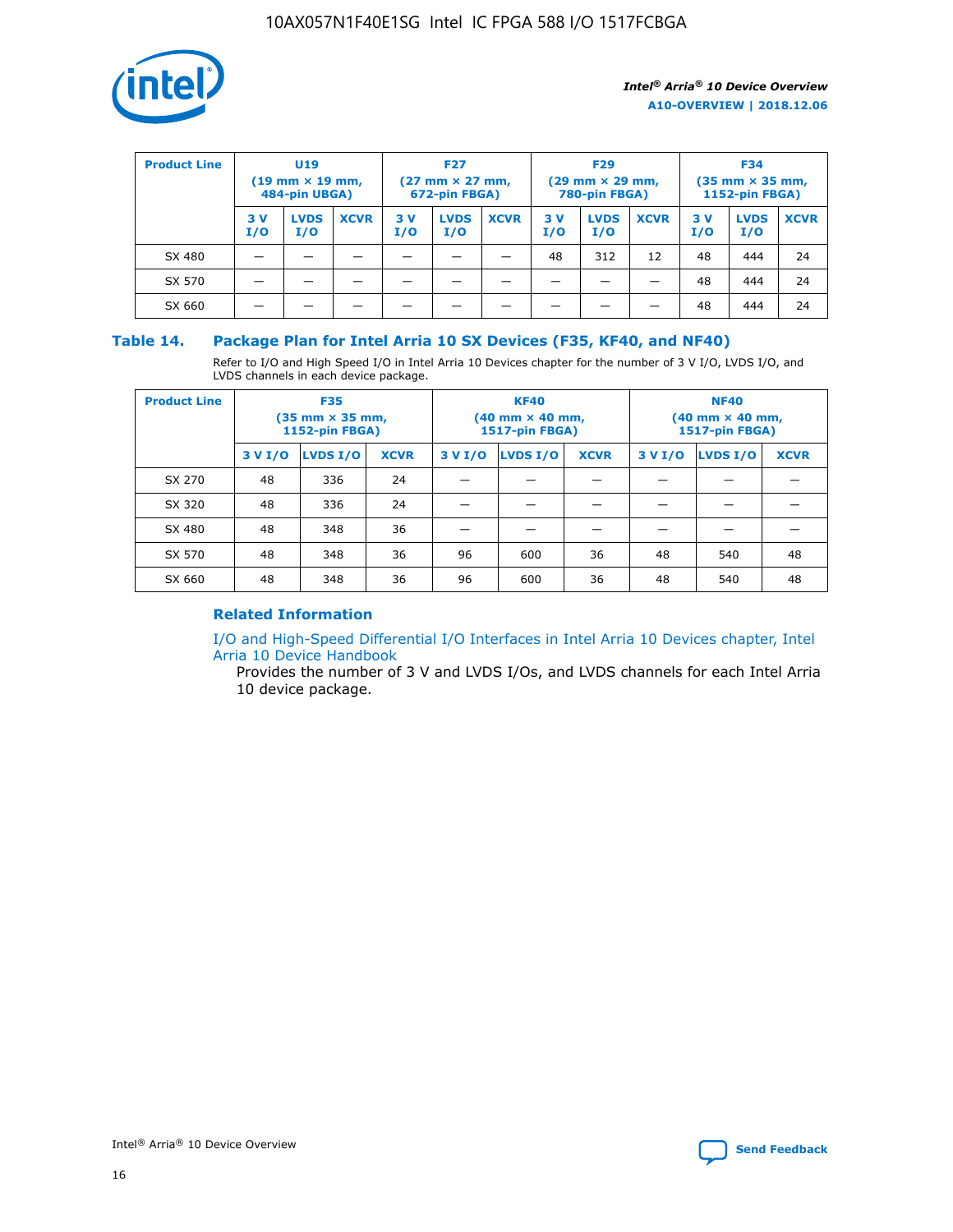

### **I/O Vertical Migration for Intel Arria 10 Devices**

#### **Figure 4. Migration Capability Across Intel Arria 10 Product Lines**

- The arrows indicate the migration paths. The devices included in each vertical migration path are shaded. Devices with fewer resources in the same path have lighter shades.
- To achieve the full I/O migration across product lines in the same migration path, restrict I/Os and transceivers usage to match the product line with the lowest I/O and transceiver counts.
- An LVDS I/O bank in the source device may be mapped to a 3 V I/O bank in the target device. To use memory interface clock frequency higher than 533 MHz, assign external memory interface pins only to banks that are LVDS I/O in both devices.
- There may be nominal 0.15 mm package height difference between some product lines in the same package type.
	- **Variant Product Line Package U19 F27 F29 F34 F35 KF40 NF40 RF40 NF45 SF45 UF45** Intel® Arria® 10 GX GX 160 GX 220 GX 270 GX 320 GX 480 GX 570 GX 660 GX 900 GX 1150 Intel Arria 10 GT GT 900 GT 1150 Intel Arria 10 SX SX 160 SX 220 SX 270 SX 320 SX 480 SX 570 SX 660
- Some migration paths are not shown in the Intel Quartus Prime software **Pin Migration View**.

*Note:* To verify the pin migration compatibility, use the **Pin Migration View** window in the Intel Quartus Prime software Pin Planner.

### **Adaptive Logic Module**

Intel Arria 10 devices use a 20 nm ALM as the basic building block of the logic fabric.

The ALM architecture is the same as the previous generation FPGAs, allowing for efficient implementation of logic functions and easy conversion of IP between the device generations.

The ALM, as shown in following figure, uses an 8-input fracturable look-up table (LUT) with four dedicated registers to help improve timing closure in register-rich designs and achieve an even higher design packing capability than the traditional two-register per LUT architecture.

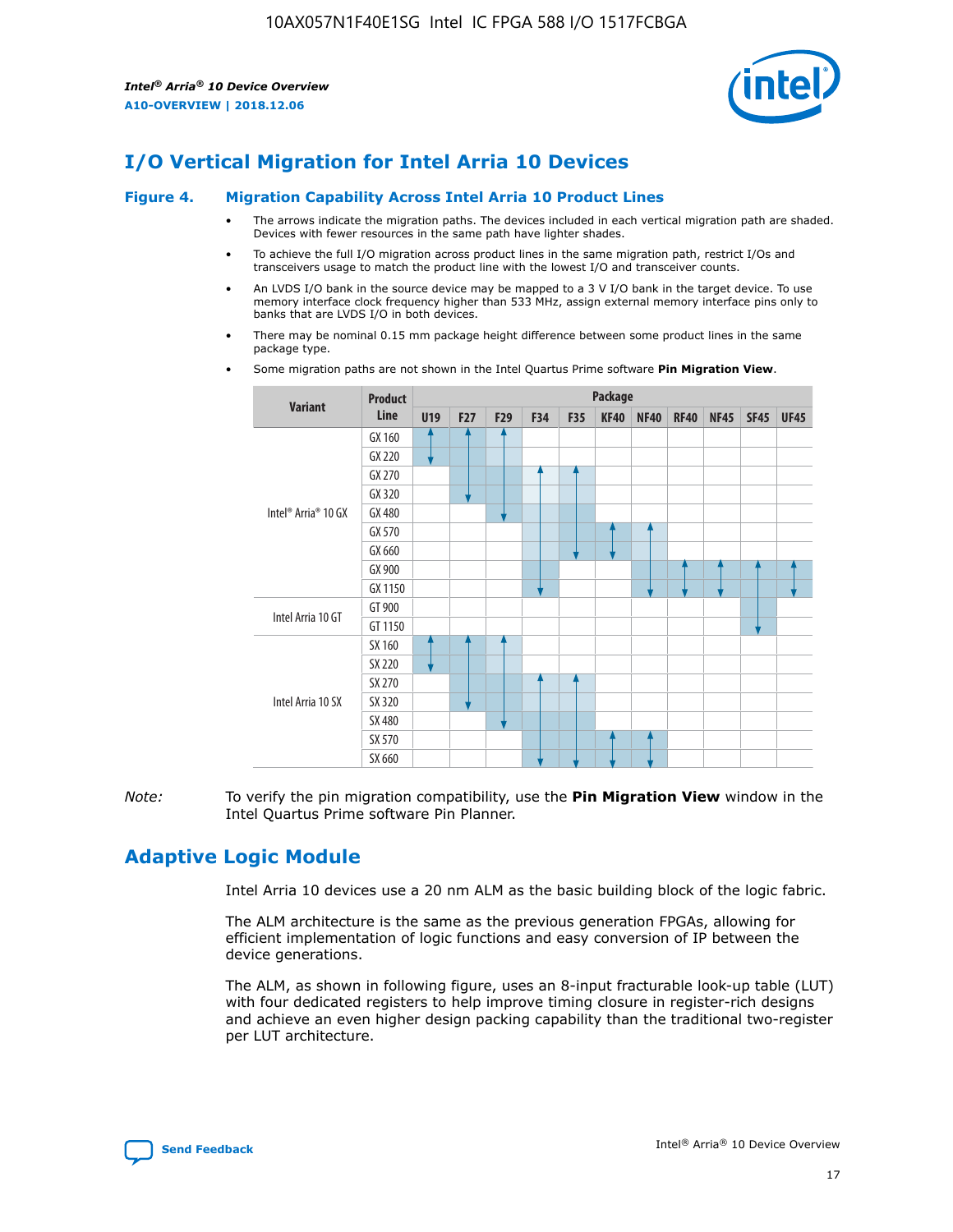

**Figure 5. ALM for Intel Arria 10 Devices**



The Intel Quartus Prime software optimizes your design according to the ALM logic structure and automatically maps legacy designs into the Intel Arria 10 ALM architecture.

### **Variable-Precision DSP Block**

The Intel Arria 10 variable precision DSP blocks support fixed-point arithmetic and floating-point arithmetic.

Features for fixed-point arithmetic:

- High-performance, power-optimized, and fully registered multiplication operations
- 18-bit and 27-bit word lengths
- Two 18 x 19 multipliers or one 27 x 27 multiplier per DSP block
- Built-in addition, subtraction, and 64-bit double accumulation register to combine multiplication results
- Cascading 19-bit or 27-bit when pre-adder is disabled and cascading 18-bit when pre-adder is used to form the tap-delay line for filtering applications
- Cascading 64-bit output bus to propagate output results from one block to the next block without external logic support
- Hard pre-adder supported in 19-bit and 27-bit modes for symmetric filters
- Internal coefficient register bank in both 18-bit and 27-bit modes for filter implementation
- 18-bit and 27-bit systolic finite impulse response (FIR) filters with distributed output adder
- Biased rounding support

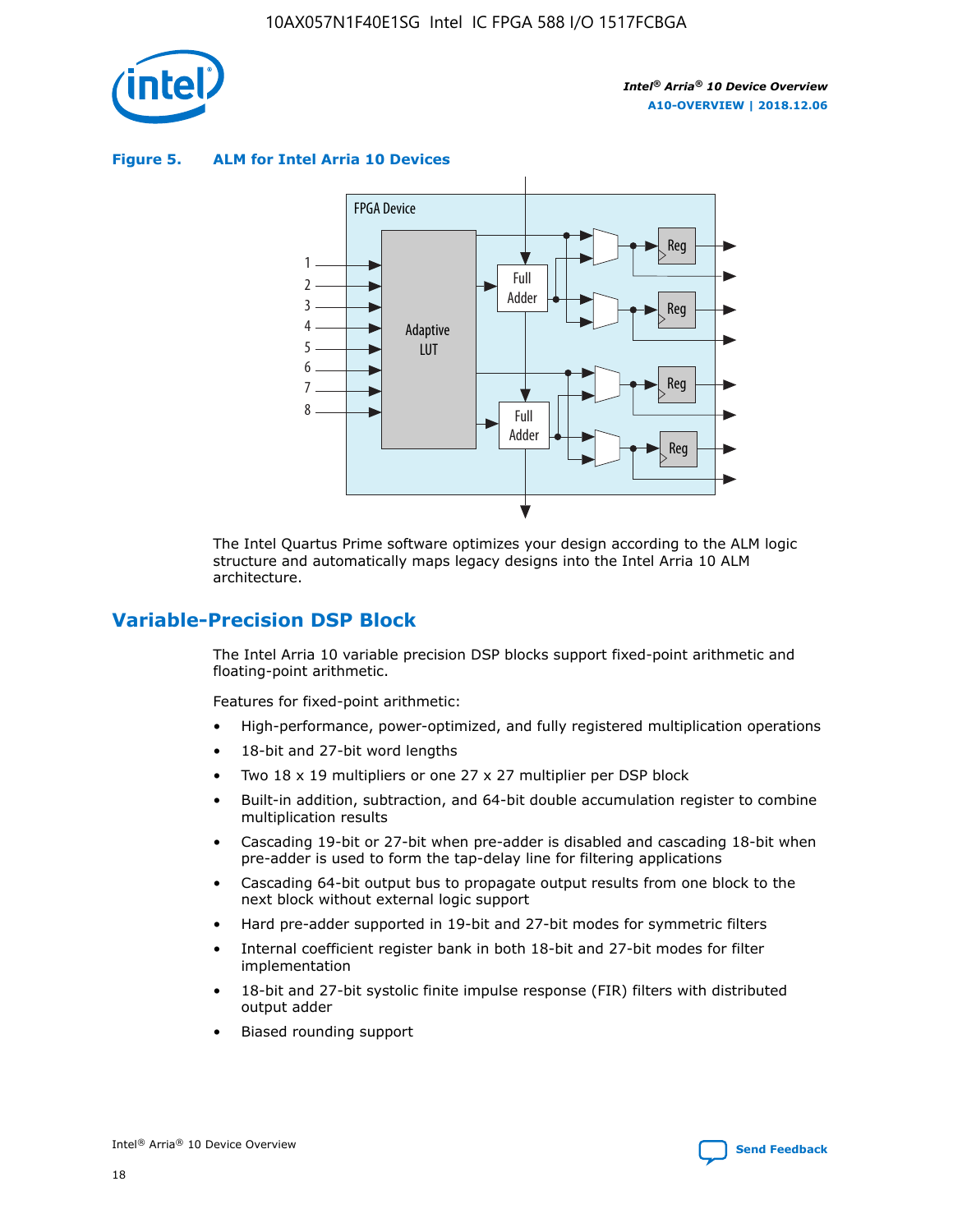

Features for floating-point arithmetic:

- A completely hardened architecture that supports multiplication, addition, subtraction, multiply-add, and multiply-subtract
- Multiplication with accumulation capability and a dynamic accumulator reset control
- Multiplication with cascade summation capability
- Multiplication with cascade subtraction capability
- Complex multiplication
- Direct vector dot product
- Systolic FIR filter

### **Table 15. Variable-Precision DSP Block Configurations for Intel Arria 10 Devices**

| <b>Usage Example</b>                                       | <b>Multiplier Size (Bit)</b>    | <b>DSP Block Resources</b> |
|------------------------------------------------------------|---------------------------------|----------------------------|
| Medium precision fixed point                               | Two 18 x 19                     |                            |
| High precision fixed or Single precision<br>floating point | One 27 x 27                     |                            |
| Fixed point FFTs                                           | One 19 x 36 with external adder |                            |
| Very high precision fixed point                            | One 36 x 36 with external adder |                            |
| Double precision floating point                            | One 54 x 54 with external adder | 4                          |

#### **Table 16. Resources for Fixed-Point Arithmetic in Intel Arria 10 Devices**

The table lists the variable-precision DSP resources by bit precision for each Intel Arria 10 device.

| <b>Variant</b>  | <b>Product Line</b> | <b>Variable-</b><br>precision<br><b>DSP Block</b> | <b>Independent Input and Output</b><br><b>Multiplications Operator</b> |                                     | 18 x 19<br><b>Multiplier</b><br><b>Adder Sum</b> | $18 \times 18$<br><b>Multiplier</b><br><b>Adder</b> |
|-----------------|---------------------|---------------------------------------------------|------------------------------------------------------------------------|-------------------------------------|--------------------------------------------------|-----------------------------------------------------|
|                 |                     |                                                   | 18 x 19<br><b>Multiplier</b>                                           | $27 \times 27$<br><b>Multiplier</b> | <b>Mode</b>                                      | <b>Summed with</b><br>36 bit Input                  |
| AIntel Arria 10 | GX 160              | 156                                               | 312                                                                    | 156                                 | 156                                              | 156                                                 |
| GX              | GX 220              | 192                                               | 384                                                                    | 192                                 | 192                                              | 192                                                 |
|                 | GX 270              | 830                                               | 1,660                                                                  | 830                                 | 830                                              | 830                                                 |
|                 | GX 320              | 984                                               | 1,968                                                                  | 984                                 | 984                                              | 984                                                 |
|                 | GX 480              | 1,368                                             | 2,736                                                                  | 1,368                               | 1,368                                            | 1,368                                               |
|                 | GX 570              | 1,523                                             | 3,046                                                                  | 1,523                               | 1,523                                            | 1,523                                               |
|                 | GX 660              | 1,687                                             | 3,374                                                                  | 1,687                               | 1,687                                            | 1,687                                               |
|                 | GX 900              | 1,518                                             | 3,036                                                                  | 1,518                               | 1,518                                            | 1,518                                               |
|                 | GX 1150             | 1,518                                             | 3,036                                                                  | 1,518                               | 1,518                                            | 1,518                                               |
| Intel Arria 10  | GT 900              | 1,518                                             | 3,036                                                                  | 1,518                               | 1,518                                            | 1,518                                               |
| GT              | GT 1150             | 1,518                                             | 3,036                                                                  | 1,518                               | 1,518                                            | 1,518                                               |
| Intel Arria 10  | SX 160              | 156                                               | 312                                                                    | 156                                 | 156                                              | 156                                                 |
| <b>SX</b>       | SX 220<br>192       |                                                   | 384                                                                    | 192                                 | 192                                              | 192                                                 |
|                 | SX 270              | 830                                               | 1,660                                                                  | 830                                 | 830                                              | 830                                                 |
|                 |                     |                                                   |                                                                        |                                     |                                                  | continued                                           |

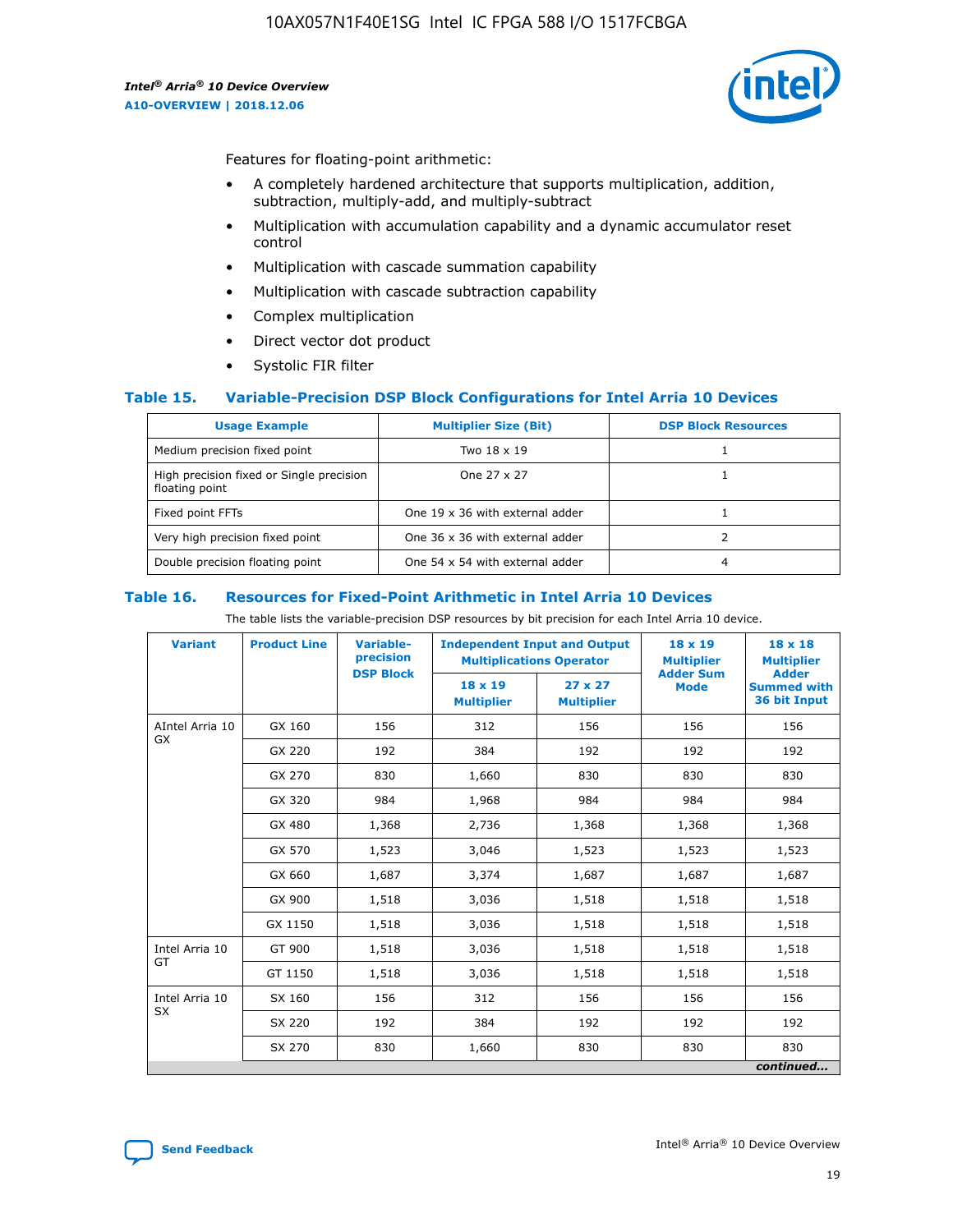

| <b>Variant</b> | <b>Product Line</b> | Variable-<br>precision | <b>Independent Input and Output</b><br><b>Multiplications Operator</b> |                                     | $18 \times 19$<br><b>Multiplier</b> | $18 \times 18$<br><b>Multiplier</b><br><b>Adder</b> |  |
|----------------|---------------------|------------------------|------------------------------------------------------------------------|-------------------------------------|-------------------------------------|-----------------------------------------------------|--|
|                |                     | <b>DSP Block</b>       | $18 \times 19$<br><b>Multiplier</b>                                    | $27 \times 27$<br><b>Multiplier</b> | <b>Adder Sum</b><br><b>Mode</b>     | <b>Summed with</b><br>36 bit Input                  |  |
|                | SX 320              | 984                    | 1,968                                                                  | 984                                 | 984                                 | 984                                                 |  |
|                | SX 480              | 1,368                  | 2,736                                                                  | 1,368                               | 1,368                               | 1,368                                               |  |
|                | SX 570              | 1,523                  | 3,046                                                                  | 1,523                               | 1,523                               | 1,523                                               |  |
|                | SX 660              | 1,687                  | 3,374                                                                  | 1,687                               | 1,687                               | 1,687                                               |  |

### **Table 17. Resources for Floating-Point Arithmetic in Intel Arria 10 Devices**

The table lists the variable-precision DSP resources by bit precision for each Intel Arria 10 device.

| <b>Variant</b> | <b>Product Line</b> | <b>Variable-</b><br>precision<br><b>DSP Block</b> | <b>Single</b><br><b>Precision</b><br><b>Floating-Point</b><br><b>Multiplication</b><br><b>Mode</b> | <b>Single-Precision</b><br><b>Floating-Point</b><br><b>Adder Mode</b> | Single-<br><b>Precision</b><br><b>Floating-Point</b><br><b>Multiply</b><br><b>Accumulate</b><br><b>Mode</b> | <b>Peak</b><br><b>Giga Floating-</b><br><b>Point</b><br><b>Operations</b><br>per Second<br>(GFLOPs) |
|----------------|---------------------|---------------------------------------------------|----------------------------------------------------------------------------------------------------|-----------------------------------------------------------------------|-------------------------------------------------------------------------------------------------------------|-----------------------------------------------------------------------------------------------------|
| Intel Arria 10 | GX 160              | 156                                               | 156                                                                                                | 156                                                                   | 156                                                                                                         | 140                                                                                                 |
| GX             | GX 220              | 192                                               | 192                                                                                                | 192                                                                   | 192                                                                                                         | 173                                                                                                 |
|                | GX 270              | 830                                               | 830                                                                                                | 830                                                                   | 830                                                                                                         | 747                                                                                                 |
|                | GX 320              | 984                                               | 984                                                                                                | 984                                                                   | 984                                                                                                         | 886                                                                                                 |
|                | GX 480              | 1,369                                             | 1,368                                                                                              | 1,368                                                                 | 1,368                                                                                                       | 1,231                                                                                               |
|                | GX 570              | 1,523                                             | 1,523                                                                                              | 1,523                                                                 | 1,523                                                                                                       | 1,371                                                                                               |
|                | GX 660              | 1,687                                             | 1,687                                                                                              | 1,687                                                                 | 1,687                                                                                                       | 1,518                                                                                               |
|                | GX 900              | 1,518                                             | 1,518                                                                                              | 1,518                                                                 | 1,518                                                                                                       | 1,366                                                                                               |
|                | GX 1150             | 1,518                                             | 1,518                                                                                              | 1,518                                                                 | 1,518                                                                                                       | 1,366                                                                                               |
| Intel Arria 10 | GT 900              | 1,518                                             | 1,518                                                                                              | 1,518                                                                 | 1,518                                                                                                       | 1,366                                                                                               |
| GT             | GT 1150             | 1,518                                             | 1,518                                                                                              | 1,518                                                                 | 1,518                                                                                                       | 1,366                                                                                               |
| Intel Arria 10 | SX 160              | 156                                               | 156                                                                                                | 156                                                                   | 156                                                                                                         | 140                                                                                                 |
| SX             | SX 220              | 192                                               | 192                                                                                                | 192                                                                   | 192                                                                                                         | 173                                                                                                 |
|                | SX 270              | 830                                               | 830                                                                                                | 830                                                                   | 830                                                                                                         | 747                                                                                                 |
|                | SX 320              | 984                                               | 984                                                                                                | 984                                                                   | 984                                                                                                         | 886                                                                                                 |
|                | SX 480              | 1,369                                             | 1,368                                                                                              | 1,368                                                                 | 1,368                                                                                                       | 1,231                                                                                               |
|                | SX 570              | 1,523                                             | 1,523                                                                                              | 1,523                                                                 | 1,523                                                                                                       | 1,371                                                                                               |
|                | SX 660              | 1,687                                             | 1,687                                                                                              | 1,687                                                                 | 1,687                                                                                                       | 1,518                                                                                               |

### **Embedded Memory Blocks**

The embedded memory blocks in the devices are flexible and designed to provide an optimal amount of small- and large-sized memory arrays to fit your design requirements.

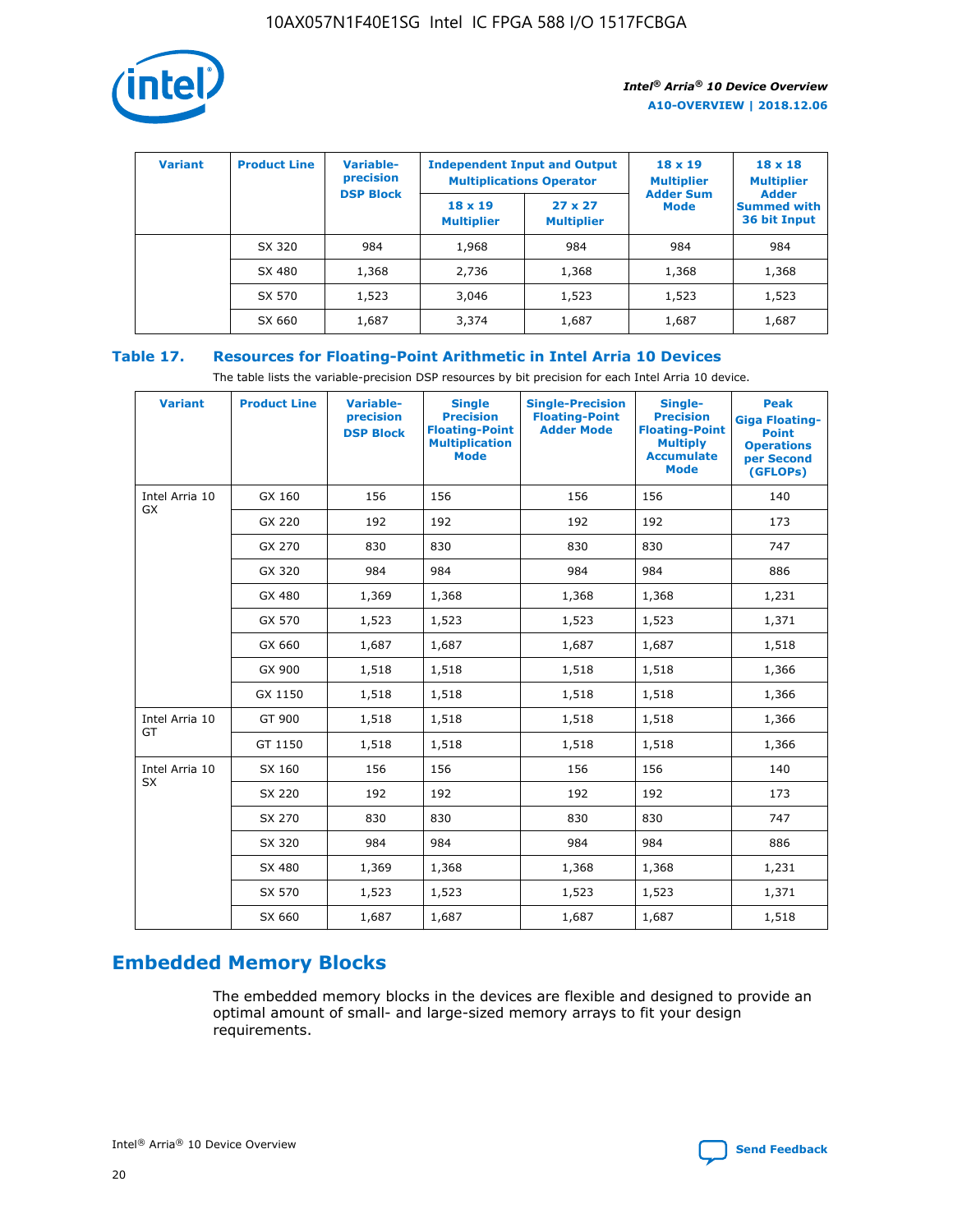

### **Types of Embedded Memory**

The Intel Arria 10 devices contain two types of memory blocks:

- 20 Kb M20K blocks—blocks of dedicated memory resources. The M20K blocks are ideal for larger memory arrays while still providing a large number of independent ports.
- 640 bit memory logic array blocks (MLABs)—enhanced memory blocks that are configured from dual-purpose logic array blocks (LABs). The MLABs are ideal for wide and shallow memory arrays. The MLABs are optimized for implementation of shift registers for digital signal processing (DSP) applications, wide and shallow FIFO buffers, and filter delay lines. Each MLAB is made up of ten adaptive logic modules (ALMs). In the Intel Arria 10 devices, you can configure these ALMs as ten 32 x 2 blocks, giving you one 32 x 20 simple dual-port SRAM block per MLAB.

### **Embedded Memory Capacity in Intel Arria 10 Devices**

|                   | <b>Product</b> | <b>M20K</b>  |                     | <b>MLAB</b>  |                     | <b>Total RAM Bit</b> |
|-------------------|----------------|--------------|---------------------|--------------|---------------------|----------------------|
| <b>Variant</b>    | <b>Line</b>    | <b>Block</b> | <b>RAM Bit (Kb)</b> | <b>Block</b> | <b>RAM Bit (Kb)</b> | (Kb)                 |
| Intel Arria 10 GX | GX 160         | 440          | 8,800               | 1,680        | 1,050               | 9,850                |
|                   | GX 220         | 587          | 11,740              | 2,703        | 1,690               | 13,430               |
|                   | GX 270         | 750          | 15,000              | 3,922        | 2,452               | 17,452               |
|                   | GX 320         | 891          | 17,820              | 4,363        | 2,727               | 20,547               |
|                   | GX 480         | 1,431        | 28,620              | 6,662        | 4,164               | 32,784               |
|                   | GX 570         | 1,800        | 36,000              | 8,153        | 5,096               | 41,096               |
|                   | GX 660         | 2,131        | 42,620              | 9,260        | 5,788               | 48,408               |
|                   | GX 900         | 2,423        | 48,460              | 15,017       | 9,386               | 57,846               |
|                   | GX 1150        | 2,713        | 54,260              | 20,774       | 12,984              | 67,244               |
| Intel Arria 10 GT | GT 900         | 2,423        | 48,460              | 15,017       | 9,386               | 57,846               |
|                   | GT 1150        | 2,713        | 54,260              | 20,774       | 12,984              | 67,244               |
| Intel Arria 10 SX | SX 160         | 440          | 8,800               | 1,680        | 1,050               | 9,850                |
|                   | SX 220         | 587          | 11,740              | 2,703        | 1,690               | 13,430               |
|                   | SX 270         | 750          | 15,000              | 3,922        | 2,452               | 17,452               |
|                   | SX 320         | 891          | 17,820              | 4,363        | 2,727               | 20,547               |
|                   | SX 480         | 1,431        | 28,620              | 6,662        | 4,164               | 32,784               |
|                   | SX 570         | 1,800        | 36,000              | 8,153        | 5,096               | 41,096               |
|                   | SX 660         | 2,131        | 42,620              | 9,260        | 5,788               | 48,408               |

#### **Table 18. Embedded Memory Capacity and Distribution in Intel Arria 10 Devices**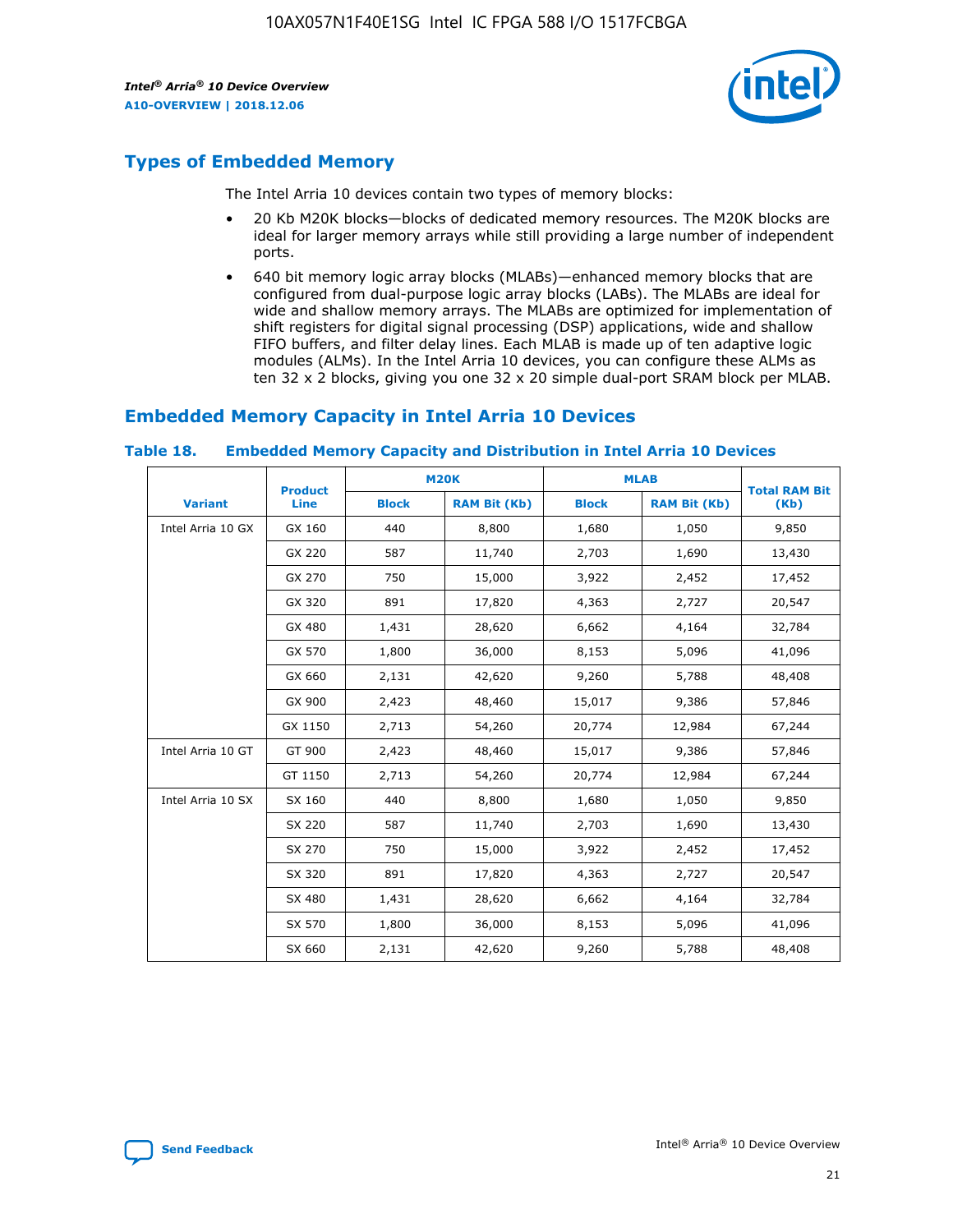

### **Embedded Memory Configurations for Single-port Mode**

#### **Table 19. Single-port Embedded Memory Configurations for Intel Arria 10 Devices**

This table lists the maximum configurations supported for single-port RAM and ROM modes.

| <b>Memory Block</b> | Depth (bits) | <b>Programmable Width</b> |
|---------------------|--------------|---------------------------|
| MLAB                | 32           | x16, x18, or x20          |
|                     | 64(10)       | x8, x9, x10               |
| M20K                | 512          | x40, x32                  |
|                     | 1K           | x20, x16                  |
|                     | 2K           | x10, x8                   |
|                     | 4K           | x5, x4                    |
|                     | 8K           | x2                        |
|                     | 16K          | x1                        |

### **Clock Networks and PLL Clock Sources**

The clock network architecture is based on Intel's global, regional, and peripheral clock structure. This clock structure is supported by dedicated clock input pins, fractional clock synthesis PLLs, and integer I/O PLLs.

### **Clock Networks**

The Intel Arria 10 core clock networks are capable of up to 800 MHz fabric operation across the full industrial temperature range. For the external memory interface, the clock network supports the hard memory controller with speeds up to 2,400 Mbps in a quarter-rate transfer.

To reduce power consumption, the Intel Quartus Prime software identifies all unused sections of the clock network and powers them down.

### **Fractional Synthesis and I/O PLLs**

Intel Arria 10 devices contain up to 32 fractional synthesis PLLs and up to 16 I/O PLLs that are available for both specific and general purpose uses in the core:

- Fractional synthesis PLLs—located in the column adjacent to the transceiver blocks
- I/O PLLs—located in each bank of the 48 I/Os

### **Fractional Synthesis PLLs**

You can use the fractional synthesis PLLs to:

- Reduce the number of oscillators that are required on your board
- Reduce the number of clock pins that are used in the device by synthesizing multiple clock frequencies from a single reference clock source

<sup>(10)</sup> Supported through software emulation and consumes additional MLAB blocks.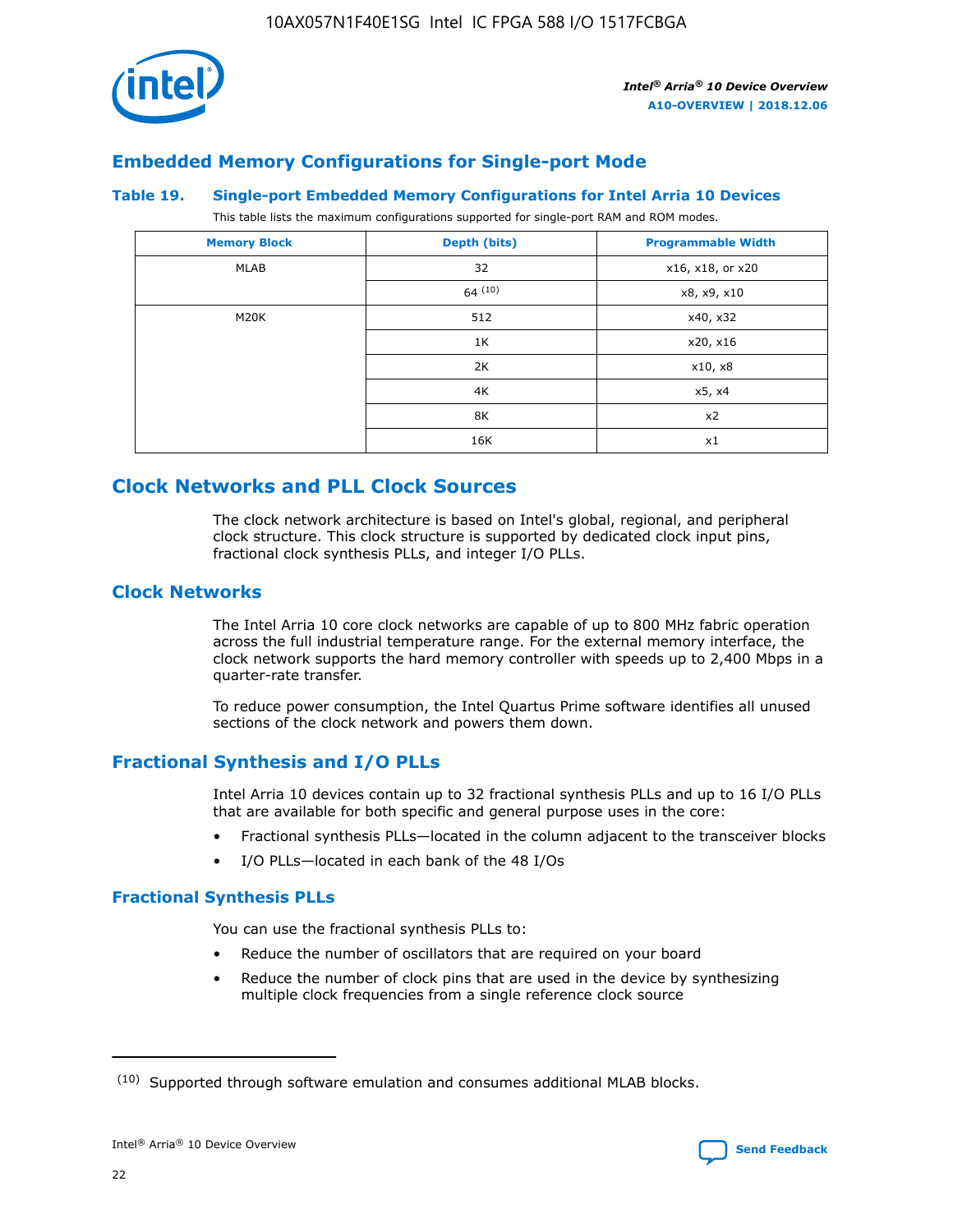

The fractional synthesis PLLs support the following features:

- Reference clock frequency synthesis for transceiver CMU and Advanced Transmit (ATX) PLLs
- Clock network delay compensation
- Zero-delay buffering
- Direct transmit clocking for transceivers
- Independently configurable into two modes:
	- Conventional integer mode equivalent to the general purpose PLL
	- Enhanced fractional mode with third order delta-sigma modulation
- PLL cascading

### **I/O PLLs**

The integer mode I/O PLLs are located in each bank of 48 I/Os. You can use the I/O PLLs to simplify the design of external memory and high-speed LVDS interfaces.

In each I/O bank, the I/O PLLs are adjacent to the hard memory controllers and LVDS SERDES. Because these PLLs are tightly coupled with the I/Os that need to use them, it makes it easier to close timing.

You can use the I/O PLLs for general purpose applications in the core such as clock network delay compensation and zero-delay buffering.

Intel Arria 10 devices support PLL-to-PLL cascading.

### **FPGA General Purpose I/O**

Intel Arria 10 devices offer highly configurable GPIOs. Each I/O bank contains 48 general purpose I/Os and a high-efficiency hard memory controller.

The following list describes the features of the GPIOs:

- Consist of 3 V I/Os for high-voltage application and LVDS I/Os for differential signaling
	- Up to two 3 V I/O banks, available in some devices, that support up to 3 V I/O standards
	- LVDS I/O banks that support up to 1.8 V I/O standards
- Support a wide range of single-ended and differential I/O interfaces
- LVDS speeds up to 1.6 Gbps
- Each LVDS pair of pins has differential input and output buffers, allowing you to configure the LVDS direction for each pair.
- Programmable bus hold and weak pull-up
- Programmable differential output voltage  $(V_{OD})$  and programmable pre-emphasis

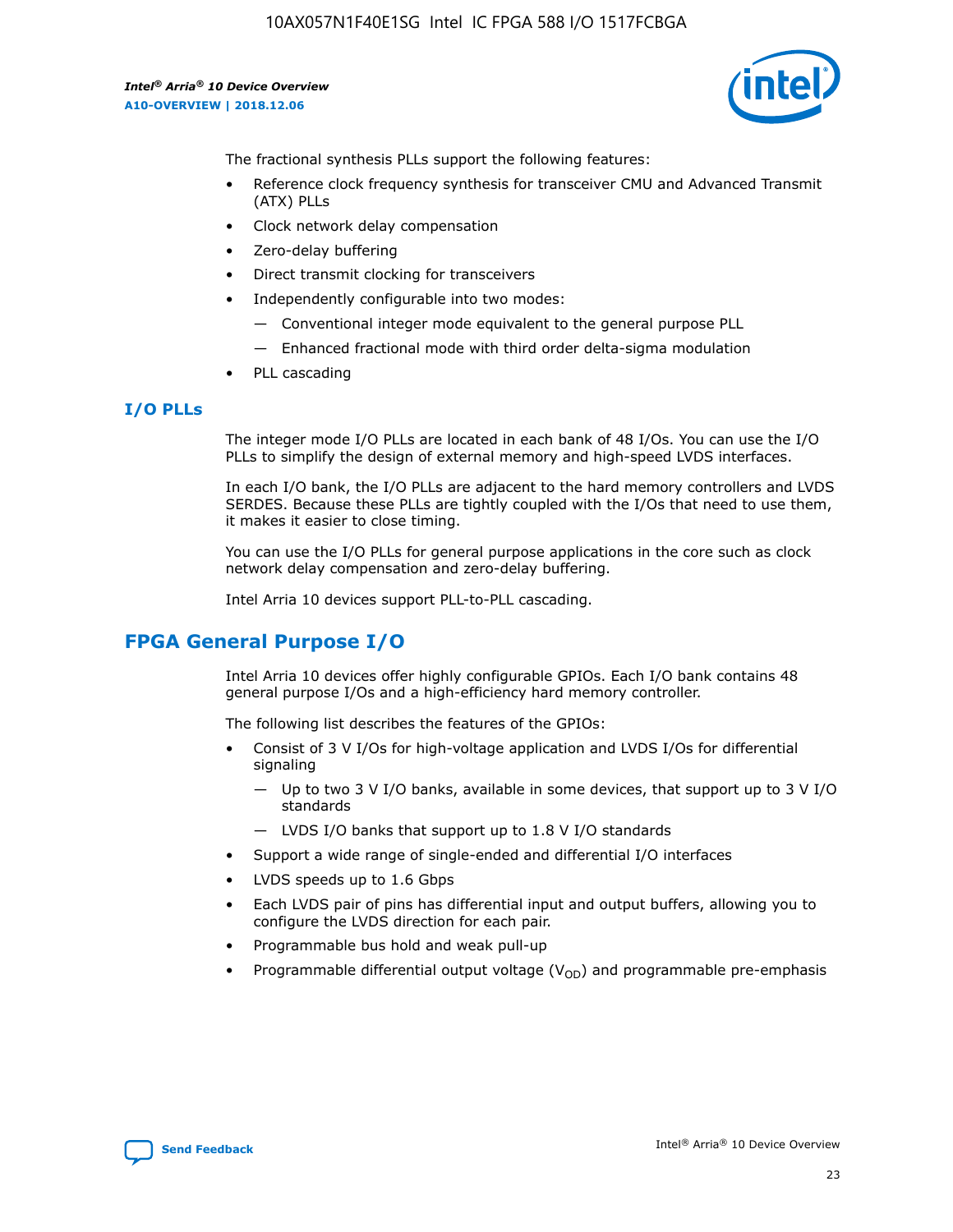

- Series (R<sub>S</sub>) and parallel (R<sub>T</sub>) on-chip termination (OCT) for all I/O banks with OCT calibration to limit the termination impedance variation
- On-chip dynamic termination that has the ability to swap between series and parallel termination, depending on whether there is read or write on a common bus for signal integrity
- Easy timing closure support using the hard read FIFO in the input register path, and delay-locked loop (DLL) delay chain with fine and coarse architecture

### **External Memory Interface**

Intel Arria 10 devices offer massive external memory bandwidth, with up to seven 32 bit DDR4 memory interfaces running at up to 2,400 Mbps. This bandwidth provides additional ease of design, lower power, and resource efficiencies of hardened highperformance memory controllers.

The memory interface within Intel Arria 10 FPGAs and SoCs delivers the highest performance and ease of use. You can configure up to a maximum width of 144 bits when using the hard or soft memory controllers. If required, you can bypass the hard memory controller and use a soft controller implemented in the user logic.

Each I/O contains a hardened DDR read/write path (PHY) capable of performing key memory interface functionality such as read/write leveling, FIFO buffering to lower latency and improve margin, timing calibration, and on-chip termination.

The timing calibration is aided by the inclusion of hard microcontrollers based on Intel's Nios® II technology, specifically tailored to control the calibration of multiple memory interfaces. This calibration allows the Intel Arria 10 device to compensate for any changes in process, voltage, or temperature either within the Intel Arria 10 device itself, or within the external memory device. The advanced calibration algorithms ensure maximum bandwidth and robust timing margin across all operating conditions.

In addition to parallel memory interfaces, Intel Arria 10 devices support serial memory technologies such as the Hybrid Memory Cube (HMC). The HMC is supported by the Intel Arria 10 high-speed serial transceivers which connect up to four HMC links, with each link running at data rates up to 15 Gbps.

### **Related Information**

#### [External Memory Interface Spec Estimator](http://www.altera.com/technology/memory/estimator/mem-emif-index.html)

Provides a parametric tool that allows you to find and compare the performance of the supported external memory interfaces in IntelFPGAs.

### **Memory Standards Supported by Intel Arria 10 Devices**

The I/Os are designed to provide high performance support for existing and emerging external memory standards.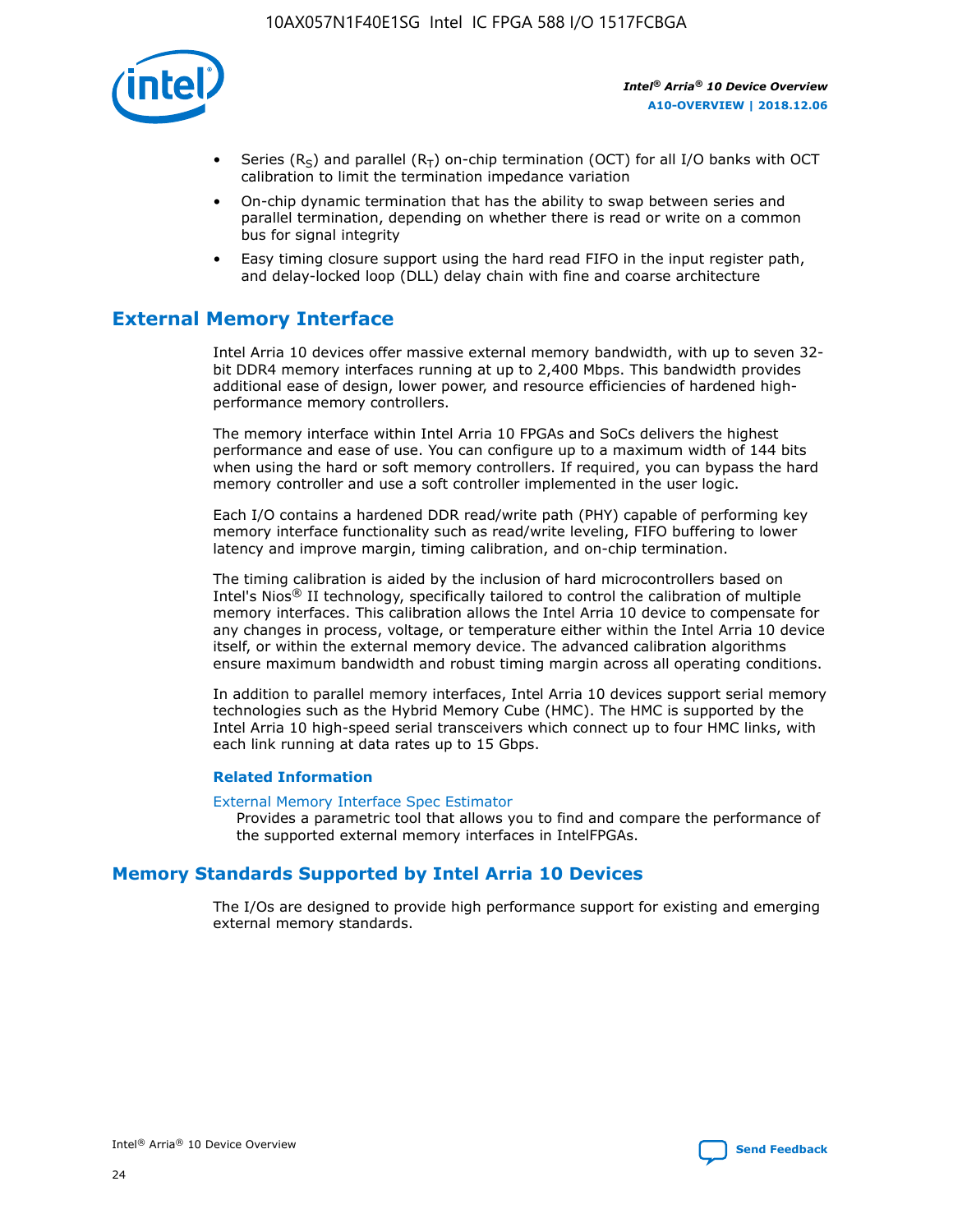

#### **Table 20. Memory Standards Supported by the Hard Memory Controller**

This table lists the overall capability of the hard memory controller. For specific details, refer to the External Memory Interface Spec Estimator and Intel Arria 10 Device Datasheet.

| <b>Memory Standard</b> | <b>Rate Support</b> | <b>Ping Pong PHY Support</b> | <b>Maximum Frequency</b><br>(MHz) |
|------------------------|---------------------|------------------------------|-----------------------------------|
| <b>DDR4 SDRAM</b>      | Quarter rate        | Yes                          | 1,067                             |
|                        |                     |                              | 1,200                             |
| DDR3 SDRAM             | Half rate           | Yes                          | 533                               |
|                        |                     |                              | 667                               |
|                        | Quarter rate        | Yes                          | 1,067                             |
|                        |                     |                              | 1,067                             |
| <b>DDR3L SDRAM</b>     | Half rate           | Yes                          | 533                               |
|                        |                     |                              | 667                               |
|                        | Quarter rate        | Yes                          | 933                               |
|                        |                     |                              | 933                               |
| LPDDR3 SDRAM           | Half rate           |                              | 533                               |
|                        | Quarter rate        |                              | 800                               |

### **Table 21. Memory Standards Supported by the Soft Memory Controller**

| <b>Memory Standard</b>      | <b>Rate Support</b> | <b>Maximum Frequency</b><br>(MHz) |
|-----------------------------|---------------------|-----------------------------------|
| <b>RLDRAM 3 (11)</b>        | Quarter rate        | 1,200                             |
| ODR IV SRAM <sup>(11)</sup> | Quarter rate        | 1,067                             |
| <b>ODR II SRAM</b>          | Full rate           | 333                               |
|                             | Half rate           | 633                               |
| <b>ODR II+ SRAM</b>         | Full rate           | 333                               |
|                             | Half rate           | 633                               |
| <b>ODR II+ Xtreme SRAM</b>  | Full rate           | 333                               |
|                             | Half rate           | 633                               |

#### **Table 22. Memory Standards Supported by the HPS Hard Memory Controller**

The hard processor system (HPS) is available in Intel Arria 10 SoC devices only.

| <b>Memory Standard</b> | <b>Rate Support</b> | <b>Maximum Frequency</b><br>(MHz) |
|------------------------|---------------------|-----------------------------------|
| <b>DDR4 SDRAM</b>      | Half rate           | 1,200                             |
| <b>DDR3 SDRAM</b>      | Half rate           | 1,067                             |
| <b>DDR3L SDRAM</b>     | Half rate           | 933                               |

<sup>(11)</sup> Intel Arria 10 devices support this external memory interface using hard PHY with soft memory controller.

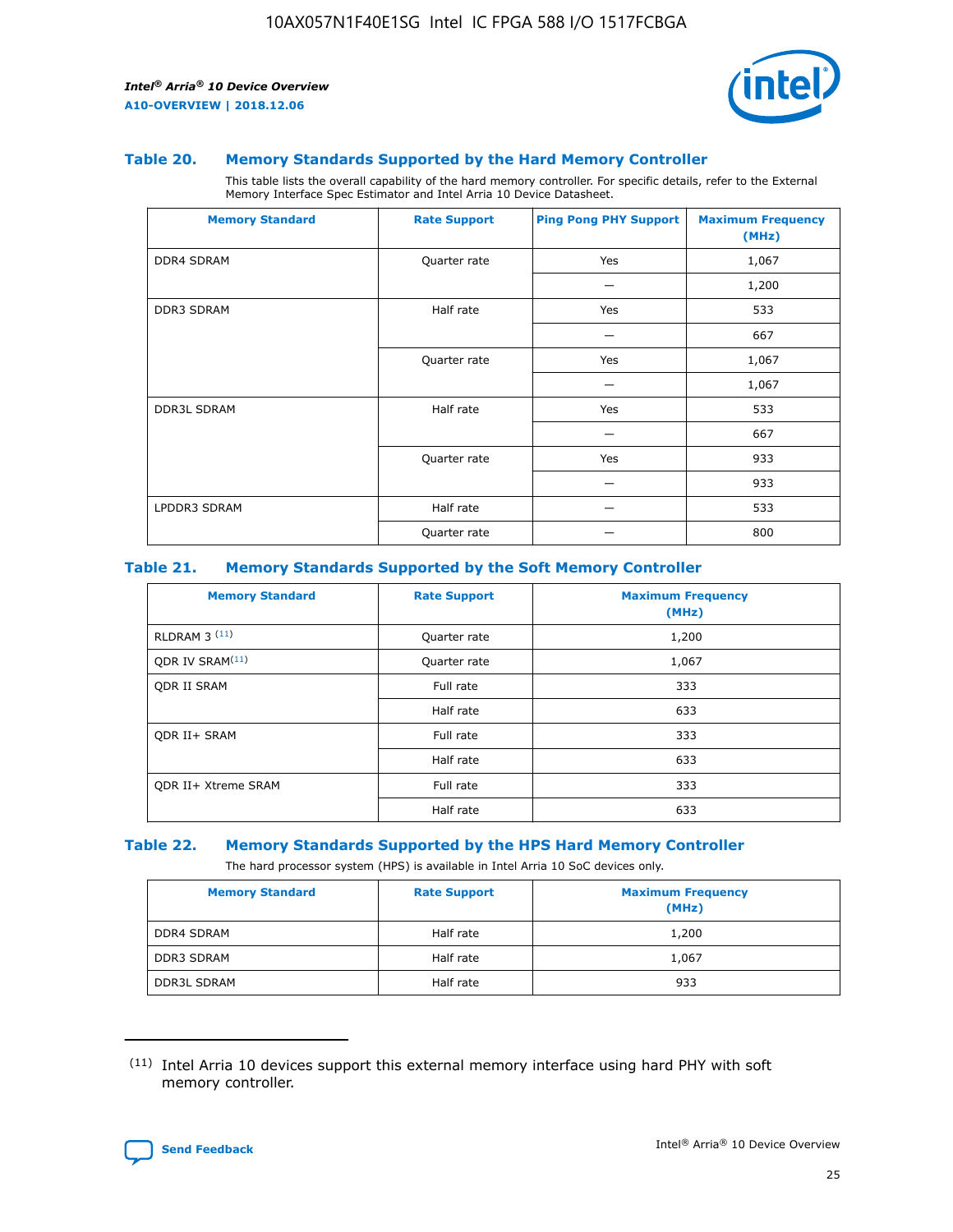

### **Related Information**

#### [Intel Arria 10 Device Datasheet](https://www.intel.com/content/www/us/en/programmable/documentation/mcn1413182292568.html#mcn1413182153340)

Lists the memory interface performance according to memory interface standards, rank or chip select configurations, and Intel Arria 10 device speed grades.

### **PCIe Gen1, Gen2, and Gen3 Hard IP**

Intel Arria 10 devices contain PCIe hard IP that is designed for performance and ease-of-use:

- Includes all layers of the PCIe stack—transaction, data link and physical layers.
- Supports PCIe Gen3, Gen2, and Gen1 Endpoint and Root Port in x1, x2, x4, or x8 lane configuration.
- Operates independently from the core logic—optional configuration via protocol (CvP) allows the PCIe link to power up and complete link training in less than 100 ms while the Intel Arria 10 device completes loading the programming file for the rest of the FPGA.
- Provides added functionality that makes it easier to support emerging features such as Single Root I/O Virtualization (SR-IOV) and optional protocol extensions.
- Provides improved end-to-end datapath protection using ECC.
- Supports FPGA configuration via protocol (CvP) using PCIe at Gen3, Gen2, or Gen1 speed.

#### **Related Information**

PCS Features on page 30

### **Enhanced PCS Hard IP for Interlaken and 10 Gbps Ethernet**

### **Interlaken Support**

The Intel Arria 10 enhanced PCS hard IP provides integrated Interlaken PCS supporting rates up to 25.8 Gbps per lane.

The Interlaken PCS is based on the proven functionality of the PCS developed for Intel's previous generation FPGAs, which demonstrated interoperability with Interlaken ASSP vendors and third-party IP suppliers. The Interlaken PCS is present in every transceiver channel in Intel Arria 10 devices.

### **Related Information**

PCS Features on page 30

### **10 Gbps Ethernet Support**

The Intel Arria 10 enhanced PCS hard IP supports 10GBASE-R PCS compliant with IEEE 802.3 10 Gbps Ethernet (10GbE). The integrated hard IP support for 10GbE and the 10 Gbps transceivers save external PHY cost, board space, and system power.

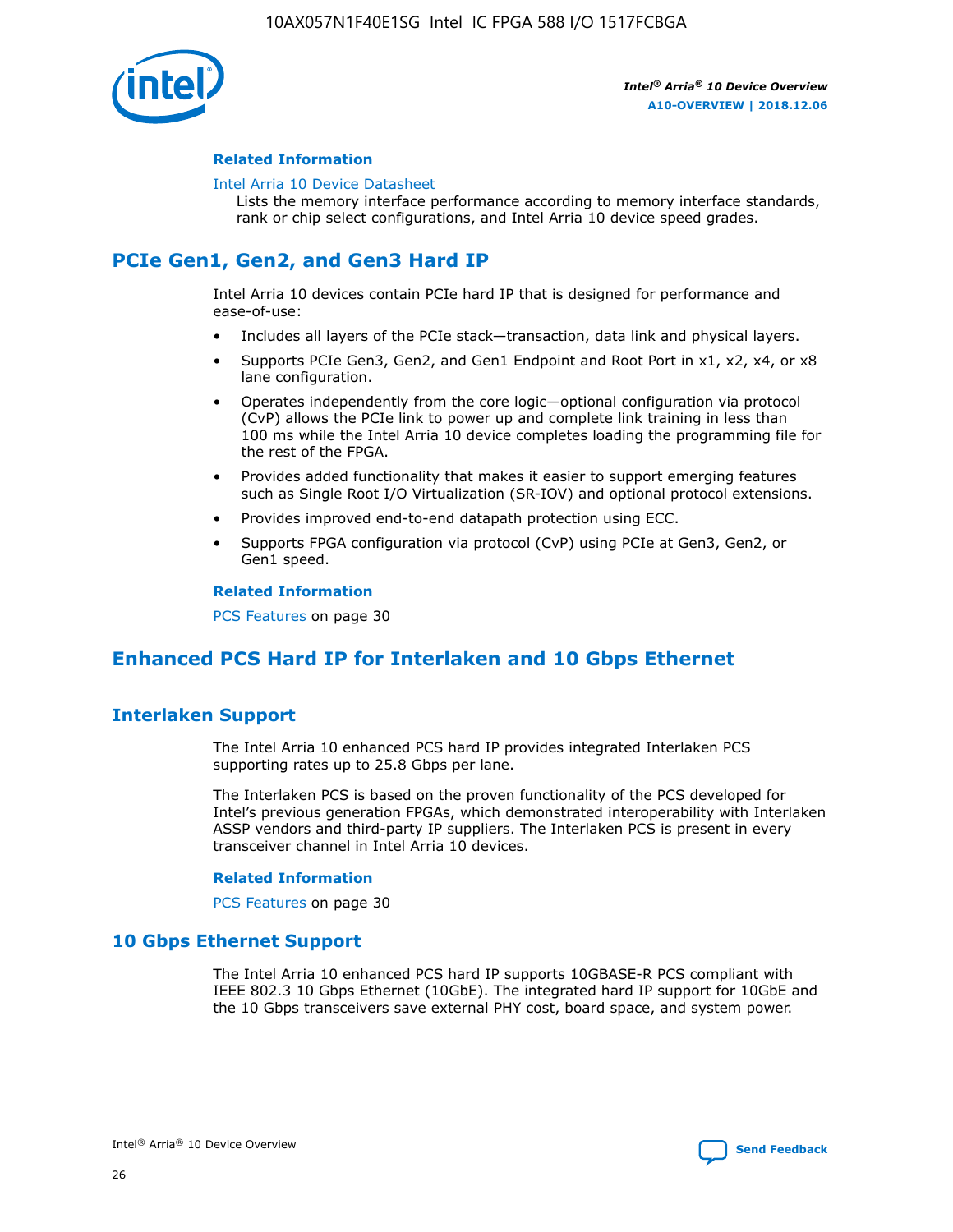

The scalable hard IP supports multiple independent 10GbE ports while using a single PLL for all the 10GBASE-R PCS instantiations, which saves on core logic resources and clock networks:

- Simplifies multiport 10GbE systems compared to XAUI interfaces that require an external XAUI-to-10G PHY.
- Incorporates Electronic Dispersion Compensation (EDC), which enables direct connection to standard 10 Gbps XFP and SFP+ pluggable optical modules.
- Supports backplane Ethernet applications and includes a hard 10GBASE-KR Forward Error Correction (FEC) circuit that you can use for 10 Gbps and 40 Gbps applications.

The 10 Gbps Ethernet PCS hard IP and 10GBASE-KR FEC are present in every transceiver channel.

#### **Related Information**

PCS Features on page 30

### **Low Power Serial Transceivers**

Intel Arria 10 FPGAs and SoCs include lowest power transceivers that deliver high bandwidth, throughput and low latency.

Intel Arria 10 devices deliver the industry's lowest power consumption per transceiver channel:

- 12.5 Gbps transceivers at as low as 242 mW
- 10 Gbps transceivers at as low as 168 mW
- 6 Gbps transceivers at as low as 117 mW

Intel Arria 10 transceivers support various data rates according to application:

- Chip-to-chip and chip-to-module applications—from 1 Gbps up to 25.8 Gbps
- Long reach and backplane applications—from 1 Gbps up to 12.5 with advanced adaptive equalization
- Critical power sensitive applications—from 1 Gbps up to 11.3 Gbps using lower power modes

The combination of 20 nm process technology and architectural advances provide the following benefits:

- Significant reduction in die area and power consumption
- Increase of up to two times in transceiver I/O density compared to previous generation devices while maintaining optimal signal integrity
- Up to 72 total transceiver channels—you can configure up to 6 of these channels to run as fast as 25.8 Gbps
- All channels feature continuous data rate support up to the maximum rated speed

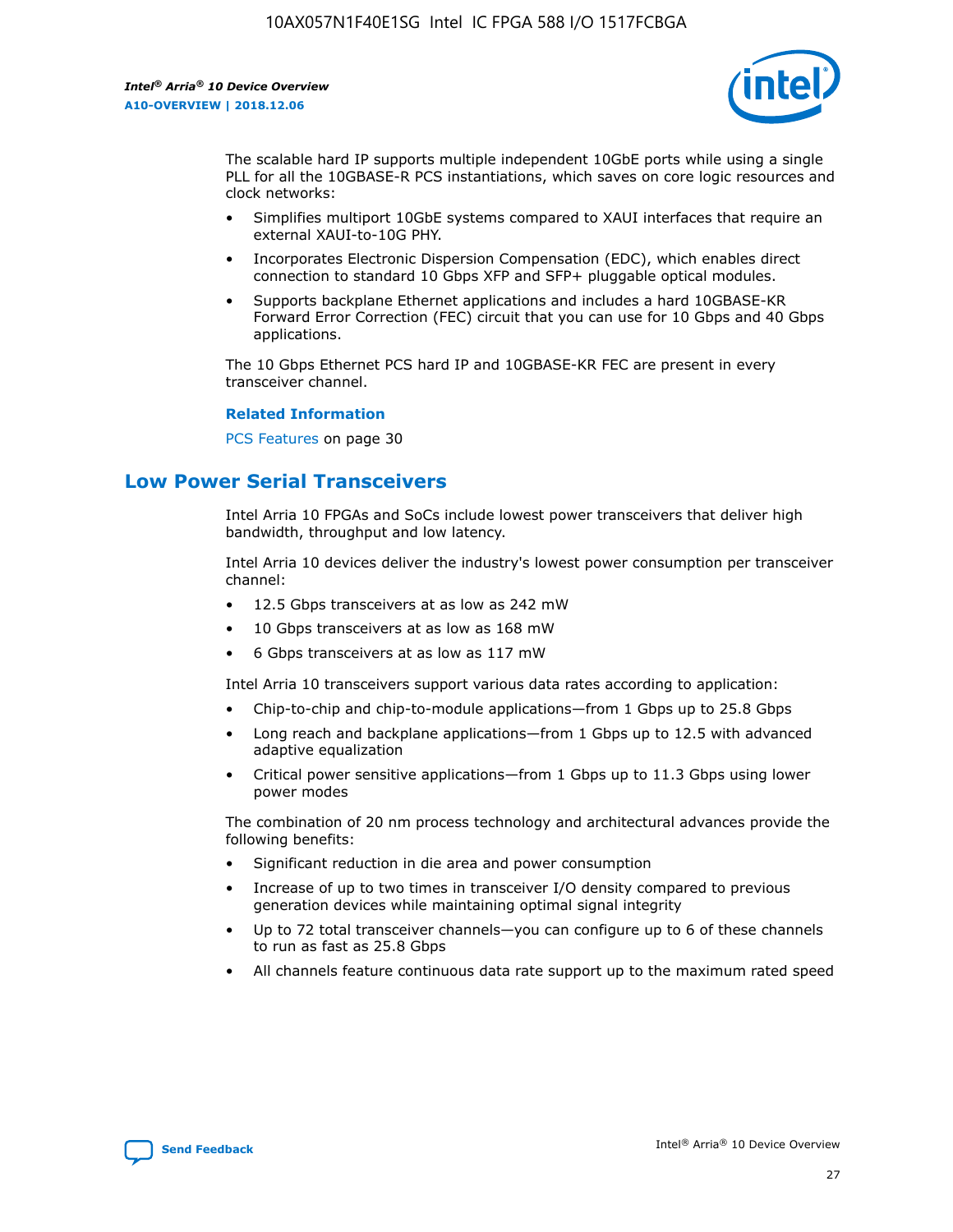



### **Figure 6. Intel Arria 10 Transceiver Block Architecture**

### **Transceiver Channels**

All transceiver channels feature a dedicated Physical Medium Attachment (PMA) and a hardened Physical Coding Sublayer (PCS).

- The PMA provides primary interfacing capabilities to physical channels.
- The PCS typically handles encoding/decoding, word alignment, and other preprocessing functions before transferring data to the FPGA core fabric.

A transceiver channel consists of a PMA and a PCS block. Most transceiver banks have 6 channels. There are some transceiver banks that contain only 3 channels.

A wide variety of bonded and non-bonded data rate configurations is possible using a highly configurable clock distribution network. Up to 80 independent transceiver data rates can be configured.

The following figures are graphical representations of top views of the silicon die, which correspond to reverse views for flip chip packages. Different Intel Arria 10 devices may have different floorplans than the ones shown in the figures.

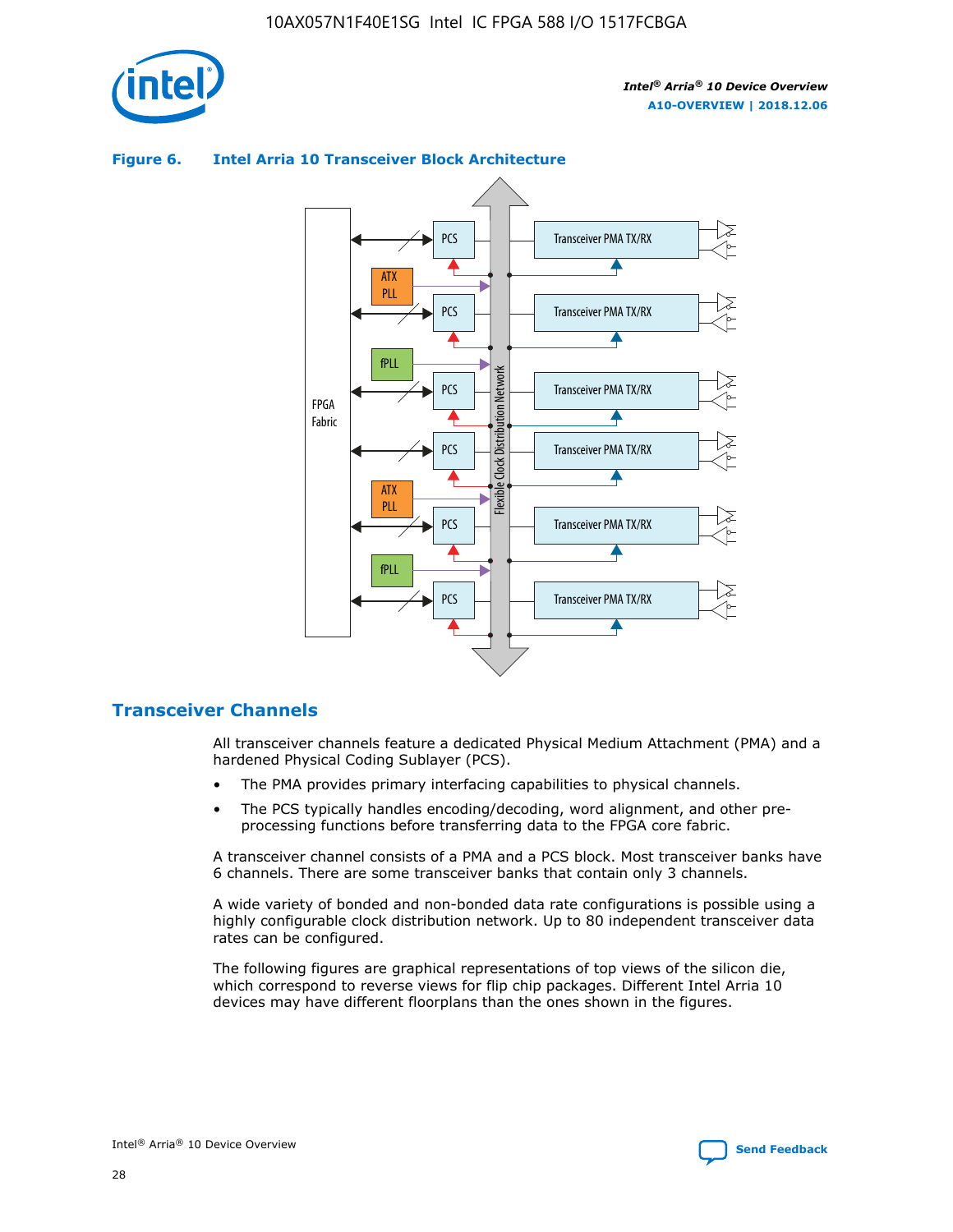

### **Figure 7. Device Chip Overview for Intel Arria 10 GX and GT Devices**





### **PMA Features**

Intel Arria 10 transceivers provide exceptional signal integrity at data rates up to 25.8 Gbps. Clocking options include ultra-low jitter ATX PLLs (LC tank based), clock multiplier unit (CMU) PLLs, and fractional PLLs.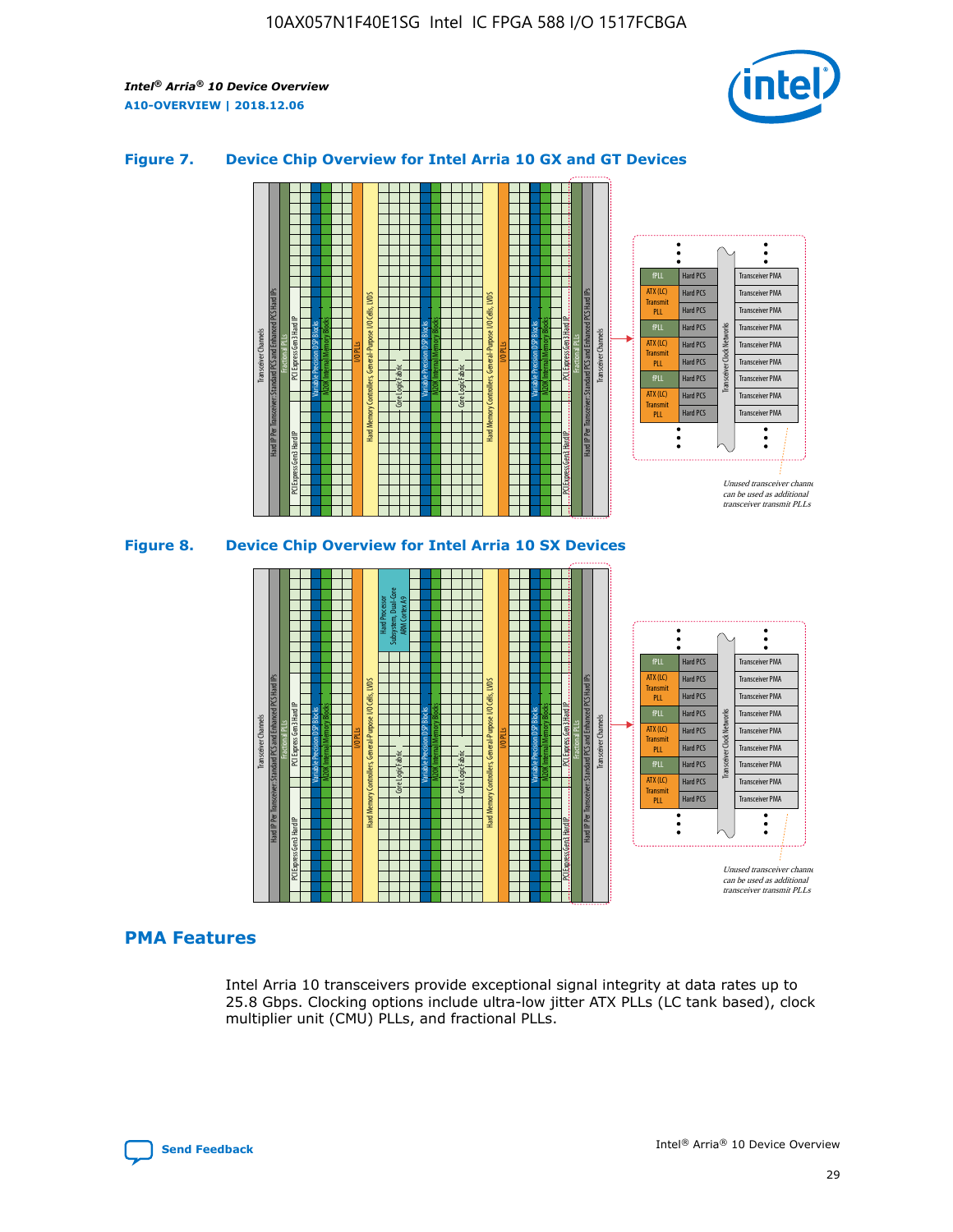

Each transceiver channel contains a channel PLL that can be used as the CMU PLL or clock data recovery (CDR) PLL. In CDR mode, the channel PLL recovers the receiver clock and data in the transceiver channel. Up to 80 independent data rates can be configured on a single Intel Arria 10 device.

### **Table 23. PMA Features of the Transceivers in Intel Arria 10 Devices**

| <b>Feature</b>                                             | <b>Capability</b>                                                                                                                                                                                                             |
|------------------------------------------------------------|-------------------------------------------------------------------------------------------------------------------------------------------------------------------------------------------------------------------------------|
| Chip-to-Chip Data Rates                                    | 1 Gbps to 17.4 Gbps (Intel Arria 10 GX devices)<br>1 Gbps to 25.8 Gbps (Intel Arria 10 GT devices)                                                                                                                            |
| Backplane Support                                          | Drive backplanes at data rates up to 12.5 Gbps                                                                                                                                                                                |
| <b>Optical Module Support</b>                              | SFP+/SFP, XFP, CXP, QSFP/QSFP28, CFP/CFP2/CFP4                                                                                                                                                                                |
| Cable Driving Support                                      | SFP+ Direct Attach, PCI Express over cable, eSATA                                                                                                                                                                             |
| Transmit Pre-Emphasis                                      | 4-tap transmit pre-emphasis and de-emphasis to compensate for system channel loss                                                                                                                                             |
| Continuous Time Linear<br>Equalizer (CTLE)                 | Dual mode, high-gain, and high-data rate, linear receive equalization to compensate for<br>system channel loss                                                                                                                |
| Decision Feedback Equalizer<br>(DFE)                       | 7-fixed and 4-floating tap DFE to equalize backplane channel loss in the presence of<br>crosstalk and noisy environments                                                                                                      |
| Variable Gain Amplifier                                    | Optimizes the signal amplitude prior to the CDR sampling and operates in fixed and<br>adaptive modes                                                                                                                          |
| Altera Digital Adaptive<br>Parametric Tuning (ADAPT)       | Fully digital adaptation engine to automatically adjust all link equalization parameters-<br>including CTLE, DFE, and variable gain amplifier blocks—that provide optimal link margin<br>without intervention from user logic |
| Precision Signal Integrity<br>Calibration Engine (PreSICE) | Hardened calibration controller to quickly calibrate all transceiver control parameters on<br>power-up, which provides the optimal signal integrity and jitter performance                                                    |
| Advanced Transmit (ATX)<br><b>PLL</b>                      | Low jitter ATX (LC tank based) PLLs with continuous tuning range to cover a wide range of<br>standard and proprietary protocols                                                                                               |
| <b>Fractional PLLs</b>                                     | On-chip fractional frequency synthesizers to replace on-board crystal oscillators and reduce<br>system cost                                                                                                                   |
| Digitally Assisted Analog<br><b>CDR</b>                    | Superior jitter tolerance with fast lock time                                                                                                                                                                                 |
| Dynamic Partial<br>Reconfiguration                         | Allows independent control of the Avalon memory-mapped interface of each transceiver<br>channel for the highest transceiver flexibility                                                                                       |
| Multiple PCS-PMA and PCS-<br>PLD interface widths          | 8-, 10-, 16-, 20-, 32-, 40-, or 64-bit interface widths for flexibility of deserialization width,<br>encoding, and reduced latency                                                                                            |

### **PCS Features**

This table summarizes the Intel Arria 10 transceiver PCS features. You can use the transceiver PCS to support a wide range of protocols ranging from 1 Gbps to 25.8 Gbps.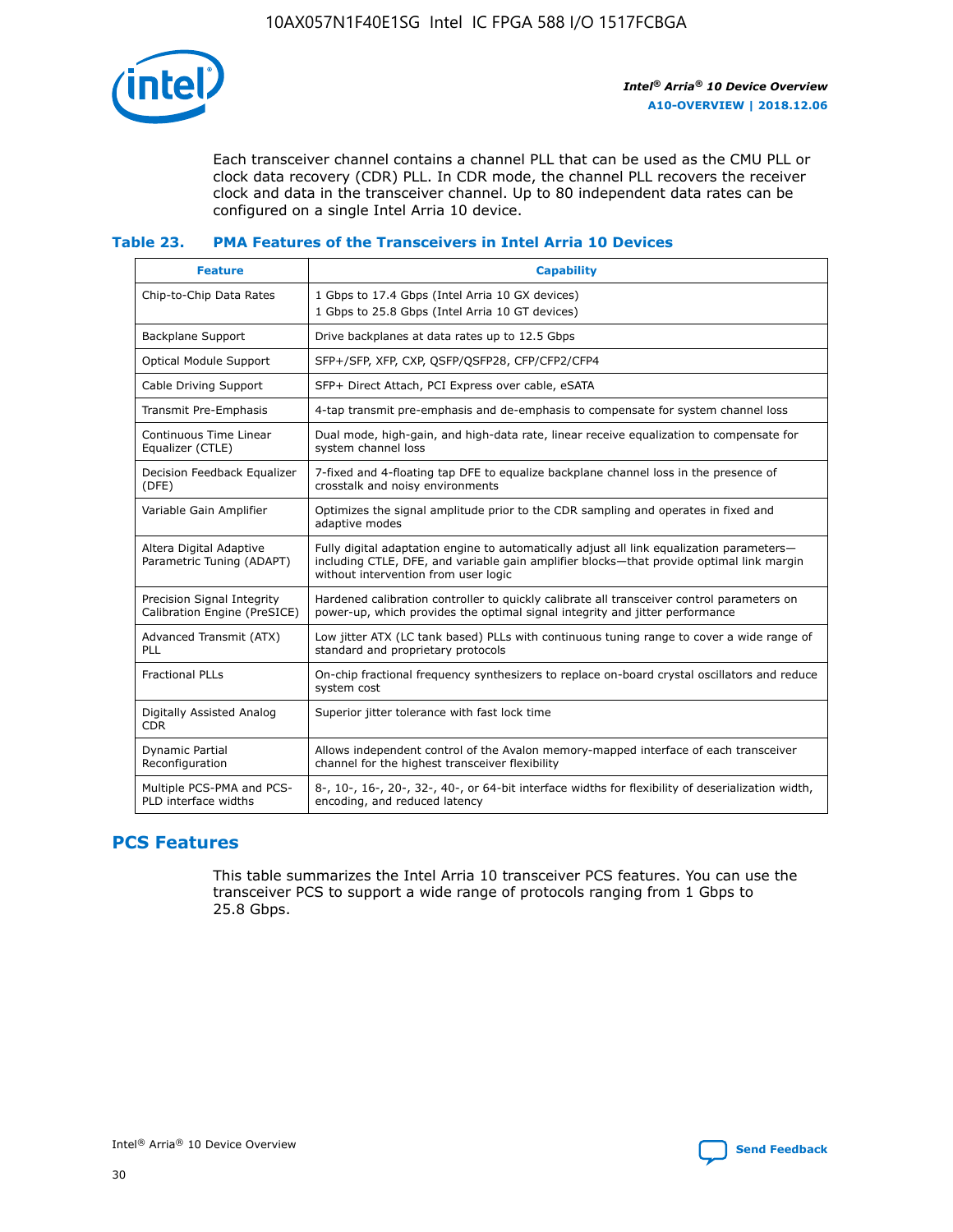

| <b>PCS</b>    | <b>Description</b>                                                                                                                                                                                                                                                                                                                                                                                             |
|---------------|----------------------------------------------------------------------------------------------------------------------------------------------------------------------------------------------------------------------------------------------------------------------------------------------------------------------------------------------------------------------------------------------------------------|
| Standard PCS  | Operates at a data rate up to 12 Gbps<br>Supports protocols such as PCI-Express, CPRI 4.2+, GigE, IEEE 1588 in Hard PCS<br>Implements other protocols using Basic/Custom (Standard PCS) transceiver<br>configuration rules.                                                                                                                                                                                    |
| Enhanced PCS  | Performs functions common to most serial data industry standards, such as word<br>alignment, encoding/decoding, and framing, before data is sent or received off-chip<br>through the PMA<br>• Handles data transfer to and from the FPGA fabric<br>Handles data transfer internally to and from the PMA<br>Provides frequency compensation<br>Performs channel bonding for multi-channel low skew applications |
| PCIe Gen3 PCS | Supports the seamless switching of Data and Clock between the Gen1, Gen2, and Gen3<br>data rates<br>Provides support for PIPE 3.0 features<br>Supports the PIPE interface with the Hard IP enabled, as well as with the Hard IP<br>bypassed                                                                                                                                                                    |

#### **Related Information**

- PCIe Gen1, Gen2, and Gen3 Hard IP on page 26
- Interlaken Support on page 26
- 10 Gbps Ethernet Support on page 26

### **PCS Protocol Support**

This table lists some of the protocols supported by the Intel Arria 10 transceiver PCS. For more information about the blocks in the transmitter and receiver data paths, refer to the related information.

| <b>Protocol</b>                                 | <b>Data Rate</b><br>(Gbps) | <b>Transceiver IP</b>       | <b>PCS Support</b>                      |
|-------------------------------------------------|----------------------------|-----------------------------|-----------------------------------------|
| PCIe Gen3 x1, x2, x4, x8                        | 8.0                        | Native PHY (PIPE)           | Standard PCS and PCIe<br>Gen3 PCS       |
| PCIe Gen2 x1, x2, x4, x8                        | 5.0                        | Native PHY (PIPE)           | <b>Standard PCS</b>                     |
| PCIe Gen1 x1, x2, x4, x8                        | 2.5                        | Native PHY (PIPE)           | Standard PCS                            |
| 1000BASE-X Gigabit Ethernet                     | 1.25                       | Native PHY                  | <b>Standard PCS</b>                     |
| 1000BASE-X Gigabit Ethernet with<br>IEEE 1588v2 | 1.25                       | Native PHY                  | Standard PCS                            |
| 10GBASE-R                                       | 10.3125                    | Native PHY                  | <b>Enhanced PCS</b>                     |
| 10GBASE-R with IEEE 1588v2                      | 10.3125                    | Native PHY                  | <b>Enhanced PCS</b>                     |
| 10GBASE-R with KR FEC                           | 10.3125                    | Native PHY                  | <b>Enhanced PCS</b>                     |
| 10GBASE-KR and 1000BASE-X                       | 10.3125                    | 1G/10GbE and 10GBASE-KR PHY | Standard PCS and<br><b>Enhanced PCS</b> |
| Interlaken (CEI-6G/11G)                         | 3.125 to 17.4              | Native PHY                  | <b>Enhanced PCS</b>                     |
| SFI-S/SFI-5.2                                   | 11.2                       | Native PHY                  | <b>Enhanced PCS</b>                     |
| $10G$ SDI                                       | 10.692                     | Native PHY                  | <b>Enhanced PCS</b>                     |
|                                                 |                            |                             | continued                               |

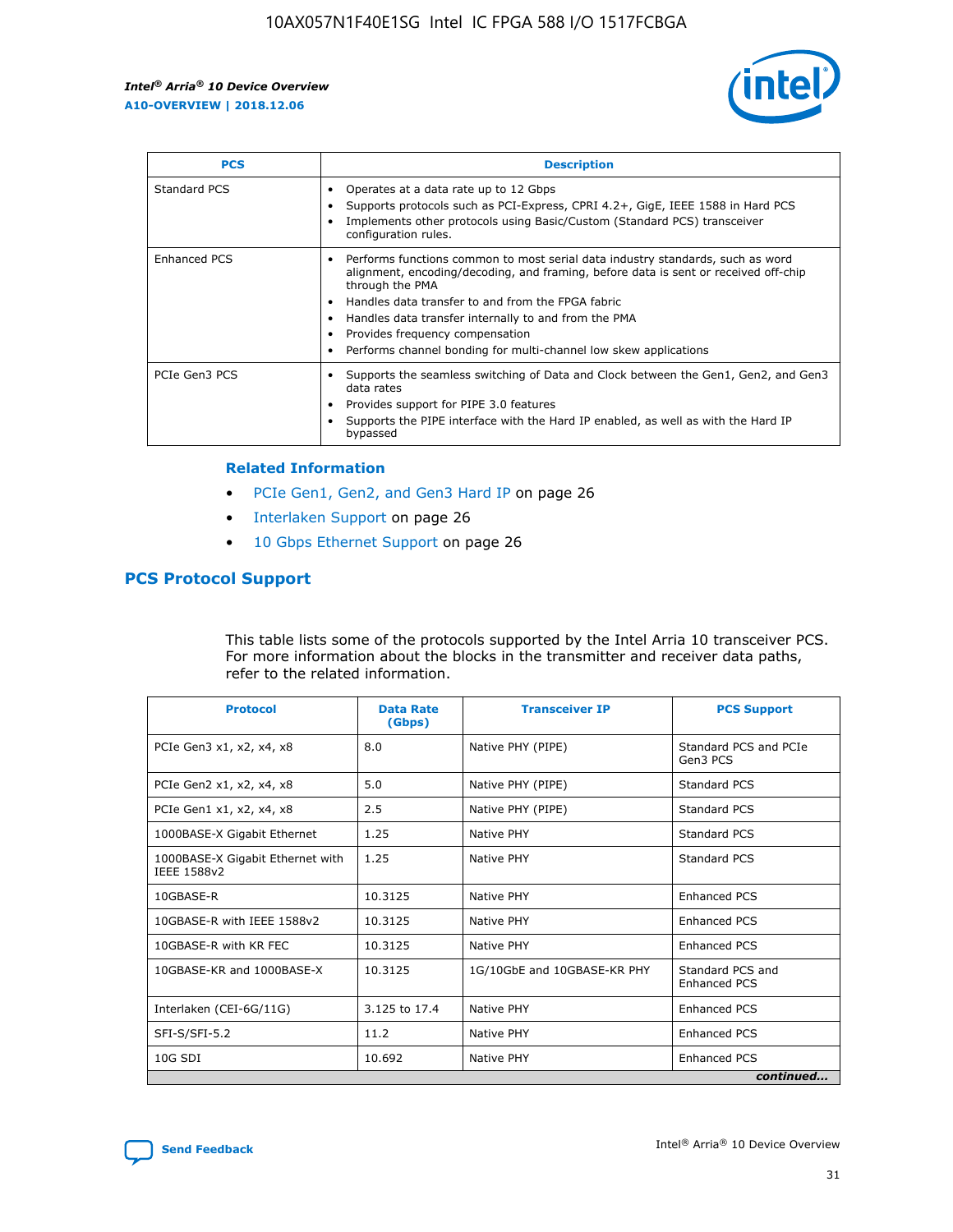

| <b>Protocol</b>      | <b>Data Rate</b><br>(Gbps) | <b>Transceiver IP</b> | <b>PCS Support</b> |
|----------------------|----------------------------|-----------------------|--------------------|
| CPRI 6.0 (64B/66B)   | 0.6144 to<br>10.1376       | Native PHY            | Enhanced PCS       |
| CPRI 4.2 (8B/10B)    | 0.6144 to<br>9.8304        | Native PHY            | Standard PCS       |
| OBSAI RP3 v4.2       | 0.6144 to 6.144            | Native PHY            | Standard PCS       |
| SD-SDI/HD-SDI/3G-SDI | $0.143(12)$ to<br>2.97     | Native PHY            | Standard PCS       |

### **Related Information**

#### [Intel Arria 10 Transceiver PHY User Guide](https://www.intel.com/content/www/us/en/programmable/documentation/nik1398707230472.html#nik1398707091164)

Provides more information about the supported transceiver protocols and PHY IP, the PMA architecture, and the standard, enhanced, and PCIe Gen3 PCS architecture.

### **SoC with Hard Processor System**

Each SoC device combines an FPGA fabric and a hard processor system (HPS) in a single device. This combination delivers the flexibility of programmable logic with the power and cost savings of hard IP in these ways:

- Reduces board space, system power, and bill of materials cost by eliminating a discrete embedded processor
- Allows you to differentiate the end product in both hardware and software, and to support virtually any interface standard
- Extends the product life and revenue through in-field hardware and software updates

 $(12)$  The 0.143 Gbps data rate is supported using oversampling of user logic that you must implement in the FPGA fabric.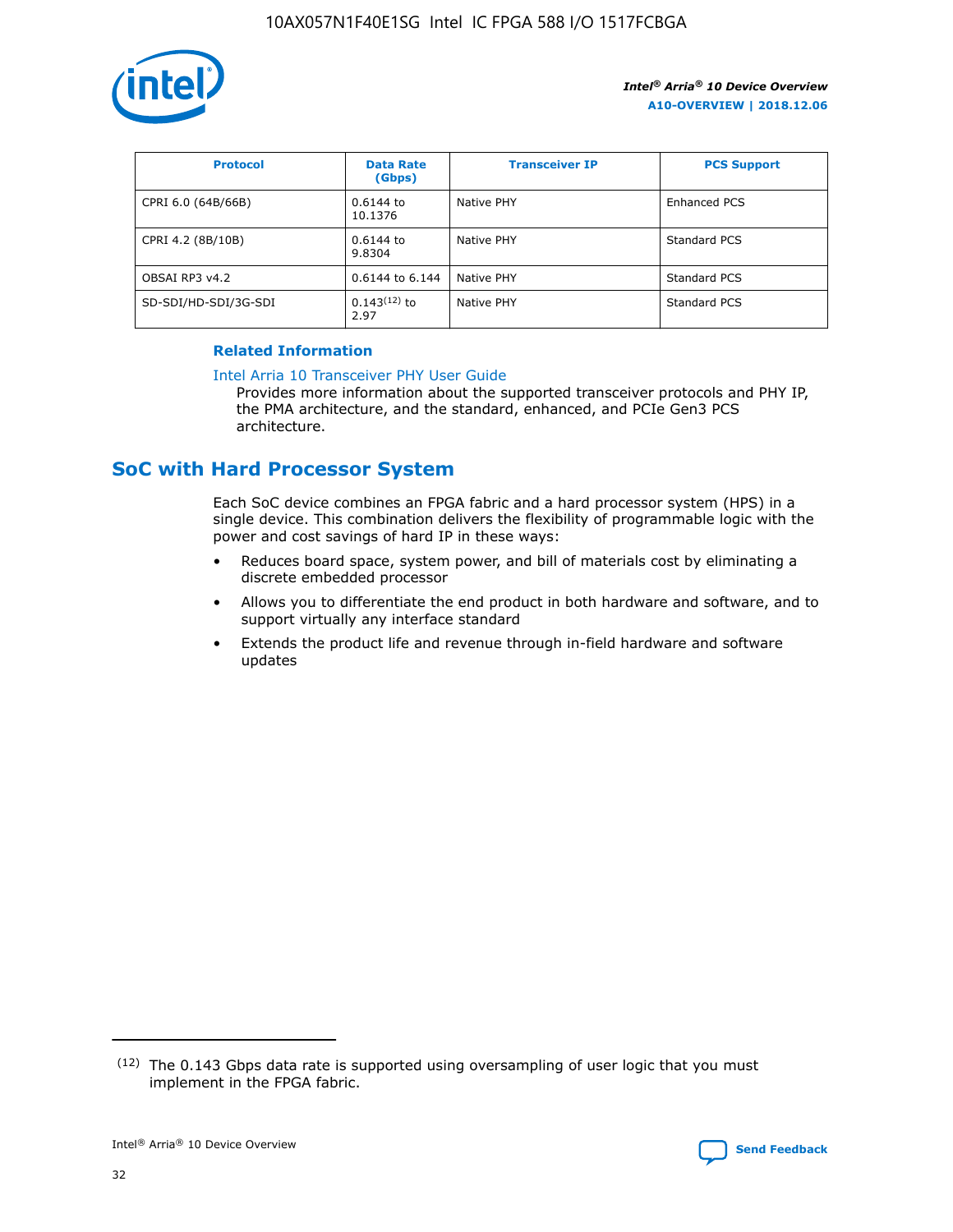

#### **Figure 9. HPS Block Diagram**

This figure shows a block diagram of the HPS with the dual ARM Cortex-A9 MPCore processor.



### **Key Advantages of 20-nm HPS**

The 20-nm HPS strikes a balance between enabling maximum software compatibility with 28-nm SoCs while still improving upon the 28-nm HPS architecture. These improvements address the requirements of the next generation target markets such as wireless and wireline communications, compute and storage equipment, broadcast and military in terms of performance, memory bandwidth, connectivity via backplane and security.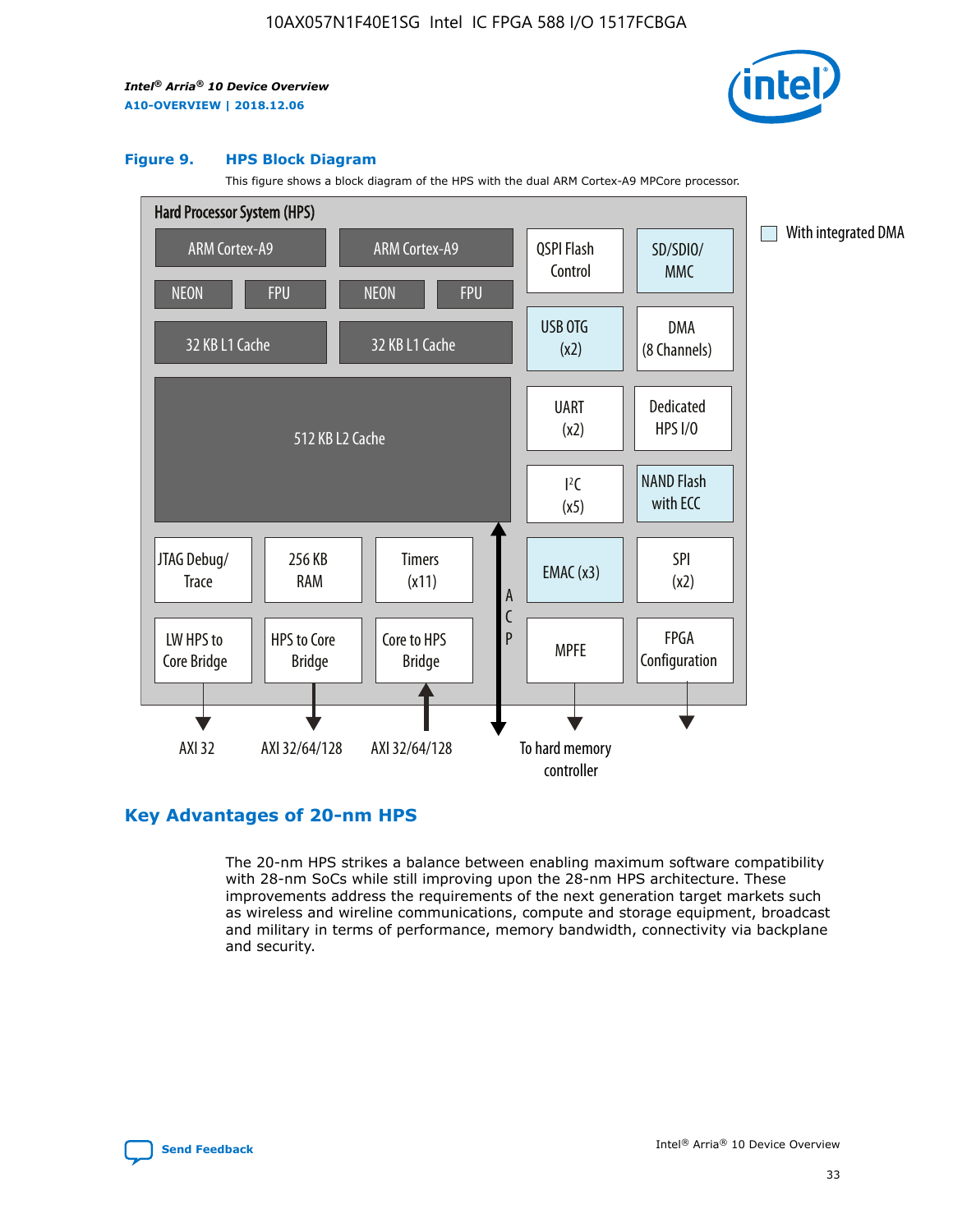

### **Table 24. Improvements in 20 nm HPS**

This table lists the key improvements of the 20 nm HPS compared to the 28 nm HPS.

| Advantages/<br><b>Improvements</b>                          | <b>Description</b>                                                                                                                                                                                                                                                                                                                                                                                                                                                                                                                                                                                                                                                                                                                                                                                                                   |
|-------------------------------------------------------------|--------------------------------------------------------------------------------------------------------------------------------------------------------------------------------------------------------------------------------------------------------------------------------------------------------------------------------------------------------------------------------------------------------------------------------------------------------------------------------------------------------------------------------------------------------------------------------------------------------------------------------------------------------------------------------------------------------------------------------------------------------------------------------------------------------------------------------------|
| Increased performance and<br>overdrive capability           | While the nominal processor frequency is 1.2 GHz, the 20 nm HPS offers an "overdrive"<br>feature which enables a higher processor operating frequency. This requires a higher supply<br>voltage value that is unique to the HPS and may require a separate regulator.                                                                                                                                                                                                                                                                                                                                                                                                                                                                                                                                                                |
| Increased processor memory<br>bandwidth and DDR4<br>support | Up to 64-bit DDR4 memory at 2,400 Mbps support is available for the processor. The hard<br>memory controller for the HPS comprises a multi-port front end that manages connections<br>to a single port memory controller. The multi-port front end allows logic core and the HPS<br>to share ports and thereby the available bandwidth of the memory controller.                                                                                                                                                                                                                                                                                                                                                                                                                                                                     |
| Flexible I/O sharing                                        | An advanced I/O pin muxing scheme allows improved sharing of I/O between the HPS and<br>the core logic. The following types of I/O are available for SoC:<br>17 dedicated I/Os-physically located inside the HPS block and are not accessible to<br>logic within the core. The 17 dedicated I/Os are used for HPS clock, resets, and<br>interfacing with boot devices, QSPI, and SD/MMC.<br>48 direct shared I/O-located closest to the HPS block and are ideal for high speed HPS<br>peripherals such as EMAC, USB, and others. There is one bank of 48 I/Os that supports<br>direct sharing where the 48 I/Os can be shared 12 I/Os at a time.<br>Standard (shared) I/O-all standard I/Os can be shared by the HPS peripherals and any<br>logic within the core. For designs where more than 48 I/Os are reguired to fully use all |
| <b>EMAC</b> core                                            | the peripherals in the HPS, these I/Os can be connected through the core logic.<br>Three EMAC cores are available in the HPS. The EMAC cores enable an application to<br>support two redundant Ethernet connections; for example, backplane, or two EMAC cores<br>for managing IEEE 1588 time stamp information while allowing a third EMAC core for debug<br>and configuration. All three EMACs can potentially share the same time stamps, simplifying<br>the 1588 time stamping implementation. A new serial time stamp interface allows core<br>logic to access and read the time stamp values. The integrated EMAC controllers can be<br>connected to external Ethernet PHY through the provided MDIO or I <sup>2</sup> C interface.                                                                                            |
| On-chip memory                                              | The on-chip memory is updated to 256 KB support and can support larger data sets and<br>real time algorithms.                                                                                                                                                                                                                                                                                                                                                                                                                                                                                                                                                                                                                                                                                                                        |
| <b>ECC</b> enhancements                                     | Improvements in L2 Cache ECC management allow identification of errors down to the<br>address level. ECC enhancements also enable improved error injection and status reporting<br>via the introduction of new memory mapped access to syndrome and data signals.                                                                                                                                                                                                                                                                                                                                                                                                                                                                                                                                                                    |
| HPS to FPGA Interconnect<br>Backbone                        | Although the HPS and the Logic Core can operate independently, they are tightly coupled<br>via a high-bandwidth system interconnect built from high-performance ARM AMBA AXI bus<br>bridges. IP bus masters in the FPGA fabric have access to HPS bus slaves via the FPGA-to-<br>HPS interconnect. Similarly, HPS bus masters have access to bus slaves in the core fabric<br>via the HPS-to-FPGA bridge. Both bridges are AMBA AXI-3 compliant and support<br>simultaneous read and write transactions. Up to three masters within the core fabric can<br>share the HPS SDRAM controller with the processor. Additionally, the processor can be used<br>to configure the core fabric under program control via a dedicated 32-bit configuration port.                                                                               |
| FPGA configuration and HPS<br>booting                       | The FPGA fabric and HPS in the SoCs are powered independently. You can reduce the clock<br>frequencies or gate the clocks to reduce dynamic power.<br>You can configure the FPGA fabric and boot the HPS independently, in any order, providing<br>you with more design flexibility.                                                                                                                                                                                                                                                                                                                                                                                                                                                                                                                                                 |
| Security                                                    | New security features have been introduced for anti-tamper management, secure boot,<br>encryption (AES), and authentication (SHA).                                                                                                                                                                                                                                                                                                                                                                                                                                                                                                                                                                                                                                                                                                   |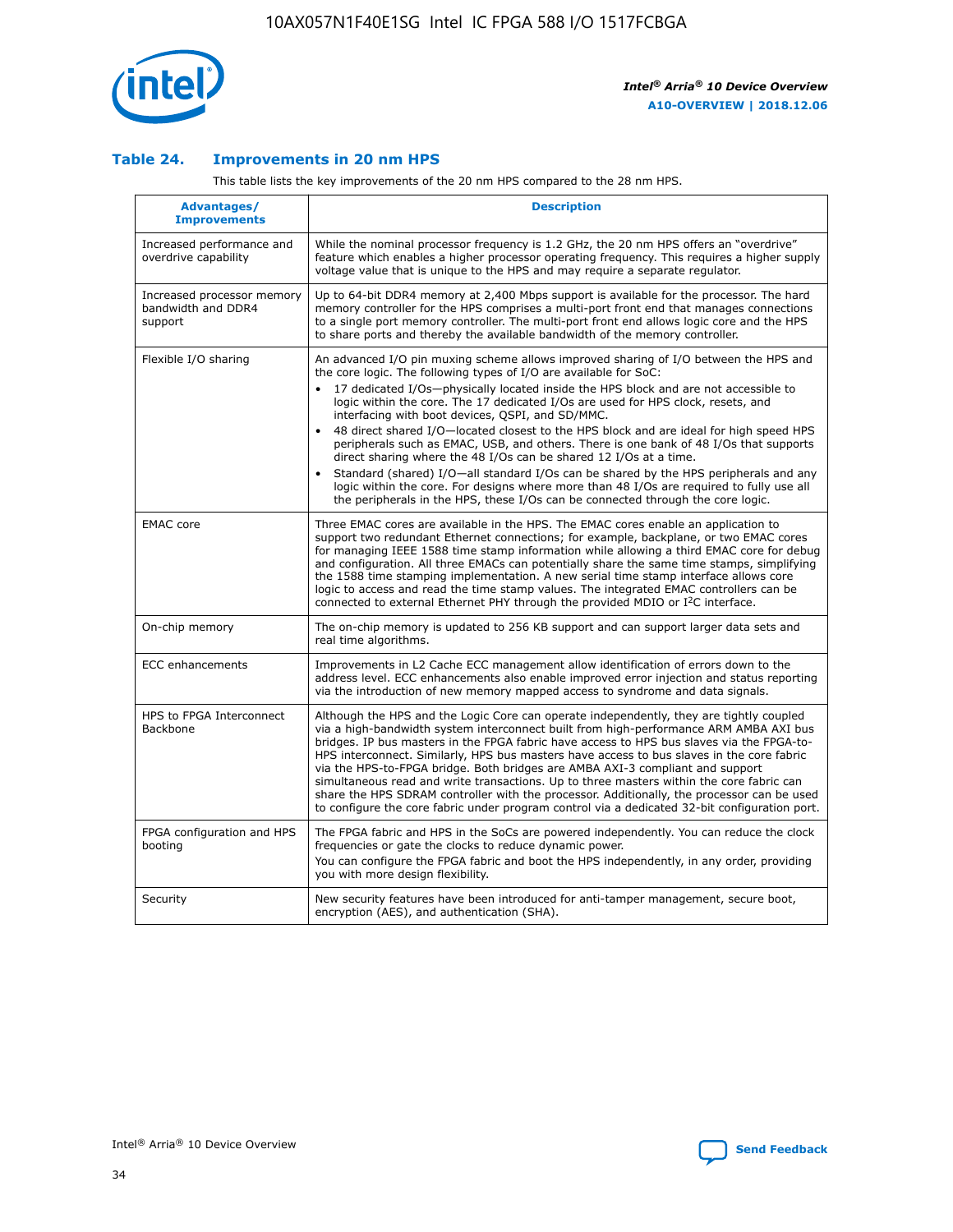

### **Features of the HPS**

The HPS has the following features:

- 1.2-GHz, dual-core ARM Cortex-A9 MPCore processor with up to 1.5-GHz via overdrive
	- ARMv7-A architecture that runs 32-bit ARM instructions, 16-bit and 32-bit Thumb instructions, and 8-bit Java byte codes in Jazelle style
	- Superscalar, variable length, out-of-order pipeline with dynamic branch prediction
	- Instruction Efficiency 2.5 MIPS/MHz, which provides total performance of 7500 MIPS at 1.5 GHz
- Each processor core includes:
	- 32 KB of L1 instruction cache, 32 KB of L1 data cache
	- Single- and double-precision floating-point unit and NEON media engine
	- CoreSight debug and trace technology
	- Snoop Control Unit (SCU) and Acceleration Coherency Port (ACP)
- 512 KB of shared L2 cache
- 256 KB of scratch RAM
- Hard memory controller with support for DDR3, DDR4 and optional error correction code (ECC) support
- Multiport Front End (MPFE) Scheduler interface to the hard memory controller
- 8-channel direct memory access (DMA) controller
- QSPI flash controller with SIO, DIO, QIO SPI Flash support
- NAND flash controller (ONFI 1.0 or later) with DMA and ECC support, updated to support 8 and 16-bit Flash devices and new command DMA to offload CPU for fast power down recovery
- Updated SD/SDIO/MMC controller to eMMC 4.5 with DMA with CE-ATA digital command support
- 3 10/100/1000 Ethernet media access control (MAC) with DMA
- 2 USB On-the-Go (OTG) controllers with DMA
- $\bullet$  5 I<sup>2</sup>C controllers (3 can be used by EMAC for MIO to external PHY)
- 2 UART 16550 Compatible controllers
- 4 serial peripheral interfaces (SPI) (2 Master, 2 Slaves)
- 62 programmable general-purpose I/Os, which includes 48 direct share I/Os that allows the HPS peripherals to connect directly to the FPGA I/Os
- 7 general-purpose timers
- 4 watchdog timers
- Anti-tamper, Secure Boot, Encryption (AES) and Authentication (SHA)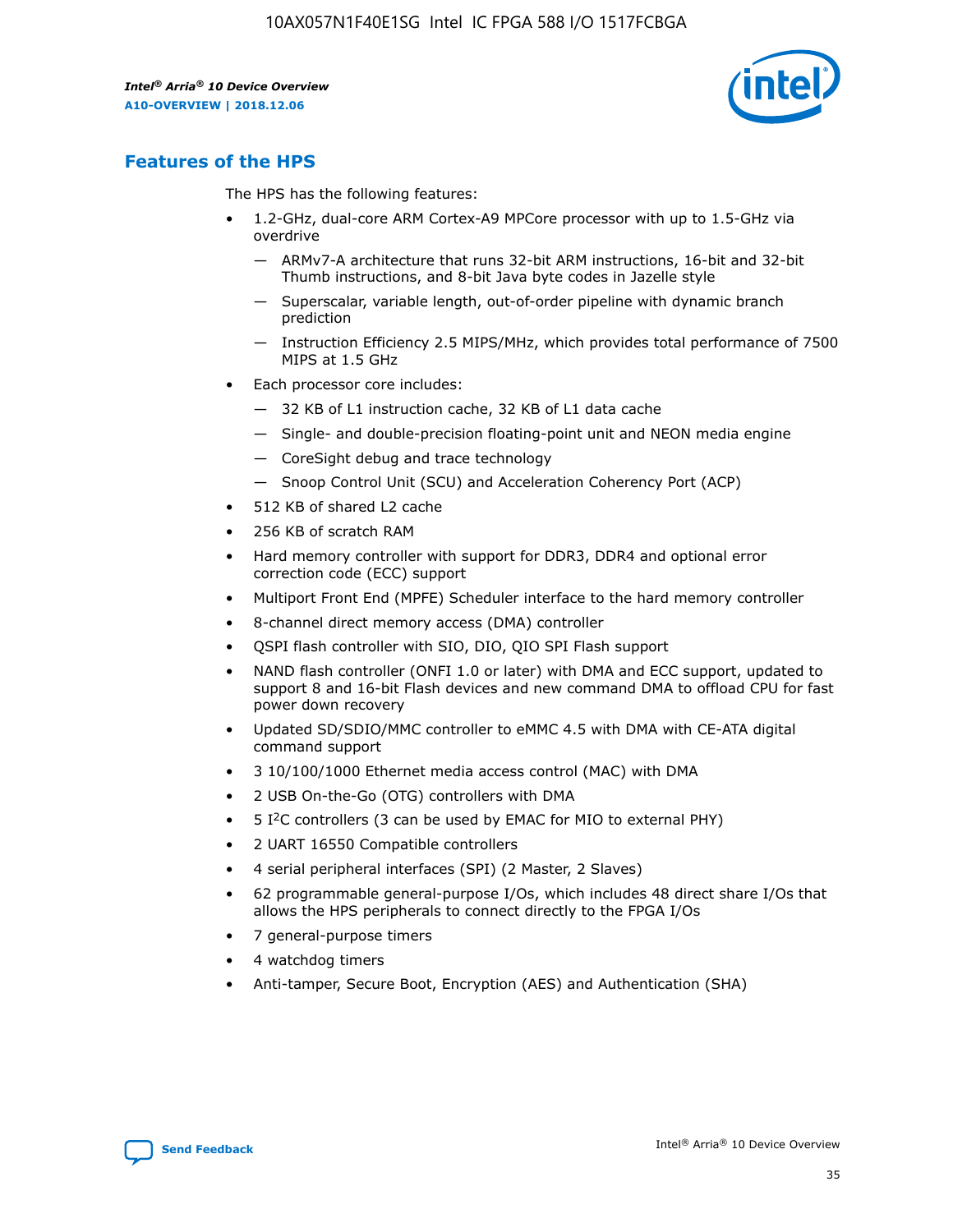

### **System Peripherals and Debug Access Port**

Each Ethernet MAC, USB OTG, NAND flash controller, and SD/MMC controller module has an integrated DMA controller. For modules without an integrated DMA controller, an additional DMA controller module provides up to eight channels of high-bandwidth data transfers. Peripherals that communicate off-chip are multiplexed with other peripherals at the HPS pin level. This allows you to choose which peripherals interface with other devices on your PCB.

The debug access port provides interfaces to industry standard JTAG debug probes and supports ARM CoreSight debug and core traces to facilitate software development.

### **HPS–FPGA AXI Bridges**

The HPS–FPGA bridges, which support the Advanced Microcontroller Bus Architecture (AMBA) Advanced eXtensible Interface (AXI™) specifications, consist of the following bridges:

- FPGA-to-HPS AMBA AXI bridge—a high-performance bus supporting 32, 64, and 128 bit data widths that allows the FPGA fabric to issue transactions to slaves in the HPS.
- HPS-to-FPGA Avalon/AMBA AXI bridge—a high-performance bus supporting 32, 64, and 128 bit data widths that allows the HPS to issue transactions to slaves in the FPGA fabric.
- Lightweight HPS-to-FPGA AXI bridge—a lower latency 32 bit width bus that allows the HPS to issue transactions to soft peripherals in the FPGA fabric. This bridge is primarily used for control and status register (CSR) accesses to peripherals in the FPGA fabric.

The HPS–FPGA AXI bridges allow masters in the FPGA fabric to communicate with slaves in the HPS logic, and vice versa. For example, the HPS-to-FPGA AXI bridge allows you to share memories instantiated in the FPGA fabric with one or both microprocessors in the HPS, while the FPGA-to-HPS AXI bridge allows logic in the FPGA fabric to access the memory and peripherals in the HPS.

Each HPS–FPGA bridge also provides asynchronous clock crossing for data transferred between the FPGA fabric and the HPS.

### **HPS SDRAM Controller Subsystem**

The HPS SDRAM controller subsystem contains a multiport SDRAM controller and DDR PHY that are shared between the FPGA fabric (through the FPGA-to-HPS SDRAM interface), the level 2 (L2) cache, and the level 3 (L3) system interconnect. The FPGA-to-HPS SDRAM interface supports AMBA AXI and Avalon® Memory-Mapped (Avalon-MM) interface standards, and provides up to six individual ports for access by masters implemented in the FPGA fabric.

The HPS SDRAM controller supports up to 3 masters (command ports), 3x 64-bit read data ports and 3x 64-bit write data ports.

To maximize memory performance, the SDRAM controller subsystem supports command and data reordering, deficit round-robin arbitration with aging, and high-priority bypass features.

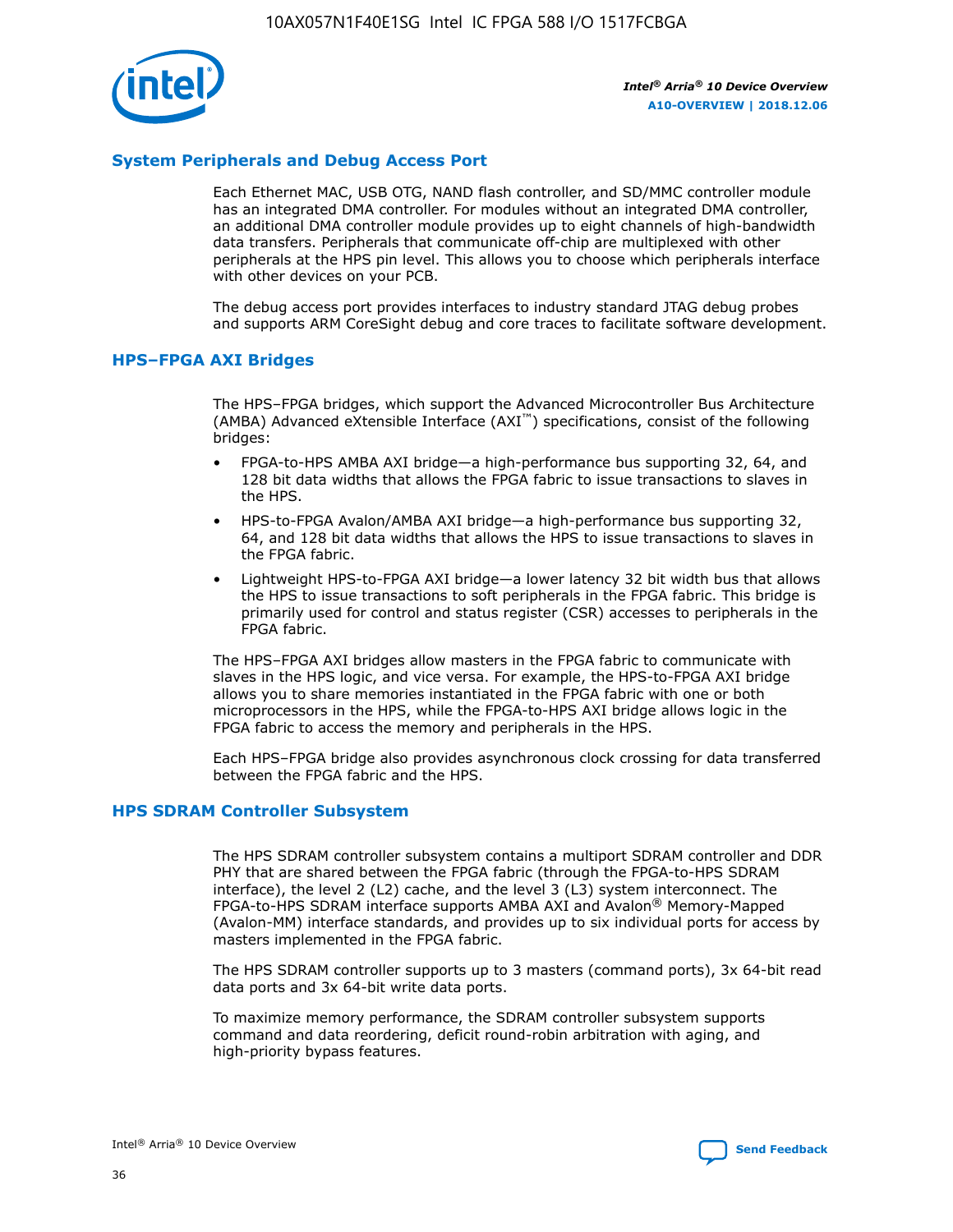

### **FPGA Configuration and HPS Booting**

The FPGA fabric and HPS in the SoC FPGA must be powered at the same time. You can reduce the clock frequencies or gate the clocks to reduce dynamic power.

Once powered, the FPGA fabric and HPS can be configured independently thus providing you with more design flexibility:

- You can boot the HPS independently. After the HPS is running, the HPS can fully or partially reconfigure the FPGA fabric at any time under software control. The HPS can also configure other FPGAs on the board through the FPGA configuration controller.
- Configure the FPGA fabric first, and then boot the HPS from memory accessible to the FPGA fabric.

### **Hardware and Software Development**

For hardware development, you can configure the HPS and connect your soft logic in the FPGA fabric to the HPS interfaces using the Platform Designer system integration tool in the Intel Quartus Prime software.

For software development, the ARM-based SoC FPGA devices inherit the rich software development ecosystem available for the ARM Cortex-A9 MPCore processor. The software development process for Intel SoC FPGAs follows the same steps as those for other SoC devices from other manufacturers. Support for Linux\*, VxWorks\*, and other operating systems are available for the SoC FPGAs. For more information on the operating systems support availability, contact the Intel FPGA sales team.

You can begin device-specific firmware and software development on the Intel SoC FPGA Virtual Target. The Virtual Target is a fast PC-based functional simulation of a target development system—a model of a complete development board. The Virtual Target enables the development of device-specific production software that can run unmodified on actual hardware.

### **Dynamic and Partial Reconfiguration**

The Intel Arria 10 devices support dynamic and partial reconfiguration. You can use dynamic and partial reconfiguration simultaneously to enable seamless reconfiguration of both the device core and transceivers.

### **Dynamic Reconfiguration**

You can reconfigure the PMA and PCS blocks while the device continues to operate. This feature allows you to change the data rates, protocol, and analog settings of a channel in a transceiver bank without affecting on-going data transfer in other transceiver banks. This feature is ideal for applications that require dynamic multiprotocol or multirate support.

### **Partial Reconfiguration**

Using partial reconfiguration, you can reconfigure some parts of the device while keeping the device in operation.

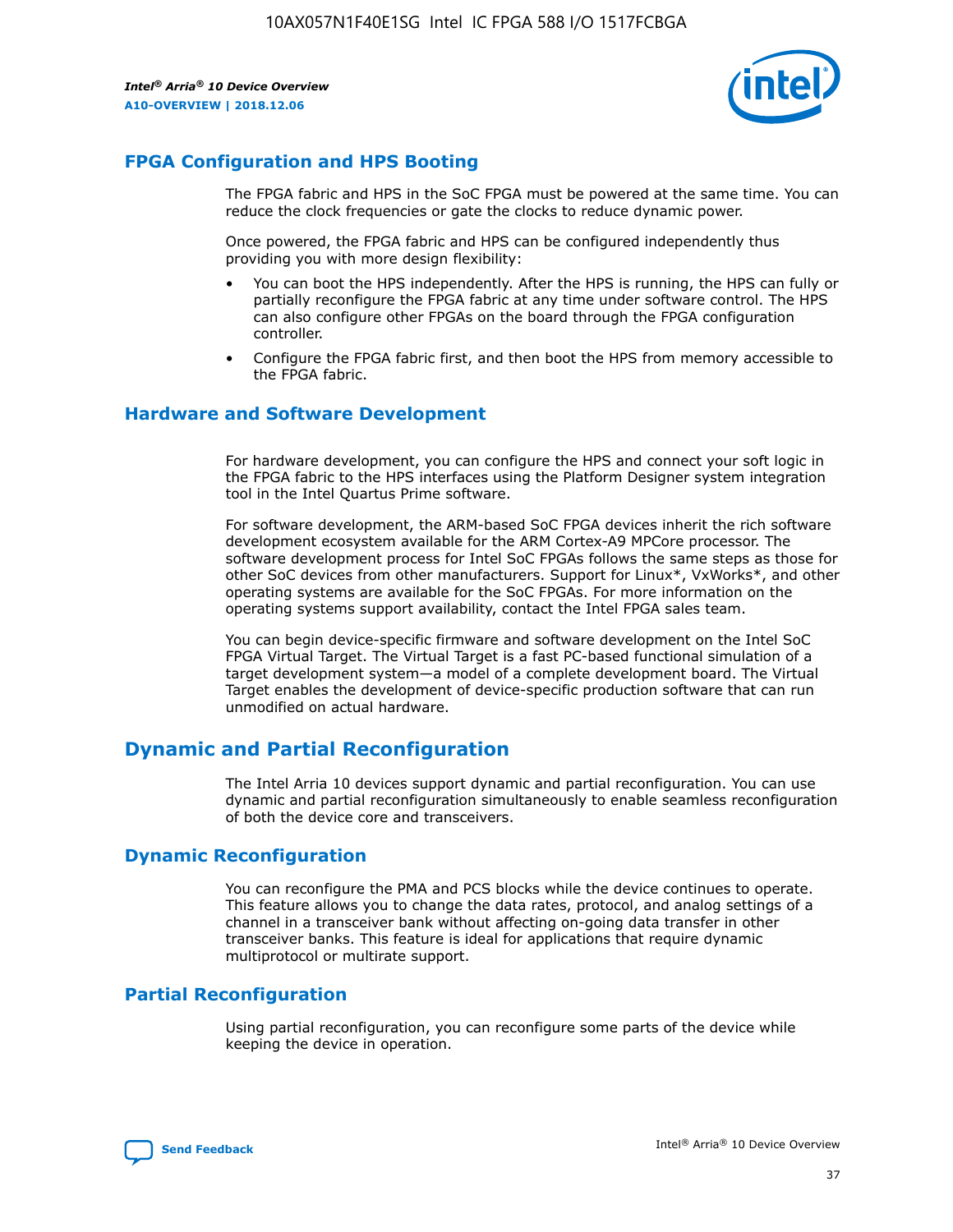

Instead of placing all device functions in the FPGA fabric, you can store some functions that do not run simultaneously in external memory and load them only when required. This capability increases the effective logic density of the device, and lowers cost and power consumption.

In the Intel solution, you do not have to worry about intricate device architecture to perform a partial reconfiguration. The partial reconfiguration capability is built into the Intel Quartus Prime design software, making such time-intensive task simple.

Intel Arria 10 devices support partial reconfiguration in the following configuration options:

- Using an internal host:
	- All supported configuration modes where the FPGA has access to external memory devices such as serial and parallel flash memory.
	- Configuration via Protocol [CvP (PCIe)]
- Using an external host—passive serial (PS), fast passive parallel (FPP) x8, FPP x16, and FPP x32 I/O interface.

### **Enhanced Configuration and Configuration via Protocol**

### **Table 25. Configuration Schemes and Features of Intel Arria 10 Devices**

Intel Arria 10 devices support 1.8 V programming voltage and several configuration schemes.

| <b>Scheme</b>                                                          | <b>Data</b><br><b>Width</b> | <b>Max Clock</b><br>Rate<br>(MHz) | <b>Max Data</b><br>Rate<br>(Mbps)<br>(13) | <b>Decompression</b> | <b>Design</b><br>Security <sup>(1</sup><br>4) | <b>Partial</b><br>Reconfiguration<br>(15) | <b>Remote</b><br><b>System</b><br><b>Update</b> |
|------------------------------------------------------------------------|-----------------------------|-----------------------------------|-------------------------------------------|----------------------|-----------------------------------------------|-------------------------------------------|-------------------------------------------------|
| <b>JTAG</b>                                                            | 1 bit                       | 33                                | 33                                        |                      |                                               | Yes <sup>(16)</sup>                       |                                                 |
| Active Serial (AS)<br>through the<br>EPCO-L<br>configuration<br>device | 1 bit,<br>4 bits            | 100                               | 400                                       | Yes                  | Yes                                           | $Y_{PS}(16)$                              | Yes                                             |
| Passive serial (PS)<br>through CPLD or<br>external<br>microcontroller  | 1 bit                       | 100                               | 100                                       | Yes                  | Yes                                           | Yes(16)                                   | Parallel<br>Flash<br>Loader<br>(PFL) IP<br>core |
|                                                                        |                             |                                   |                                           |                      |                                               |                                           | continued                                       |

<sup>(13)</sup> Enabling either compression or design security features affects the maximum data rate. Refer to the Intel Arria 10 Device Datasheet for more information.

<sup>(14)</sup> Encryption and compression cannot be used simultaneously.

 $(15)$  Partial reconfiguration is an advanced feature of the device family. If you are interested in using partial reconfiguration, contact Intel for support.

 $(16)$  Partial configuration can be performed only when it is configured as internal host.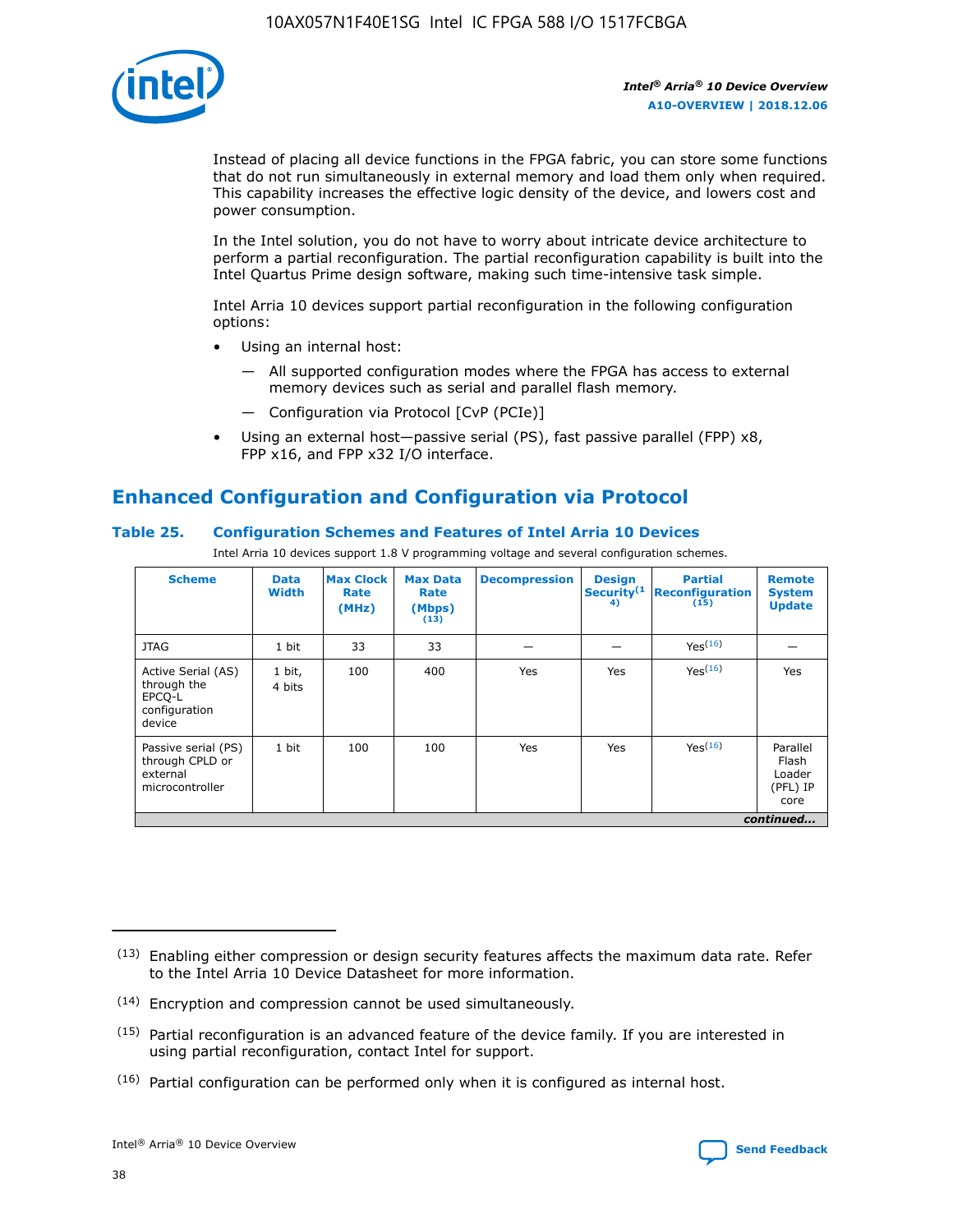

| <b>Scheme</b>                                    | <b>Data</b><br><b>Width</b> | <b>Max Clock</b><br>Rate<br>(MHz) | <b>Max Data</b><br>Rate<br>(Mbps)<br>(13) | <b>Decompression</b> | <b>Design</b><br>Security <sup>(1</sup><br>4) | <b>Partial</b><br><b>Reconfiguration</b><br>(15) | <b>Remote</b><br><b>System</b><br><b>Update</b> |
|--------------------------------------------------|-----------------------------|-----------------------------------|-------------------------------------------|----------------------|-----------------------------------------------|--------------------------------------------------|-------------------------------------------------|
| Fast passive                                     | 8 bits                      | 100                               | 3200                                      | Yes                  | Yes                                           | Yes(17)                                          | PFL IP                                          |
| parallel (FPP)<br>through CPLD or                | 16 bits                     |                                   |                                           | Yes                  | Yes                                           |                                                  | core                                            |
| external<br>microcontroller                      | 32 bits                     |                                   |                                           | Yes                  | Yes                                           |                                                  |                                                 |
| Configuration via                                | 16 bits                     | 100                               | 3200                                      | Yes                  | Yes                                           | Yes <sup>(17)</sup>                              |                                                 |
| <b>HPS</b>                                       | 32 bits                     |                                   |                                           | Yes                  | Yes                                           |                                                  |                                                 |
| Configuration via<br>Protocol [CvP<br>$(PCIe^*)$ | x1, x2,<br>x4, x8<br>lanes  |                                   | 8000                                      | Yes                  | Yes                                           | Yes(16)                                          |                                                 |

You can configure Intel Arria 10 devices through PCIe using Configuration via Protocol (CvP). The Intel Arria 10 CvP implementation conforms to the PCIe 100 ms power-up-to-active time requirement.

### **Related Information**

[Configuration via Protocol \(CvP\) Implementation in Intel FPGAs User Guide](https://www.intel.com/content/www/us/en/programmable/documentation/dsu1441819344145.html#dsu1442269728522) Provides more information about the CvP configuration scheme.

### **SEU Error Detection and Correction**

Intel Arria 10 devices offer robust and easy-to-use single-event upset (SEU) error detection and correction circuitry.

The detection and correction circuitry includes protection for Configuration RAM (CRAM) programming bits and user memories. The CRAM is protected by a continuously running CRC error detection circuit with integrated ECC that automatically corrects one or two errors and detects higher order multi-bit errors. When more than two errors occur, correction is available through reloading of the core programming file, providing a complete design refresh while the FPGA continues to operate.

The physical layout of the Intel Arria 10 CRAM array is optimized to make the majority of multi-bit upsets appear as independent single-bit or double-bit errors which are automatically corrected by the integrated CRAM ECC circuitry. In addition to the CRAM protection, the M20K memory blocks also include integrated ECC circuitry and are layout-optimized for error detection and correction. The MLAB does not have ECC.

(14) Encryption and compression cannot be used simultaneously.

<sup>(17)</sup> Supported at a maximum clock rate of 100 MHz.



 $(13)$  Enabling either compression or design security features affects the maximum data rate. Refer to the Intel Arria 10 Device Datasheet for more information.

 $(15)$  Partial reconfiguration is an advanced feature of the device family. If you are interested in using partial reconfiguration, contact Intel for support.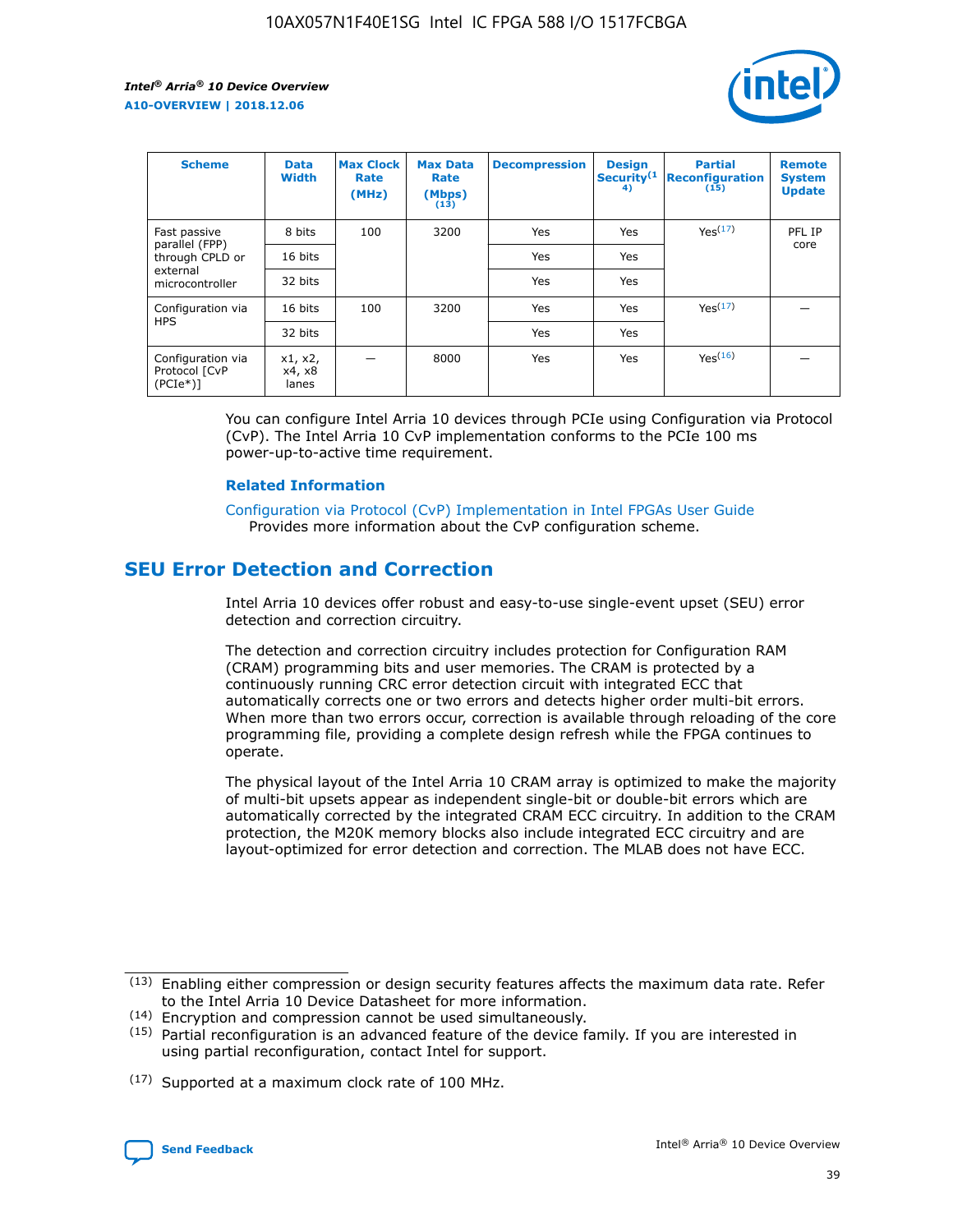

### **Power Management**

Intel Arria 10 devices leverage the advanced 20 nm process technology, a low 0.9 V core power supply, an enhanced core architecture, and several optional power reduction techniques to reduce total power consumption by as much as 40% compared to Arria V devices and as much as 60% compared to Stratix V devices.

The optional power reduction techniques in Intel Arria 10 devices include:

- **SmartVID**—a code is programmed into each device during manufacturing that allows a smart regulator to operate the device at lower core  $V_{CC}$  while maintaining performance
- **Programmable Power Technology**—non-critical timing paths are identified by the Intel Quartus Prime software and the logic in these paths is biased for low power instead of high performance
- **Low Static Power Options**—devices are available with either standard static power or low static power while maintaining performance

Furthermore, Intel Arria 10 devices feature Intel's industry-leading low power transceivers and include a number of hard IP blocks that not only reduce logic resources but also deliver substantial power savings compared to soft implementations. In general, hard IP blocks consume up to 90% less power than the equivalent soft logic implementations.

### **Incremental Compilation**

The Intel Quartus Prime software incremental compilation feature reduces compilation time and helps preserve performance to ease timing closure. The incremental compilation feature enables the partial reconfiguration flow for Intel Arria 10 devices.

Incremental compilation supports top-down, bottom-up, and team-based design flows. This feature facilitates modular, hierarchical, and team-based design flows where different designers compile their respective design sections in parallel. Furthermore, different designers or IP providers can develop and optimize different blocks of the design independently. These blocks can then be imported into the top level project.

### **Document Revision History for Intel Arria 10 Device Overview**

| <b>Document</b><br><b>Version</b> | <b>Changes</b>                                                                                                                                                                                                                                                              |
|-----------------------------------|-----------------------------------------------------------------------------------------------------------------------------------------------------------------------------------------------------------------------------------------------------------------------------|
| 2018.12.06                        | Added links to Intel Arria 10 device errata documents.<br>Removed automotive temperature option from the Intel Arria 10 GX devices.<br>Removed -3 fabric speed grade from the Intel Arria 10 GT devices.<br>Updated power options for the Intel Arria 10 GX and GT devices. |
| 2018.04.09                        | Updated the lowest $V_{CC}$ from 0.83 V to 0.82 V in the topic listing a summary of the device features.                                                                                                                                                                    |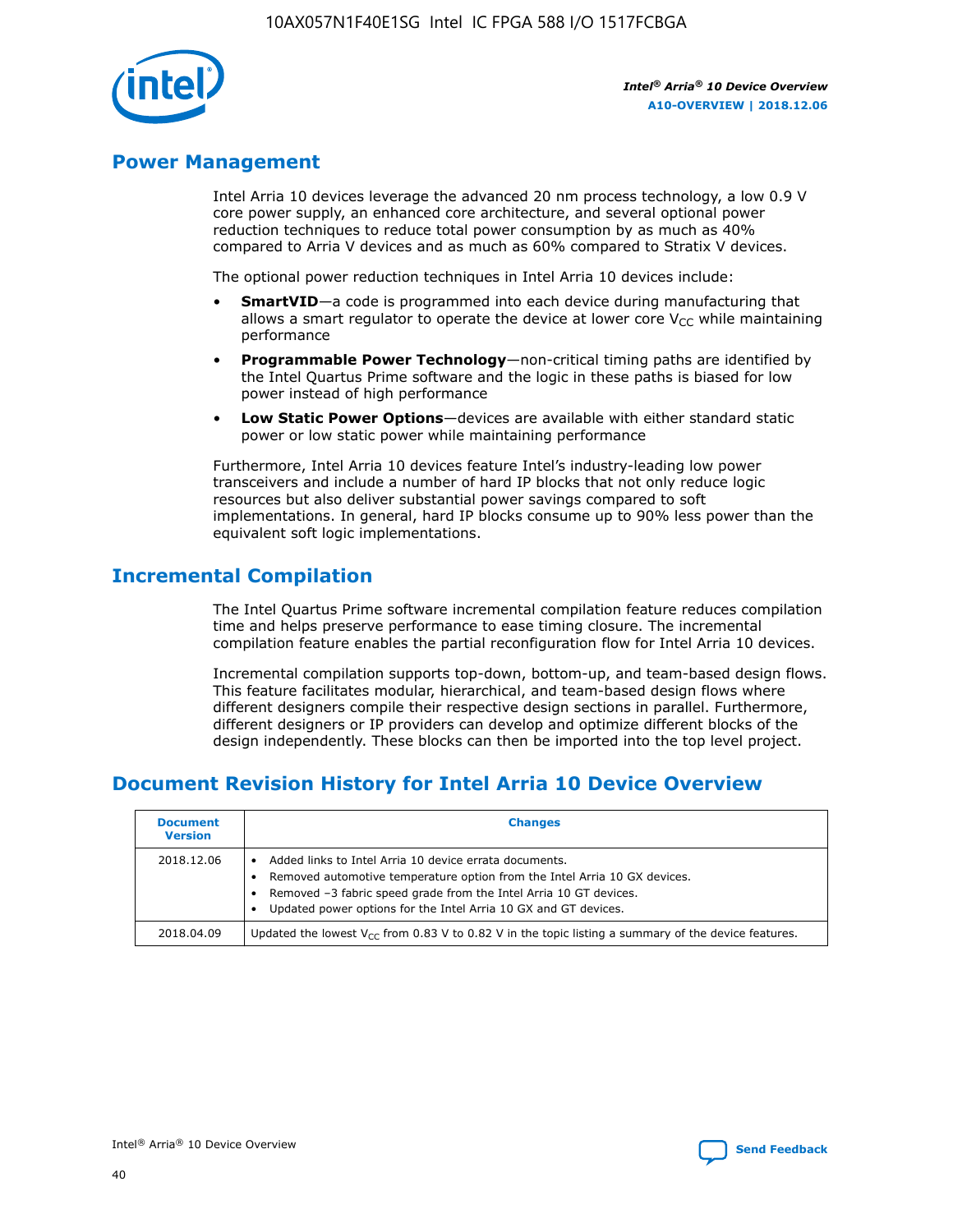*Intel® Arria® 10 Device Overview* **A10-OVERVIEW | 2018.12.06**



| <b>Date</b>    | <b>Version</b> | <b>Changes</b>                                                                                                                                                                                                                                                                                                                                                                                                                                                                                                                                                                                                                                                                                                                                                                                                                                                                                                                                                            |
|----------------|----------------|---------------------------------------------------------------------------------------------------------------------------------------------------------------------------------------------------------------------------------------------------------------------------------------------------------------------------------------------------------------------------------------------------------------------------------------------------------------------------------------------------------------------------------------------------------------------------------------------------------------------------------------------------------------------------------------------------------------------------------------------------------------------------------------------------------------------------------------------------------------------------------------------------------------------------------------------------------------------------|
| January 2018   | 2018.01.17     | Updated the maximum data rate for HPS (Intel Arria 10 SX devices<br>external memory interface DDR3 controller from 2,166 Mbps to 2,133<br>Mbps.<br>Updated maximum frequency supported for half rate QDRII and QDRII<br>+ SRAM to 633 MHz in Memory Standards Supported by the Soft<br>Memory Controller table.<br>Updated transceiver backplane capability to 12.5 Gbps.<br>$\bullet$<br>Removed transceiver speed grade 5 in Sample Ordering Core and<br>Available Options for Intel Arria 10 GX Devices figure.<br>Removed package code 40, low static power, SmartVID, industrial, and<br>military operating temperature support from Sample Ordering Core and<br>Available Options for Intel Arria 10 GT Devices figure.<br>Updated short reach transceiver rate for Intel Arria 10 GT devices to<br>25.8 Gbps.<br>Removed On-Die Instrumentation - EyeQ and Jitter Margin Tool<br>support from PMA Features of the Transceivers in Intel Arria 10 Devices<br>table. |
| September 2017 | 2017.09.20     | Updated the maximum speed of the DDR4 external memory interface from<br>1,333 MHz/2,666 Mbps to 1,200 MHz/2,400 Mbps.                                                                                                                                                                                                                                                                                                                                                                                                                                                                                                                                                                                                                                                                                                                                                                                                                                                     |
| July 2017      | 2017.07.13     | Corrected the automotive temperature range in the figure showing the<br>available options for the Intel Arria 10 GX devices from "-40°C to 100°C"<br>to "-40°C to 125°C".                                                                                                                                                                                                                                                                                                                                                                                                                                                                                                                                                                                                                                                                                                                                                                                                 |
| July 2017      | 2017.07.06     | Added automotive temperature option to Intel Arria 10 GX device family.                                                                                                                                                                                                                                                                                                                                                                                                                                                                                                                                                                                                                                                                                                                                                                                                                                                                                                   |
| May 2017       | 2017.05.08     | Corrected protocol names with "1588" to "IEEE 1588v2".<br>$\bullet$<br>Updated the vertical migration table to remove vertical migration<br>$\bullet$<br>between Intel Arria 10 GX and Intel Arria 10 SX device variants.<br>Removed all "Preliminary" marks.<br>$\bullet$                                                                                                                                                                                                                                                                                                                                                                                                                                                                                                                                                                                                                                                                                                |
| March 2017     | 2017.03.15     | Removed the topic about migration from Intel Arria 10 to Intel Stratix<br>10 devices.<br>Rebranded as Intel.<br>$\bullet$                                                                                                                                                                                                                                                                                                                                                                                                                                                                                                                                                                                                                                                                                                                                                                                                                                                 |
| October 2016   | 2016.10.31     | Removed package F36 from Intel Arria 10 GX devices.<br>Updated Intel Arria 10 GT sample ordering code and maximum GX<br>$\bullet$<br>transceiver count. Intel Arria 10 GT devices are available only in the<br>SF45 package option with a maximum of 72 transceivers.                                                                                                                                                                                                                                                                                                                                                                                                                                                                                                                                                                                                                                                                                                     |
| May 2016       | 2016.05.02     | Updated the FPGA Configuration and HPS Booting topic.<br>$\bullet$<br>Remove V <sub>CC</sub> PowerManager from the Summary of Features, Power<br>Management and Arria 10 Device Variants and packages topics. This<br>feature is no longer supported in Arria 10 devices.<br>Removed LPDDR3 from the Memory Standards Supported by the HPS<br>Hard Memory Controller table in the Memory Standards Supported by<br>Intel Arria 10 Devices topic. This standard is only supported by the<br>FPGA.<br>Removed transceiver speed grade 5 from the Device Variants and<br>Packages topic for Arria 10 GX and SX devices.                                                                                                                                                                                                                                                                                                                                                      |
| February 2016  | 2016.02.11     | Changed the maximum Arria 10 GT datarate to 25.8 Gbps and the<br>minimum datarate to 1 Gbps globally.<br>Revised the state for Core clock networks in the Summary of Features<br>$\bullet$<br>topic.<br>Changed the transceiver parameters in the "Summary of Features for<br>$\bullet$<br>Arria 10 Devices" table.<br>• Changed the transceiver parameters in the "Maximum Resource Counts<br>for Arria 10 GT Devices" table.<br>Changed the package availability for GT devices in the "Package Plan<br>for Arria 10 GT Devices" table.<br>Changed the package configurations for GT devices in the "Migration"<br>Capability Across Arria 10 Product Lines" figure.<br>continued                                                                                                                                                                                                                                                                                       |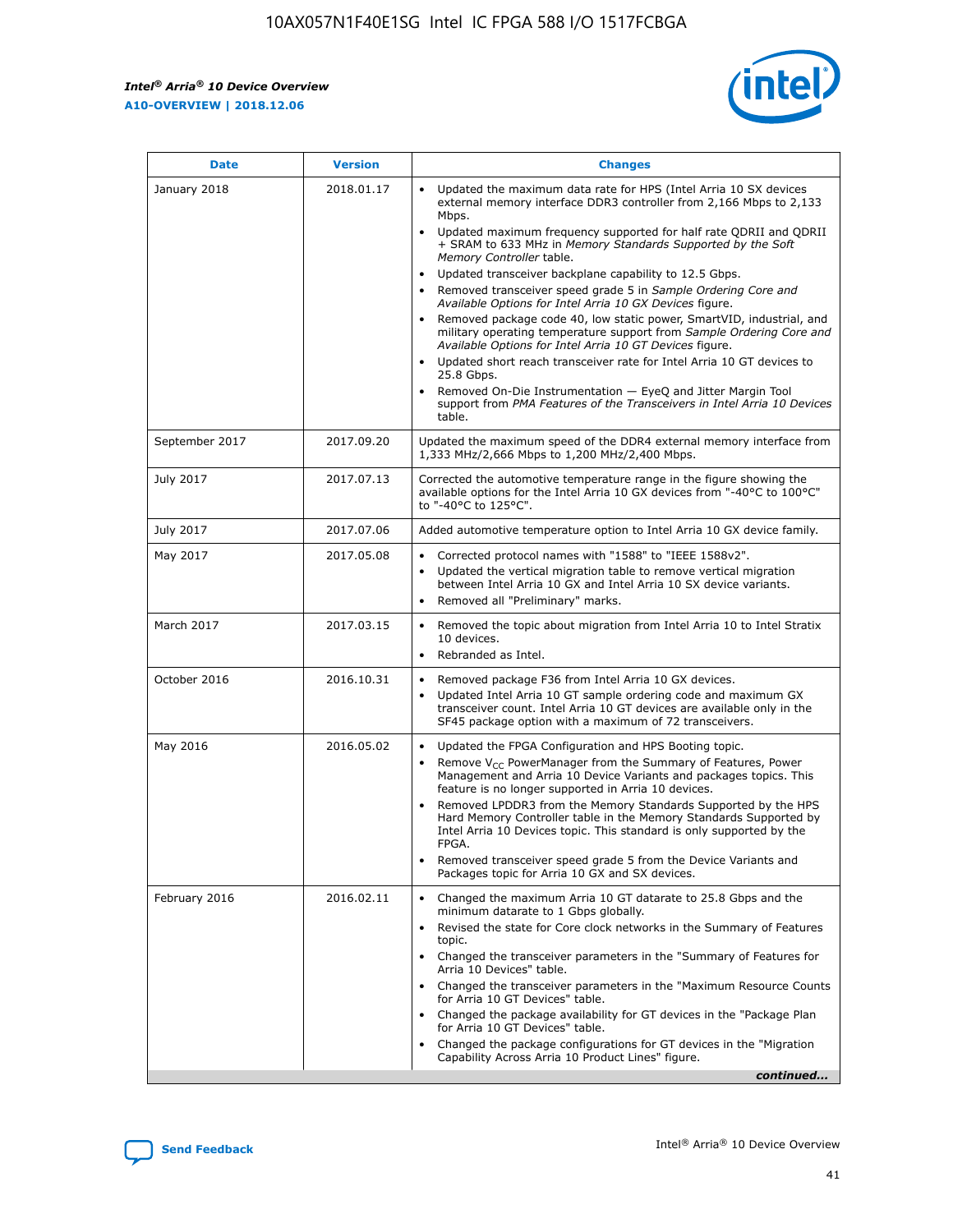

| <b>Date</b>   | <b>Version</b> | <b>Changes</b>                                                                                                                                                               |
|---------------|----------------|------------------------------------------------------------------------------------------------------------------------------------------------------------------------------|
|               |                | • Changed transceiver parameters in the "Low Power Serial Transceivers"<br>section.                                                                                          |
|               |                | • Changed the transceiver descriptions in the "Device Variants for the<br>Arria 10 Device Family" table.                                                                     |
|               |                | Changed the "Sample Ordering Code and Available Options for Arria 10<br>$\bullet$<br>GT Devices" figure.                                                                     |
|               |                | Changed the datarates for GT devices in the "PMA Features" section.                                                                                                          |
|               |                | Changed the datarates for GT devices in the "PCS Features" section.<br>$\bullet$                                                                                             |
| December 2015 | 2015.12.14     | Updated the number of M20K memory blocks for Arria 10 GX 660 from<br>2133 to 2131 and corrected the total RAM bit from 48,448 Kb to<br>48,408 Kb.                            |
|               |                | Corrected the number of DSP blocks for Arria 10 GX 660 from 1688 to<br>1687 in the table listing floating-point arithmetic resources.                                        |
| November 2015 | 2015.11.02     | Updated the maximum resources for Arria 10 GX 220, GX 320, GX 480,<br>$\bullet$<br>GX 660, SX 220, SX 320, SX 480, and SX 660.                                               |
|               |                | • Updated resource count for Arria 10 GX 320, GX 480, GX 660, SX 320,<br>SX 480, a SX 660 devices in Number of Multipliers in Intel Arria 10<br><b>Devices</b> table.        |
|               |                | Updated the available options for Arria 10 GX, GT, and SX.                                                                                                                   |
|               |                | Changed instances of Quartus II to Quartus Prime.<br>$\bullet$                                                                                                               |
| June 2015     | 2015.06.15     | Corrected label for Intel Arria 10 GT product lines in the vertical migration<br>figure.                                                                                     |
| May 2015      | 2015.05.15     | Corrected the DDR3 half rate and quarter rate maximum frequencies in the<br>table that lists the memory standards supported by the Intel Arria 10 hard<br>memory controller. |
| May 2015      | 2015.05.04     | • Added support for 13.5G JESD204b in the Summary of Features table.                                                                                                         |
|               |                | • Added a link to Arria 10 GT Channel Usage in the Arria 10 GT Package<br>Plan topic.                                                                                        |
|               |                | • Added a note to the table, Maximum Resource Counts for Arria 10 GT<br>devices.                                                                                             |
|               |                | • Updated the power requirements of the transceivers in the Low Power<br>Serial Transceivers topic.                                                                          |
| January 2015  | 2015.01.23     | • Added floating point arithmetic features in the Summary of Features<br>table.                                                                                              |
|               |                | • Updated the total embedded memory from 38.38 megabits (Mb) to<br>65.6 Mb.                                                                                                  |
|               |                | • Updated the table that lists the memory standards supported by Intel<br>Arria 10 devices.                                                                                  |
|               |                | Removed support for DDR3U, LPDDR3 SDRAM, RLDRAM 2, and DDR2.                                                                                                                 |
|               |                | Moved RLDRAM 3 support from hard memory controller to soft memory<br>controller. RLDRAM 3 support uses hard PHY with soft memory<br>controller.                              |
|               |                | Added soft memory controller support for QDR IV.<br>٠                                                                                                                        |
|               |                | Updated the maximum resource count table to include the number of<br>hard memory controllers available in each device variant.                                               |
|               |                | Updated the transceiver PCS data rate from 12.5 Gbps to 12 Gbps.<br>$\bullet$                                                                                                |
|               |                | Updated the max clock rate of PS, FPP x8, FPP x16, and Configuration<br>via HPS from 125 MHz to 100 MHz.                                                                     |
|               |                | Added a feature for fractional synthesis PLLs: PLL cascading.                                                                                                                |
|               |                | Updated the HPS programmable general-purpose I/Os from 54 to 62.<br>$\bullet$                                                                                                |
|               |                | continued                                                                                                                                                                    |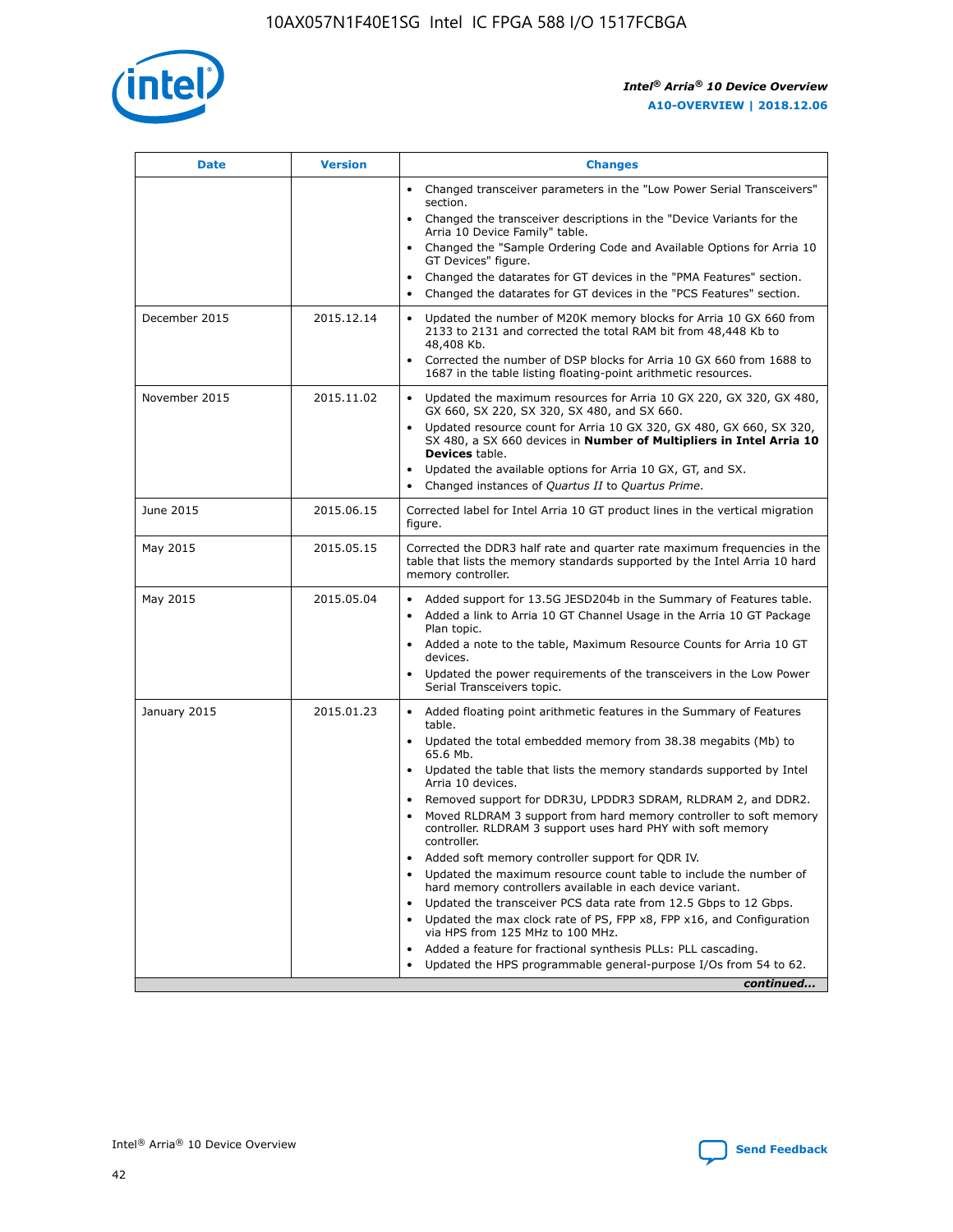r



| <b>Date</b>    | <b>Version</b> | <b>Changes</b>                                                                                                                                                                                                                                                                                                                                                                                                                                                                                                                                      |
|----------------|----------------|-----------------------------------------------------------------------------------------------------------------------------------------------------------------------------------------------------------------------------------------------------------------------------------------------------------------------------------------------------------------------------------------------------------------------------------------------------------------------------------------------------------------------------------------------------|
| September 2014 | 2014.09.30     | Corrected the 3 V I/O and LVDS I/O counts for F35 and F36 packages<br>$\bullet$<br>of Arria 10 GX.<br>Corrected the 3 V I/O, LVDS I/O, and transceiver counts for the NF40<br>$\bullet$<br>package of the Arria GX 570 and 660.<br>Removed 3 V I/O, LVDS I/O, and transceiver counts for the NF40<br>package of the Arria GX 900 and 1150. The NF40 package is not<br>available for Arria 10 GX 900 and 1150.                                                                                                                                       |
| August 2014    | 2014.08.18     | Updated Memory (Kb) M20K maximum resources for Arria 10 GX 660<br>devices from 42,660 to 42,620.<br>Added GPIO columns consisting of LVDS I/O Bank and 3V I/O Bank in<br>$\bullet$<br>the Package Plan table.<br>Added how to use memory interface clock frequency higher than 533<br>$\bullet$<br>MHz in the I/O vertical migration.<br>Added information to clarify that RLDRAM3 support uses hard PHY with<br>$\bullet$<br>soft memory controller.<br>Added variable precision DSP blocks support for floating-point<br>$\bullet$<br>arithmetic. |
| June 2014      | 2014.06.19     | Updated number of dedicated I/Os in the HPS block to 17.                                                                                                                                                                                                                                                                                                                                                                                                                                                                                            |
| February 2014  | 2014.02.21     | Updated transceiver speed grade options for GT devices in Figure 2.                                                                                                                                                                                                                                                                                                                                                                                                                                                                                 |
| February 2014  | 2014.02.06     | Updated data rate for Arria 10 GT devices from 28.1 Gbps to 28.3 Gbps.                                                                                                                                                                                                                                                                                                                                                                                                                                                                              |
| December 2013  | 2013.12.10     | Updated the HPS memory standards support from LPDDR2 to LPDDR3.<br>Updated HPS block diagram to include dedicated HPS I/O and FPGA<br>$\bullet$<br>Configuration blocks as well as repositioned SD/SDIO/MMC, DMA, SPI<br>and NAND Flash with ECC blocks.                                                                                                                                                                                                                                                                                            |
| December 2013  | 2013.12.02     | Initial release.                                                                                                                                                                                                                                                                                                                                                                                                                                                                                                                                    |